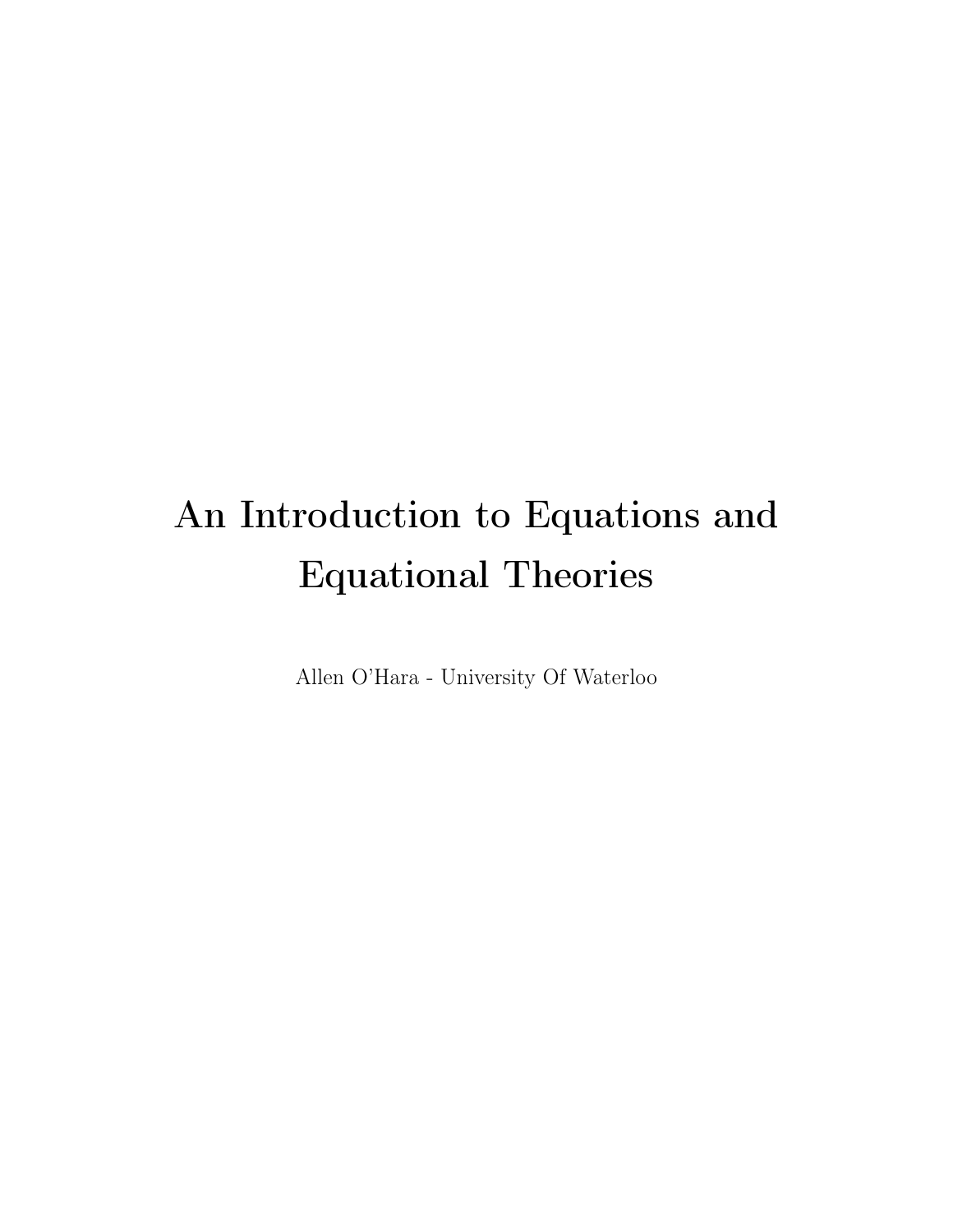# Contents

| $\mathbf{1}$   | Introduction                | 3    |
|----------------|-----------------------------|------|
|                |                             |      |
|                |                             |      |
| $\mathbf{2}$   | Equations                   |      |
|                |                             |      |
|                |                             |      |
|                |                             | - 13 |
| 3              | <b>Srour Closed Sets</b>    | 16   |
| $\overline{4}$ | <b>Equational Theories</b>  | 20   |
|                |                             | -20  |
|                |                             | 23   |
| 5.             | Finale and Acknowledgements | 25   |
|                | References                  | 26   |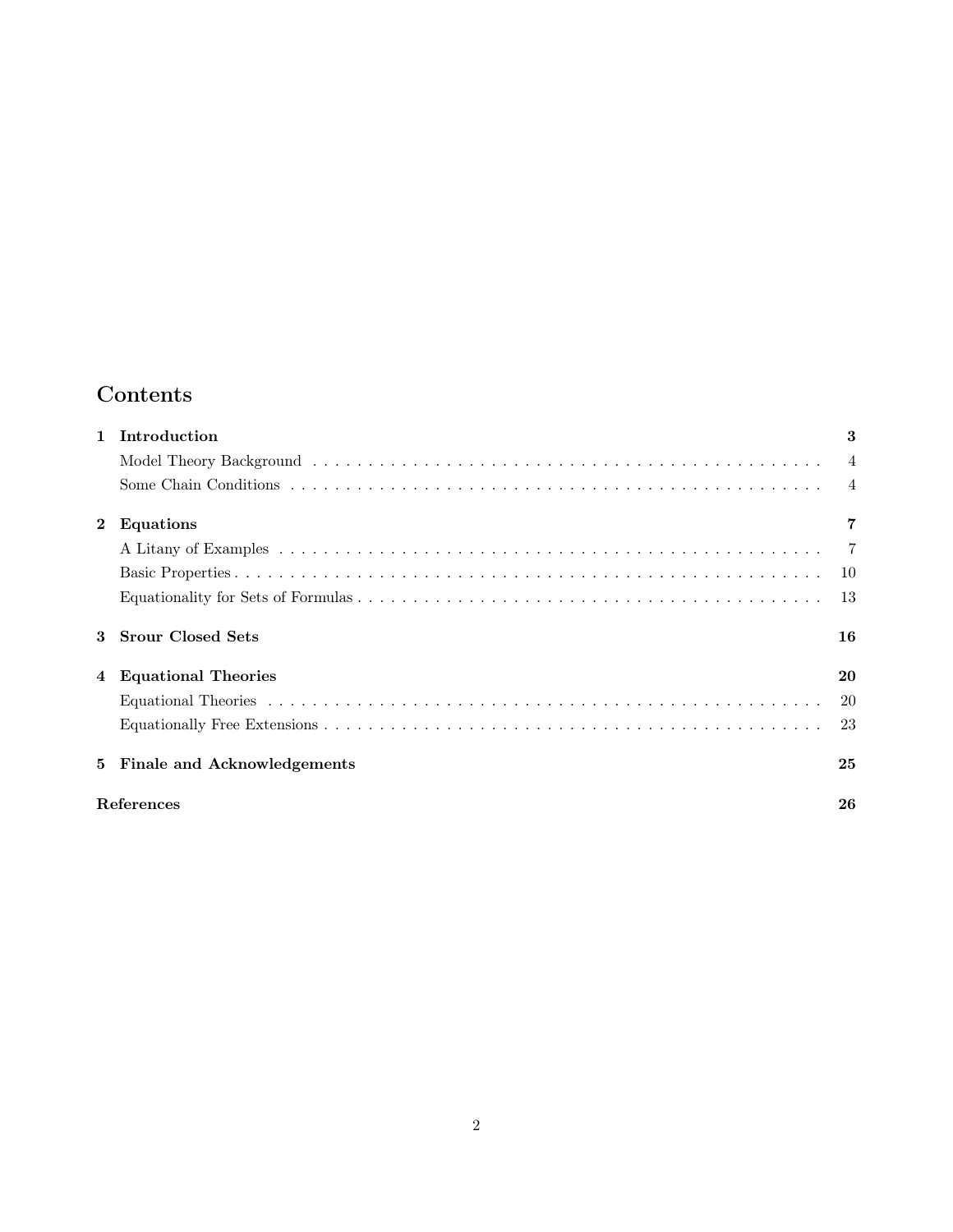## An Introduction to Equations and Equational Theories

Allen O'Hara - University Of Waterloo

August 24, 2011

#### Abstract

One of the primary objects of study in model theory is definable sets. In many common theories, such as the theory of R-modules, the theory of algebraically closed fields, and the theory of differentially closed fields, we can often find a well behaved collection of "closed" definable sets, with respect to which all definable sets can be expressed as finite boolean combinations. Equations and equational theories, introduced by Anand Pillay and Gabriel Srour in 1984 are an abstraction of this useful concept.

## 1 Introduction

It is often the case in model theory that we can find a collection of "nice" definable sets, from which we can construct all the other definable sets of the theory. Examples are the Zariski closed sets in ACF, the Kolchin closed sets in DCF and positive primitive definable sets in the theory of R-modules. Equational theories, largely due to Anand Pillay and Gabriel Srour in 1984, is one of the earliest attempts to isolate in what sense these sets are "nice" and then abstract to a general model theoretic setting.

Loosely speaking, a formula is an "equation" if any collection of instances is equivalent to a finite subset of those instances. A set will be "closed" if it is defined by an instance of an equation. And a theory, T, will be called equational if every definable set can be expressed as a boolean combination of these "closed" sets.

There are three primary sources for this paper. The first is *Closed Sets and Chain Conditions in Stable* Theories, the joint work by A. Pillay and G. Srour [5]. Their paper deals with many of the closure conditions we'll discuss later on, and shows where equational theories lie in terms of concepts like  $\omega$ -stable theories and one-based theories. Their work is considered as the primary reference for any study of equations and equational theories. M. Junker's A Note on Equational Theories contains many useful properties of equations and equational theories [3]. It also clarifies the different notions of an "equational theory" that had been circulating until its publication. Lastly, G. Srour's The notion of Independence In Categories Of Algebraic Structures, Part II: S-Minimal Extensions takes a non model theory approach to the notion of equations [9]. As such it is the most abstract of this paper's references. Together with Part I and Part III, [8] and [10], Srour explores the concept of an equation in broad terms touching on category theory and universal algebra.

The layout for this paper is as follows. In Section 2 we will define equations, following up with many examples. We will then investigate the basic properties of equations, and generalise the equation concept to sets of formulas, rather than one formula at a time. Section 3 will deal with of the topological structure that equations are endowed with. Section 4 will introduce the notion of an equational theory, and will explore a few examples as well as some interesting results, culminating in a notion of independence based on "equational freeness".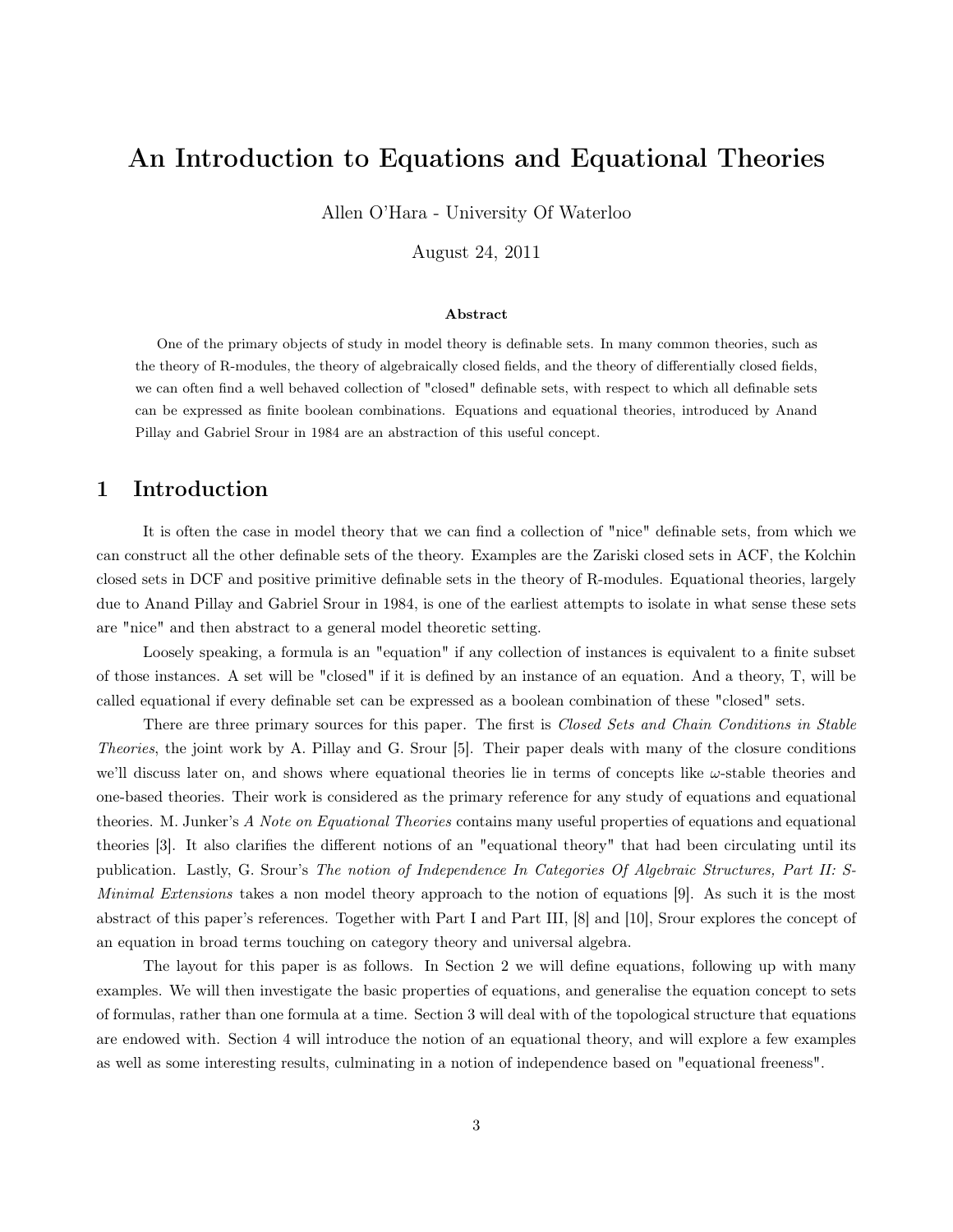#### Model Theory Background

As is to be expected, a basic understanding of model theory is required to make sense of this paper. An excellent reference is D. Marker's *Model Theory: An Introduction*, [4]. For the majority of this paper, the first four chapters and appendix A of Marker's book will suffice as background knowledge.

By L, we mean a first order language. Per model theoretic convention,  $M, N, \dots$  will denote models of a given theory. Correspondingly,  $M, N, \dots$  will denote the domains of these models. Capital letters from the beginning of the alphabet, like  $A, B, C, \dots$ , will represent subsets of domains of models.

Tuples of variables will be represented by later letters in the alphabet, like  $\bar{x} = (x_1, ..., x_n)$  and  $\bar{y}$ . Tuples of elements in a domain will use earlier letters,  $\overline{a}, \overline{b}, \dots$ . Ultimately, the context will make clear which is which. By  $|\overline{x}|$  we mean the length of the tuple. Although not often considered in mathematics, this paper will make use of the unique 0-tuple. That is, the tuple of variables or elements which has length 0 (no variables or elements in it).

When it comes to formulas we use greek letters, as is standard, like  $\phi, \psi, \chi, \dots$ . When we write a formula with its tuple of variables we will often want to distinguish a particular partition of the variables with a semicolon,  $\phi(\overline{x}; \overline{y})$ . As M. Junker describes it, this is to distinguish between the so called "special variables",  $\overline{x}$ , and the "parameter variables",  $\overline{y}$ . More often than not, the special variables will be denoted by  $\overline{x}$ , or some variation thereof.

Consider linear equations,  $a_1x_1 + a_2x_2 + \cdots + a_nx_n = 0$ , where the  $a_i$ s are particular constants. If we wanted to generalize this equation to a formula we would make something like,  $\phi(\overline{x}; \overline{y}) = (y_1x_1 + y_2x_2 + \cdots + y_nx_n = 0).$ Here we keep the "special" nature of the  $x_i$ 's, in that they are still the variables we are going to determine solutions for. But now, rather than looking at one particular instance of a linear equation we can consider all of them. By plugging in different tuples of elements for the  $\bar{y}$  we can get many different linear equations and deal with them all at once. The  $\bar{y}$  tuple is the parameter variable. When we start to substitute in tuples of elements we will drop the semicolon in favour of a comma to signal the distinction between the raw form of the formula and an instance.

As we mentioned just now, and before in the abstract, the properties of equations we are going to investigate come from the solution sets to the formula. If we are working in a model,  $M$ , of some theory, we denote by  $\phi(M,\overline{a})$ , where  $\overline{a} \in M^{|\overline{y}|}$ , the set of all tuples in  $M^{|\overline{x}|}$  that satisfy  $\phi(\overline{x},\overline{a})$  in M. The  $L_M$ -formula  $\phi(\overline{x},\overline{a})$  is called an instance of  $\phi(\overline{x}; \overline{y})$  while,  $\phi(M, \overline{a}) = {\overline{b} \in M^n \mid M \models \phi(\overline{b}, \overline{a})}$  is called the solution set of this instance.

One of the aims of this paper is to present equations and equational theories as a natural object to look at in mathematics. While equational theories are related to stable theories, which is a very important notion in model theory, we wish our discussion to be more or less independent of stability theory; indeed we hope to present equational theories as a warm-up toward stability. To this end no stability theory will be assumed on the part of the reader.

#### Some Chain Conditions

To begin our investigation we introduce a few conditions involving set intersections and chains of sets ordered by the ⊆ relation.

**Definition 1.1.** A family of sets,  $F$ , is said to have the descending intersection condition if every intersection of sets in  $\mathcal F$  can be expressed as the intersection of a finite subset of those sets. That is, for any collection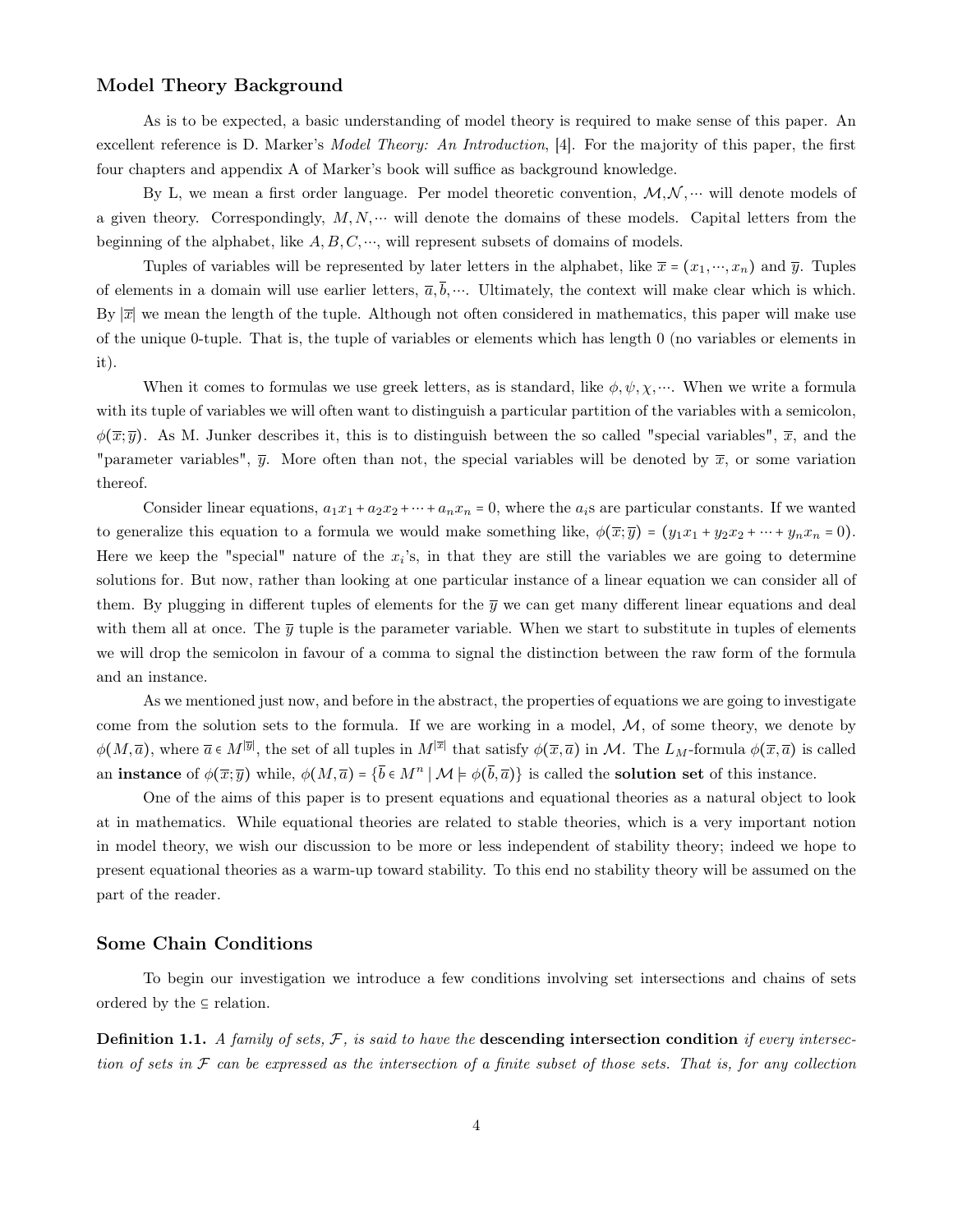${A_i \in \mathcal{F} \mid i \in I}$ , we can find a finite subset  $I_0 \subseteq I$  so that  $\cap_{i \in I} A_i = \cap_{i \in I_0} A_i$ . We often abbreviate "descending intersection condition" to DIC.

A slightly stronger notion than the descending intersection condition is given by placing an upperbound on the size of the finite subcollection our intersection reduces to.

**Definition 1.2.** Fix a natural number,  $n \in \omega$ . A family of sets, F, is said to have the **bounded descending** intersection condition with an upper bound of n if every intersection of sets in  $\mathcal F$  can be expressed as the intersection of a finite subset of those sets of size less than or equal to n. That is, for any collection  ${A_i \in \mathcal{F} \mid i \in I}$ , we can find a subset  $I_0 \subseteq I$ , with  $|I_0| \leq n$  so that  $\cap_{i \in I} A_i = \cap_{i \in I_0} A_i$ . We often abbreviate "bounded" descending intersection condition with an upper bound of  $n''$  to  $n-DIC$ .

It is rather clear, when comparing Defintion 1.1 and Defintion 1.2 that for any  $m, n \in \omega$  with  $n < m$ ,  $n - DIC \implies m - DIC \implies DIC.$ 

A closely related concept to the descending intersection condition is the descending chain condition.

**Definition 1.3.** A family of sets,  $F$ , is said to have the descending chain condition if it contains no infinite proper descending chain of sets. That is, we cannot find a collection of sets,  $\{A_i\}_{i\in\omega}$ , with each  $A_i \in \mathcal{F}$ , with the property that  $A_0 \supsetneq A_1 \supsetneq A_2 \supsetneq A_3 \supsetneq \cdots$ . We often abbreviate "descending chain condition" to **DCC**.

Just as restricting the size of the intersection allowed us to strengthen the descending intersection condition, we now restrict the length of chains to strengthen the descending chain condition.

**Definition 1.4.** Fix a natural number,  $n \in \omega$ . A family of sets, F, is said to have the **bounded descending** chain condition with an upper bound of n if it contains no proper descending chain of sets of size  $n+1$ . That is, we cannot find a collection of sets,  $\{A_0, A_1, \dots, A_n\}$ , with each  $A_i \in \mathcal{F}$ , with the property that  $A_0 \not\supseteq A_1 \not\supseteq \dots \not\supseteq A_n$ . We often abbreviate "bounded descending chain condition with an upper bound of  $n''$  to  $n\text{-}DCC$ .

Again, it is clear, when comparing Defintion 1.3 and Defintion 1.4 that for any  $m, n \in \omega$  with  $n < m$ ,  $n - DCC \implies m - DCC \implies DCC$ . As well, one can see from the definitions, that  $DIC \implies DCC$ .

Now that we have our conditions defined, we note a very simple fact. It is rather apparent from our definitions and as such does not require a proof.

Fact 1.5. Suppose that F and G are families of sets with  $G \subseteq \mathcal{F}$ . If F satisfies the DCC, DIC, n-DCC or n-DIC then  $G$  satisfies the DCC, DIC, n-DCC or n-DIC respectively. This means that our conditions are preserved when we take subfamilies.

**Definition 1.6.** Given a family of sets, F, we define the closure of F under finite intersections to be the collection of all sets that can be formed from  $\mathcal F$  using intersections,  $cl(\mathcal F) = \{ \cap_{i=0}^n A_i \mid n \in \omega, \ A_i \in \mathcal F$  for all  $i < n \}$ .

The following fact is simple to see from the definition.

**Fact 1.7.** Let  $F$  be any collection of sets. (i)  $cl(cl(\mathcal{F})) = cl(\mathcal{F})$ (ii) Suppose that  $\mathcal{G} \subseteq \mathcal{F}$ . Then  $cl(\mathcal{G}) \subseteq cl(\mathcal{F})$ .

(iii) Suppose that  $X \in cl(\mathcal{F})$ , then there exists a finite subset  $\mathcal{G} \subset \mathcal{F}$  so that  $X \in cl(\mathcal{G})$ .

Using the closure we can relate the DCC and DIC.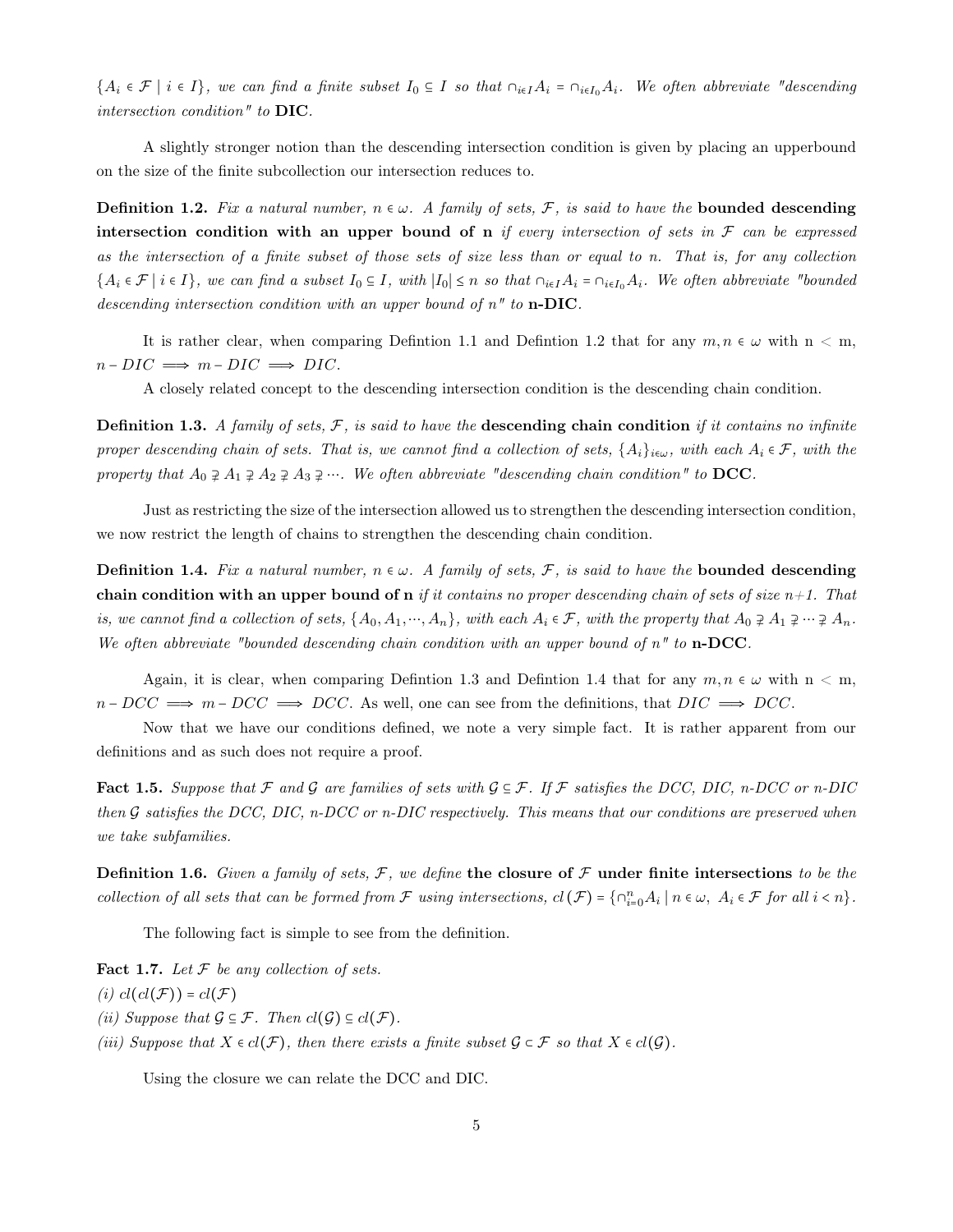#### **Proposition 1.8.** A family of sets, F, satisfies the DIC if and only if  $cl(F)$  satisfies the DCC.

*Proof.* ( $\Leftarrow$ ) Let  $\{a_i \mid i \in I\}$  be a collection of sets in F. By the Well Ordering Property we may assume that I is an ordinal number. For each  $i \in I$  define  $B_i$  to be  $\cap_{j\leq i}A_j$ . Notice that each  $B_i \in cl(\mathcal{F})$  and that we have formed a descending chain,  $B_0 \supseteq B_1 \supseteq B_2 \supseteq \cdots$ . By the descending chain condition we can see that there are only finitely many  $i \in I$  so that  $B_{i-1} \nsubseteq B_i$ . Label them  $i_1 < i_2 < \cdots < i_n$ . Additionly, let  $i_0 = 0$ . We claim that  $\cap_{i \in I} A_i = \cap_{j=0}^n A_{i_j}$ .

Indeed, we start with  $A_{i_0} = A_0 = B_0$  and by definition of the  $i_j$ , for any  $0 < k < i_1$  we know that  $B_{k-1} = B_k$ . Hence  $A_0 = A_0 \cap A_1 = \dots = \cap_{k \le i_1} A_k$ . It follows that  $B_{i_1} = B_{i_1 - 1} \cap A_{i_1} = B_0 \cap A_{i_1} = A_{i_0} \cap A_{i_1}$ .

Now, suppose that  $B_{i_k} = \cap_{j \leq k} A_{i_j}$ . By definition of the  $i_j$ , for any  $i_k < \ell < i_{k+1}$  we know that  $B_{\ell-1} = B_{\ell}$ . Hence  $B_{i_k} = B_{i_k} \cap A_{i_k+1} = \dots = B_{i_k} \cap (\cap_{i_k < j < i_{k+1}} A_j)$ . Thus,  $B_{i_{k+1}} = B_{i_{k+1}-1} \cap A_{i_{k+1}} = B_{i_k} \cap A_{i_{k+1}} = A_{i_0} \cap \dots \cap A_{i_{k+1}}$ .

By mathematical induction we have shown that  $B_{i_n} = \bigcap_{j=0}^n A_{i_j}$ . Finally, since  $i_n$  was the last index for which  $B_{i-1} \nsubseteq B_i$  we can see that for all  $k > i_n$ , we have  $B_{i_n} = B_k$ .

Thus,  $\bigcap_{i\in I} A_i = B_{i_n} \bigcap (\bigcap_{i\in I, i>i_n} A_i) \supseteq B_{i_n} \bigcap (\bigcap_{i\in I, i>i_n} B_i) = B_{i_n} \bigcap (\bigcap_{i\in I, i>i_n} B_{i_n}) = B_{i_n} = \bigcap_{j=0}^n A_{i_j} \supseteq \bigcap_{i\in I} A_i$  By squeezing the result we have demonstrated that  $\cap_{i\in I} A_i = \cap_{j=0}^n A_{i_j}$ . So  $DCC$  for  $cl(\mathcal{F}) \Rightarrow DIC$  for  $\mathcal{F}$ .

 $(\Rightarrow)$  Let  $\{A_i\}_{i\in\omega}$  be a descending chain of sets in  $cl(\mathcal{F})$ ,  $A_0 \supseteq A_1 \supseteq A_2 \supseteq \cdots$ . Since each  $A_i \in cl(\mathcal{F})$  we can find a finite number,  $n_i$ , and sets,  $A_{ij}$ , in F so that  $A_i = A_{i0} \cap A_{i1} \cap \cdots \cap A_{in_i}$ . Consider the collection  ${A_{ij} \mid i \in \omega, j \leq n_i}.$ 

By the descending intersection condition we can find finitely many i, j, say  $i_0, i_1, ..., i_n$  and  $j_0, j_1, ..., j_n$ , so that  $\bigcap_{j\leq n_i} A_{ij} = \bigcap_{k=0}^n A_{i_kj_k}$ . Let  $\ell = max\{i_0, i_1, \dots, i_n\}$ . We claim that this descending chain has length at most  $\ell$ .

Indeed, it suffices to prove that  $A_\ell = A_m$  for all  $m \geq \ell$ . Because our sequence is a descending chain we can see that for any  $k \in \omega$ ,  $A_k = \cap_{j \leq k} A_j$ . By our maximal choice of  $\ell$  we can see that  $\cap_{i \in \omega} A_i = \cap_{j \leq n_i} A_{ij} =$  $\cap_{k=0}^{n} A_{i_kj_k} = A_{\ell}$ . Thus, for any  $m \geq \ell$  we have  $A_{\ell} \supseteq A_m \supseteq \cap_{i \in \omega} A_i = A_{\ell}$ . and hence  $A_{\ell} = A_m$  as desired. So DIC for  $\mathcal{F} \Rightarrow DCC$  for  $cl(\mathcal{F})$ .

**Proposition 1.9.** Let F be a family of sets. If  $cl(\mathcal{F})$  satisfies the n-DCC, for some  $n \in \omega$ , then F satisfies the n-DIC.

*Proof.* Let  $\{a_i \mid i \in I\}$  be a collection of sets in F. By the Well Ordering Property we may assume that I is an ordinal number. For each  $i \in I$  define  $B_i$  to be  $\cap_{j\leq i}A_j$ . Notice that each  $B_i \in cl(\mathcal{F})$  and that we have formed a descending chain,  $B_0 \supseteq B_1 \supseteq B_2 \supseteq \cdots$ . By the descending chain condition with upper bound n we can see that there are only m many  $i \in I$  so that  $B_{i-1} \supsetneq B_i$ . Label them  $i_1 < i_2 < \cdots < i_m$ , with  $m < n$ . Additionly, let  $i_0 = 0$ . We claim that  $\cap_{i\in I} A_i = \cap_{j=0}^m A_{i_j}$ .

Indeed, we start with  $A_{i_0} = A_0 = B_0$  and by definition of the  $i_j$ , for any  $0 < k < i_1$  we know that  $B_{k-1} = B_k$ . Hence  $A_0 = A_0 \cap A_1 = \dots = \cap_{k \le i_1} A_k$ . It follows that  $B_{i_1} = B_{i_1 - 1} \cap A_{i_1} = B_0 \cap A_{i_1} = A_{i_0} \cap A_{i_1}$ .

Now, suppose that  $B_{i_k} = \cap_{j \leq k} A_{i_j}$ . By definition of the  $i_j$ , for any  $i_k < \ell < i_{k+1}$  we know that  $B_{\ell-1} = B_{\ell}$ . Hence  $B_{i_k} = B_{i_k} \cap A_{i_k+1} = \dots = B_{i_k} \cap (\cap_{i_k < j < i_{k+1}} A_j)$ . Thus,  $B_{i_{k+1}} = B_{i_{k+1}-1} \cap A_{i_{k+1}} = B_{i_k} \cap A_{i_{k+1}} = A_{i_0} \cap \dots \cap A_{i_{k+1}}$ .

By mathematical induction we have shown that  $B_{i_m} = \cap_{j=0}^m A_{i_j}$ . Finally, since  $i_m$  was the last index for which  $B_{i-1} \nsubseteq B_i$  we can see that for all  $k > i_m$ , we have  $B_{i_{n-1}} = B_k$ .

Thus,  $\bigcap_{i\in I} A_i = B_{i_m} \bigcap (\bigcap_{i\in I, i>i_m} A_i) \supseteq B_{i_m} \bigcap (\bigcap_{i\in I, i>i_m} B_i) = B_{i_m} \bigcap (\bigcap_{i\in I, i>i_m} B_{i_m}) = B_{i_m} = \bigcap_{j=0}^m A_{i_j} \supseteq \bigcap_{i\in I} A_i$ By squeezing the result we have demonstrated that  $\cap_{i\in I} A_i = \cap_{j=0}^m A_{i_j}$ . And since  $m < n$ , this is the intersection of at most n many sets, we conclude that  $n - DCC$  for  $cl(\mathcal{F}) \Rightarrow n - DIC$  for  $\mathcal{F}$ .  $\Box$ 

Sadly, this property is highly nonreversible. We will now give an example of a family of sets which satisfies 1-DIC but which doesn't satisfy n-DCC for any given n.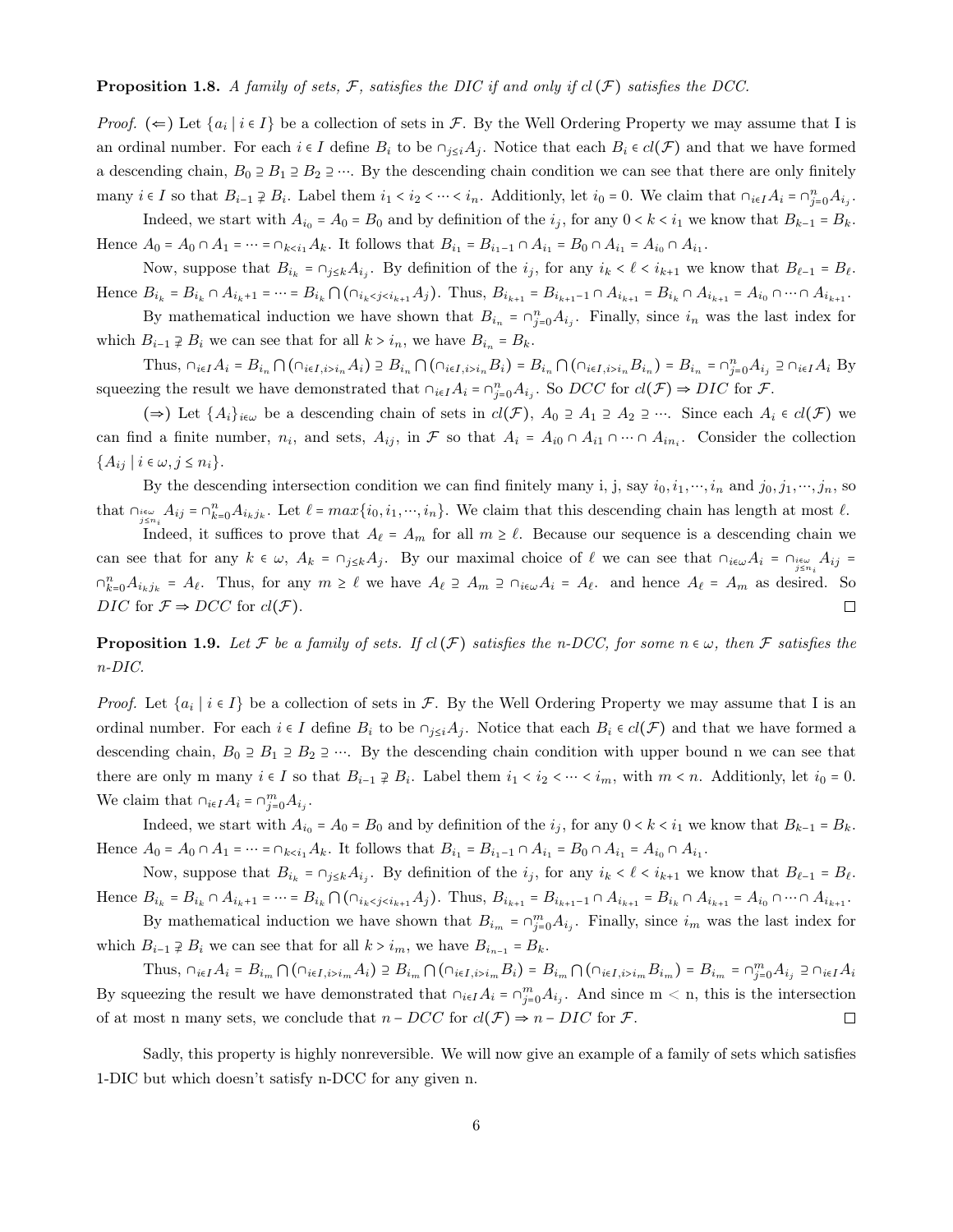**Example 1.10.** Fix a natural number n. Let  $\mathcal{F} = \{ \{0, 1, \dots, i\} \mid i \leq n \}$ . Observe that since this collection is totally ordered by containment, any intersection of a collection of sets in  $\mathcal F$  is another set in  $\mathcal F$ . Thus, cl  $(\mathcal F) = \mathcal F$ .

As was just remarked,  $\mathcal F$  satisfies the bounded descending interesection condition with an upper bound of 1. Indeed, take a collection of m sets in F,  $\{0, 1, \cdots, j_1\}$ ,  $\{0, 1, \cdots, j_2\}$ ,  $\cdots$   $\{0, 1, \cdots, j_m\}$  and look at their intersection. It is not hard to see that if  $j = min(j_1, j_2, \dots j_m)$  then,  $\cap_{i=1}^m \{0, 1, \dots, j_i\} = \{0, 1, \dots, j\}$ . So for any collection of sets in  $F$ , their intersection can be expressed as the intersection of a subcollection of size 1.

Also note that F has a chain of length n+1. Namely,  $\{0, 1, \dots, n\} \supsetneq \{0, 1, \dots, n-1\} \supsetneq \dots \supsetneq \{0, 1\} \supsetneq \{0\}$ . So it follows that  $\mathcal F$  does not satisfy the bounded descending intersection condition with an upper bound of n.

Let us briefly summarize the implications we have demonstrated. For any fixed  $n \in \omega$ ,

 $n - DCC$  for  $cl(\mathcal{F}) \implies n - DIC$  for  $\mathcal{F} \implies DIC$  for  $\mathcal{F} \iff DCC$  for  $cl(\mathcal{F}),$ 

and for  $n < m \in \omega$ ,

 $n - DCC$  for  $cl(\mathcal{F}) \implies m - DCC$  for  $cl(\mathcal{F})$  and  $n - DIC$  for  $\mathcal{F} \implies m - DIC$  for  $\mathcal{F}$ 

### 2 Equations

In this section we will introduce the notion of an equation in model theory. In addition to introducing the concept, we will display a wide range of examples, both equations and nonequations, to help cement the idea. From there we will introduce some simple properties of equations to ease us into working with chain conditions and to help us later on.

Fix a language, L, and a complete L-theory, T.

**Definition 2.1.** An L-formula,  $\phi(\overline{x}; \overline{y})$ , where  $\overline{x} = (x_1, \dots, x_n)$  and  $\overline{y} = (y_1, \dots, y_m)$ , is called an equation in  $\overline{x}$  if for all models M of T, the family of sets,  $\{\phi(M,\overline{a}) \mid \overline{a} \in M^m\}$  satisfies the DIC.

Let us state some rather obvious results from the definition. First, observe that if our complete theory, T, has a finite model then every L-formula is an equation, for any partition of its variables. This is because every model of T must have a finite domain (since T is complete), and so each solution set of an instance of a formula must be of finite size. The descending intersection condition is clear when each set in our collection is finite.

As a consequence, we only need to consider complete theories with infinite models, as the case for finite models is uninteresting (everything is an equation!). We will proceed with this assumption unspoken.

Note as well, that if either  $\bar{x}$  or  $\bar{y}$  is the 0-tuple, then  $\phi(\bar{x}; \bar{y})$  is an equation in  $\bar{x}$ . In the former case, all solution sets are either the emptyset or the set containing the 0-tuple (we are working in  $M<sup>0</sup>$ ). In the latter case, there is only one instance of the equation. In particular all sentences are, trivially, equations.

#### A Litany Of Examples

In this subsection we will give some natural examples (and nonexamples) of equations.

**Example 2.2.** Consider any formula  $\phi(x; y)$  with the property that for any model  $\mathcal{M} \models T$  and arbitrary  $\overline{a} \in M^{|\overline{y}|}$ , the set  $\phi(M,\overline{a})$  is finite. Then  $\phi(\overline{x};\overline{y})$  is an equation in  $\overline{x}$ . Indeed,  $\{\phi(M,\overline{a}) \mid \overline{a} \in M^{|\overline{y}|}\}\$ is a collection of finite sets and the DIC is clear.

In particular, this shows that " $x = y$ " is always an equation in x, as one would expect.

We now show that any equivalence relation is an equation.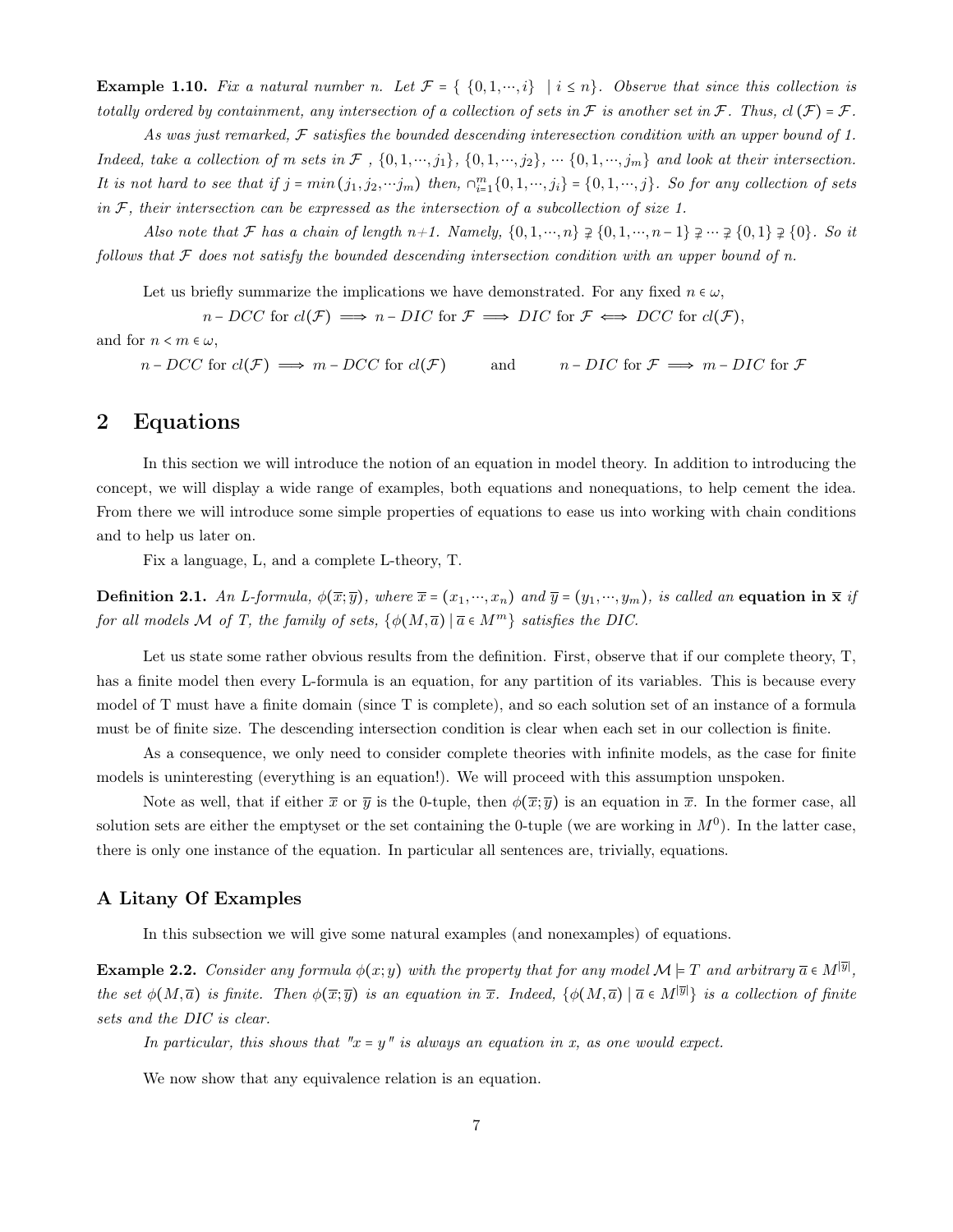**Example 2.3.** Let  $\phi(\overline{x}; \overline{y})$  be an L-formula. Suppose that  $\phi(\overline{x}; \overline{y})$  defines an equivalence relation. That is, T implies,  $\forall \overline{x} \phi(\overline{x}, \overline{x})$ ,  $\forall \overline{x} \forall \overline{y} \phi(\overline{x}, \overline{y}) \rightarrow \phi(\overline{y}, \overline{x})$  and  $\forall \overline{x} \forall \overline{y} \forall \overline{z} (\phi(\overline{x}, \overline{y}) \land \phi(\overline{y}, \overline{z})) \rightarrow \phi(\overline{x}, \overline{z})$ .

Let  $\mathcal{M} \models T$ . We see for an arbitrary  $\overline{a}$ ,  $\phi(M, \overline{a})$  is just the equivalence class of  $\overline{a}$  in  $M^{|\overline{x}|}$ . For any two tuples  $\bar{a}$  and  $\bar{b}$  we know that either  $\phi(M,\bar{a}) = \phi(M,\bar{b})$  or  $\phi(M,\bar{a}) \cap \phi(M,\bar{b}) = \emptyset$ . From this it is clear that  $\{\phi(M,\overline{a})\mid \overline{a} \in M^{|\overline{x}|}\}\$  satisfies the DIC.

For our next example, we need to recall a very important result in mathematics, Hilbert's Basis Theorem.

**Fact 2.4.** Let R be a ring. If every ideal in R is finitely generated, then every ideal in R[x] is finitely generated.

Example 2.5. Let T be the theory of algebraically closed fields, in the language of rings, for some fixed characteristic. That is,  $T = ACF_p$  where  $p = 0$  or p is a prime. Consider the formula  $\phi(\overline{x}; \overline{y})$  with  $\overline{x} = (x_1, ..., x_n)$  and  $\overline{y} = (y_1, \dots y_m)$ , defined as  $p(x_1, \dots, x_n, y_1, \dots y_m) = 0$ , where p is a polynomial in  $x_1, \dots, x_n, y_1, \dots y_m$  over the prime field (Q in characteristic 0 and  $\mathbb{F}_p$  in characteristic  $p > 0$ ).

Let K be any algebraically closed field of characteristic p. For a given  $\bar{a} \in K^m$  one can think of  $\phi(\bar{x}, \bar{a})$  as a polynomial equation in  $x_1, ..., x_n$ , where  $\overline{a}$  is determining the coefficients of the polynomial. So  $\phi(K, \overline{a})$  is just the zero set of this polynomial in  $x_1, ..., x_n$ .

Consider  $\{\overline{a}_i\}_{i\in I}$  in  $K^m$ . Then  $\cap_{i\in I}\phi(K,\overline{a}_i)$  is just the intersection of all those zero sets. To prove that  $\phi$  is an equation it suffices to prove that any intersection of the zero sets of polynomials in  $K[x_1, ... x_n]$  can be represented as the intersection of only finitely many of those zero sets.

So now let us consider a collection of polynomials in  $K[x_1,...x_n]$ ,  $\{p_i(\overline{x})\}_{i\in I}$ . For a set of polynomials, S, by  $V(S)$  we mean the intersection of all the zero sets of every polynomial in S. We first claim that  $V(\{p_i(\overline{x})\}_{i\in I}) = V(\langle \{p_i(\overline{x})\}_{i\in I}\rangle)$ , where  $\langle S \rangle$  represents the ideal in  $K[x_1, \dots, x_n]$  generated by S.

For each  $i \in I$ ,  $p_i \in \langle \{p_i(\overline{x})\}_{i\in I}\rangle$  so we see  $V(\{p_i(\overline{x})\}_{i\in I}) \supseteq V(\langle \{p_i(\overline{x})\}_{i\in I}\rangle)$ . Let  $q \in \langle \{p_i(\overline{x})\}_{i\in I}\rangle$  be arbitrary. Then we can find  $p_{i_1}, \dots p_{i_k}$  and  $f_1, \dots f_k \in K[x_1, \dots x_n]$  so that  $q = \sum_{j=1}^k f_j p_{i_j}$ . Suppose that  $\overline{t} \in V(\{p_i(\overline{x})\}_{i \in I})$ . Then  $q(\bar{t}) = \sum_{j=1}^k f_j(\bar{t}) p_{i_j}(\bar{t}) = \sum_{j=1}^k f_j(\bar{t}) 0 = 0$ . It follows that since q was arbitrary,  $V(\{p_i(\bar{x})\}_{i \in I}) \subseteq V(\langle \{p_i(\bar{x})\}_{i \in I}) \rangle$ and hence  $V(\{p_i(\overline{x})\}_{i\in I}) = V(\langle \{p_i(\overline{x})\}_{i\in I} \rangle).$ 

Now since  $\langle \{p_i(\overline{x})\}_{i\in I}\rangle$  is an ideal in  $K[x_1, ... x_n]$  it is finitely generated. This is by Hilbert's Basis Theorem, as K is a field (it only has  $K=<1>$  and  $\{0\}=<0>$  as ideals). So we can find  $q_1,\dots,q_k \in \{\{p_i(\overline{x})\}_{i\in I}\}\$  so that  $\langle \{p_i(\overline{x})\}_{i\in I} \rangle = \langle \{q_1, \dots, q_k\} \rangle.$ 

Now, for each  $q_j$  we can also find  $p_{i_{j,1}}, \dots, p_{i_{j,k_j}}$  and  $f_{j,1}, \dots, f_{k,k_j} \in K[x_1, \dots x_n]$  so that  $q_j = \sum_{\ell=1}^{k_j}$  $\int_{\ell=1}^{\kappa_j} f_{j,\ell} p_{i_{j,\ell}}$ . Thus  $\{q_1, \dots, q_k\} \subseteq \langle \{p_{i_{i,\ell}} \mid 1 \leq j \leq k, 1 \leq \ell \leq k_j\} \rangle$ . So  $\langle \{q_1, \dots, q_k\} \rangle = \langle \{p_{i_{j,\ell}} \mid 1 \leq j \leq k, 1 \leq \ell \leq k_j\} \rangle$  and hence,

 $V(\{p_i(\overline{x})\}_{i\in I}) = V(\langle \{p_i(\overline{x})\}_{i\in I}\rangle) = V(\langle \{q_1, \dots, q_k\}\rangle) = V(\langle \{p_{i_{j,\ell}} | 1 \leq j \leq k, 1 \leq \ell \leq k_j\}\rangle)$ 

which is a finite subset of the  $\{p_i\}_{i\in I}$  as desired. Thus,  $\phi(\overline{x}; \overline{y})$  is an equation in  $\overline{x}$ .

Our next example comes from the model theory of R-modules and was part of the original motivation for equational theories. We will begin by introducing the first order theory of modules.

**Example 2.6.** Let R be a ring with identity,  $1_R$ . Let L be the language of left R-modules. That is, the lanugage,  $L = \{0, +, -\} \cup \{\lambda_r \mid r \in R\}$ . Let T be any theory that extends the theory of left R-modules. That is, T contains the following sentences,

$$
\{\forall a (a + 0 = a), \forall a (-a + a = 0), \forall a \forall b (a + b = b + a), \forall a \forall b \forall c ((a + b) + c = a + (b + c)), \forall a (\lambda_{1_R}(a) = a)\}
$$
  

$$
\cup \{\forall a \forall b (\lambda_r(a + b) = \lambda_r(a) + \lambda_r(b)) \mid r \in R\} \cup \{\forall a (\lambda_{r+s}(a) = \lambda_r(a) + \lambda_s(a)) \mid r, s \in R\}
$$
  

$$
\cup \{\forall a (\lambda_{r+s}(a) = \lambda_r(\lambda_s(a))) \mid r, s \in R\}
$$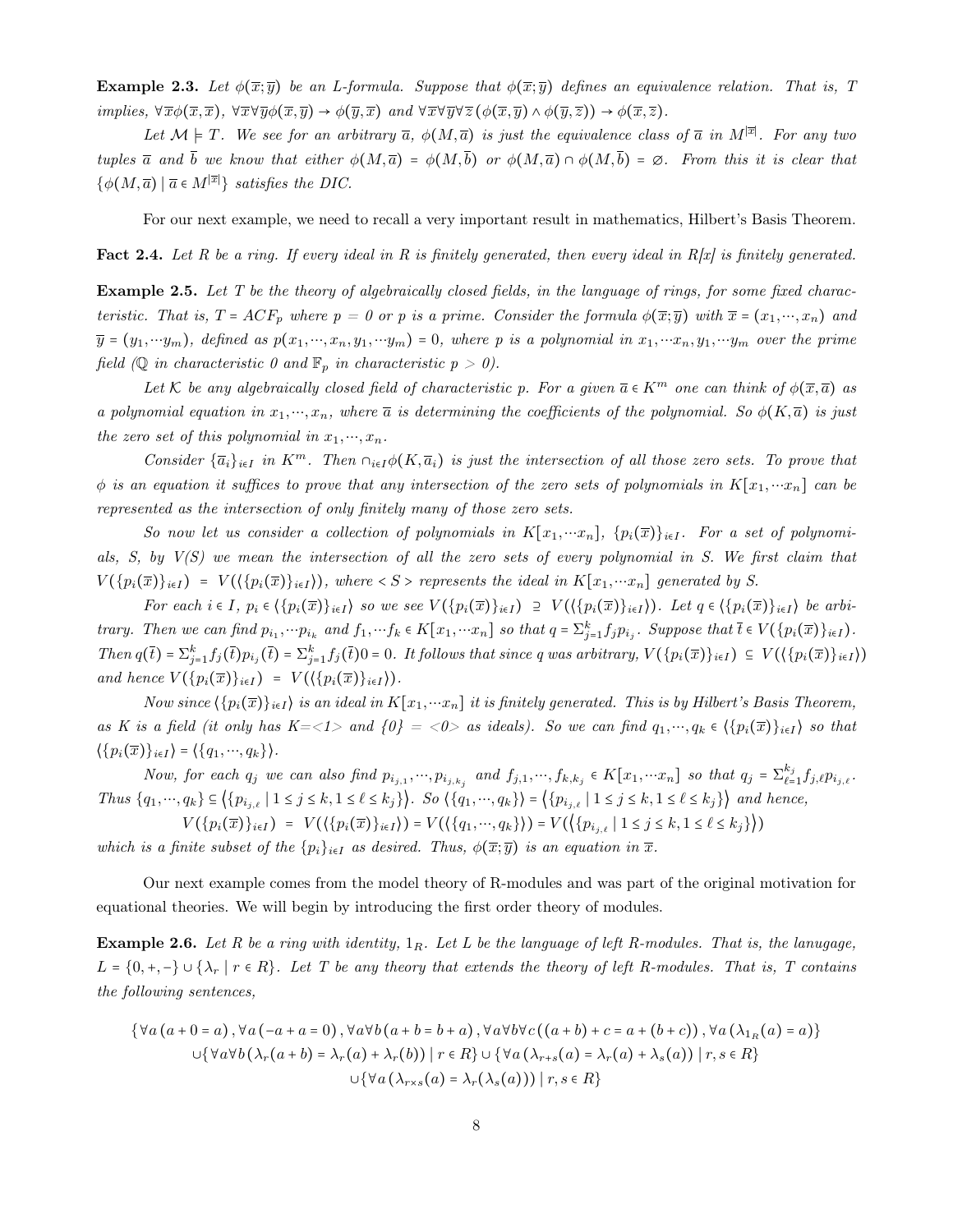It is not hard to see that all the atomic formulas in this language are equivalent, modulo T, to a formula of the form  $\lambda_{r_1}(x_1) + \lambda_{r_2}(x_2) + \cdots + \lambda_{r_n}(x_n) = 0$ . A formula  $\phi(\overline{z})$  is called **positive primitive** if it is of the form,  $\exists \overline{w} \left( \wedge_{j=1}^n \gamma_j(\overline{w},\overline{z}) \right)$ 

with each  $\gamma_i(\overline{w}, \overline{z})$  an atomic formula. We claim that for any partition  $(\overline{x}; \overline{y})$  of  $\overline{z}$ ,  $\phi(\overline{x}; \overline{y})$  is an equation.

The proof relies on M. Ziegler's paper on the model theory of modules, [11]. As he points out, each  $\phi(M,\overline{a})$ is either empty or a coset of the subgroup of  $M^{[\overline{x}]}$  defined by  $\phi(M,0)$ . So for any two tuples,  $\overline{a}$  and  $\overline{b}$ , the sets  $\phi(\mathcal{M}, \overline{a})$  and  $\phi(\mathcal{M}, \overline{b})$  are either disjoint or coincident.

Like Example 2.3 we can now conclude that  $\phi(\overline{x}; \overline{y})$  is an equation in  $\overline{x}$ .

In addition to showing that equations do exist, it is also important to demonstrate that there are formulas which are not equations. Otherwise there would be no reason to investigate the properties of equations.

**Example 2.7.** Consider any formula  $\phi(\overline{x}; \overline{y})$  with the property that for any model  $\mathcal{M} \models T$  and arbitrary  $\overline{a} \in M^{|\overline{y}|}$ , the set  $\phi(M,\overline{a})$  is cofinite. Additionally assume that  $\bigcap_{\overline{a}\in M[\overline{y}]} \phi(M,\overline{a}) = \emptyset$ . Then  $\phi(\overline{x};\overline{y})$  is not an equation in  $\overline{x}$ . Indeed any finite subintersection of  $\{\phi(M,\overline{a})\mid \overline{a} \in M^{|\overline{y}|}\}\$  will be cofinite and hence nonempty.

In particular, the formula " $x \neq y$ " is never an equation in x.

While  $x \neq y$  is not an equation, it is, rather obviously, the negation of an equation. As such it satisfies the ascending union condition, which is the opposite of the descending intersection condition. That is, for any  ${\overline{a}}_i\}_{i\in I}$  we can find a finite subset  $\{i_1, \dots, i_n\}$  so that  $\cup_{i\in I}\phi(M, {\overline{a}}_i) = \cup_{j=1}^n \phi(M, {\overline{a}}_{i_j})$ . Had we wanted to, we could have started with the ascending union condition in place of the descending intersection condition. These new "equations" would essentially be representing the same information. That is, we would still have the basic property that an infinite amount of information can be represented by a finite amount of information. The reason we started with the DIC is that it was the condition that fell in line with equations that we already know (polynomial equations, linear equations, etc).

The following example is of a formula which is neither an equation, nor the negation of an equation.

**Example 2.8.** Let us consider the formula  $\phi(\overline{x}; \overline{y}) = \phi(x_1, x_2; y_1, y_2)$  defined as  $x_1 = y_1 \wedge x_2 \neq y_2$ .

Let  $M \models T$ . This formula has a nice visualisation. If we place all the elements of our domain, M, onto axes, we can view the set  $\phi(M, a, b)$  as the line  $x_1 = a$  removing the point  $(a, b).$ 

Fix an element  $a \in M$ . Then we can see that our intersection  $\bigcap_{b \in M} \phi(M, a, b)$ , is just the empty set. However, for any finite subset  $B \subseteq M$ ,  $\cap_{b \in B} \phi(M, a, b)$  is just the line  $x_1 = a$  after removing only finitely many points. Since |M| is infinite we can see that  $\phi$  cannot be an equation in  $(x_1, x_2)$ .

Now we will show that  $\neg \phi$  is not an equation in  $(x_1, x_2)$ . A visualisation of  $\neg \phi(M, a, b)$  is pictured, it is the whole plane, removing the line  $x_1 = a$  and adding the point  $(a, b)$  back in.

Fix an element  $b \in M$ . Then we can see that our intersection  $\cap_{a \in M} \neg \phi(M, a, b)$ , is just the line  $x_2 = b$ . However, for any finite subset  $A \subseteq M$ ,  $\cap_{a \in A} \neg \phi(M, a, b)$  will contain points which are not on  $x_2 = b$  (those whose  $x_1$  coordinate is not in A). Since A is arbitrary we can see that  $\neg \phi$ cannot be an equation in  $(x_1, x_2)$ .



This example is a boolean combination of equations, namely  $x_1 = y_1$  and  $x_2 = y_2$ . The following example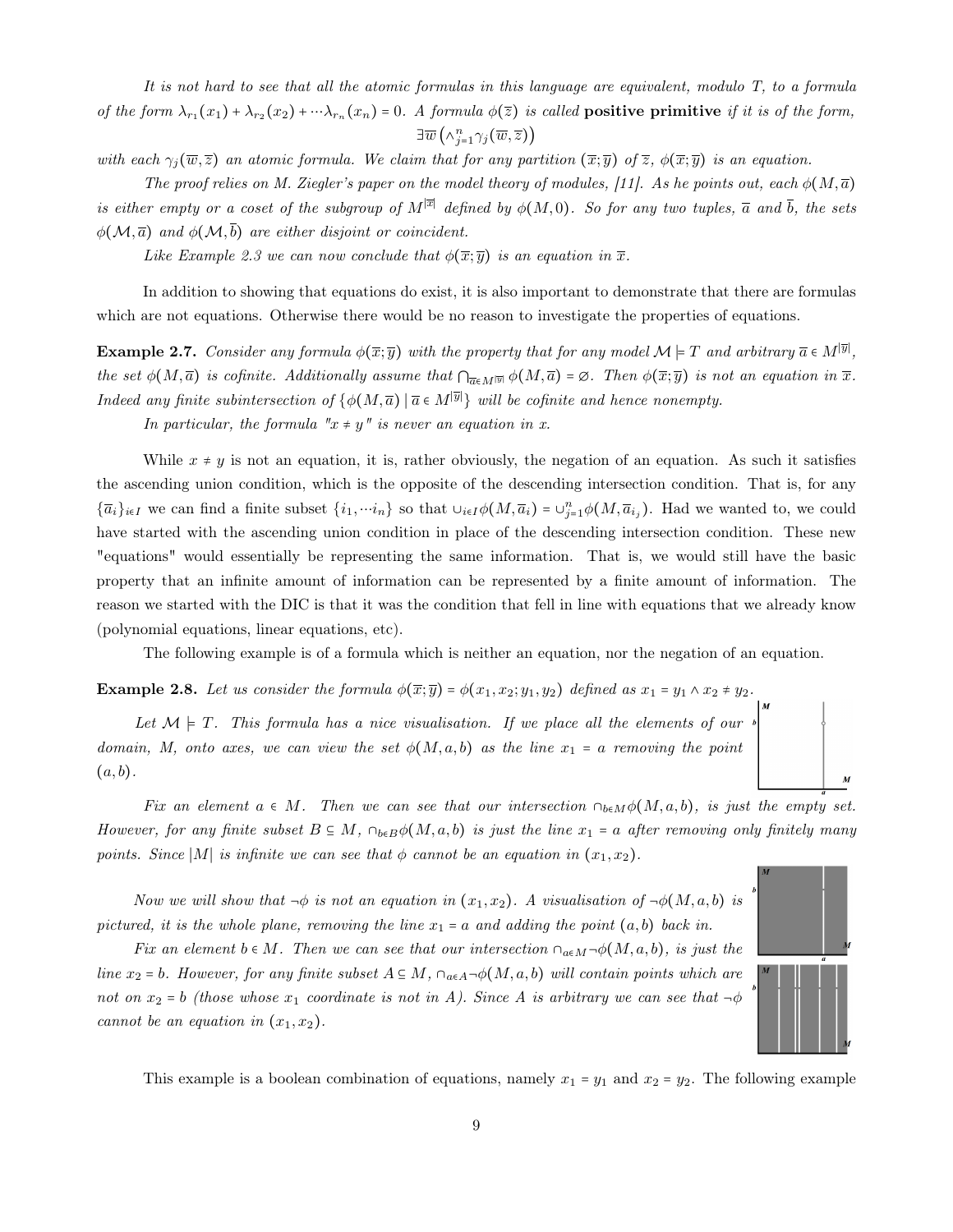gives us a formula which is not even a boolean combination of equations, though we will not prove this until later.

**Example 2.9.** Let us consider the theory of dense linear orderings without endpoints, that is,  $T = Th((\mathbb{Q}, <))$ and let us work in the model  $\mathbb Q$ . Let  $\phi(x; y)$  be defined as  $x < y$ .

Consider the sequence  $\{a_i\}_{i\in\omega}$  where  $a_i = \frac{1}{i+1}$ . Notice that  $\phi(\mathbb{Q}, a_i) = \{k \mid k \leq \frac{1}{i+1}\}$ . So it is not hard to see that,  $\cap_{i\in\omega}\phi(\mathbb{Q},a_i) = \{k \mid k \leq 0\}$ , which has no positive numbers in it. Suppose that we can find  $i_1,\dots,i_n$  so that  $\cap_{i\in\omega}\phi(\mathbb{Q},a_i)=\cap_{j=1}^n\phi(\mathbb{Q},a_{i_j})$ . Let  $i_* = max(i_1,\dots,i_n)$ . Then  $\cap_{j=1}^n\phi(\mathbb{Q},a_{i_j})=\{k \mid k < \frac{1}{i_*+1}\}\$  which contains a positive number, namely  $\frac{1}{i_*+2}$ . This is a contradiction. Thus,  $x < y$  is not an equation in x.

As well, we can see that  $\neg \phi(x; y)$ , given by  $x \geq y$ , is also not an equation in x. Consider the sequence  ${b_i}_{i\in\omega}$  where  $b_i = i$ . Notice that  $\phi(\mathbb{Q}, b_i) = \{k \mid k \geq i\}$ . So it is not hard to see that,  $\cap_{i\in\omega}\phi(\mathbb{Q}, b_i) = \emptyset$ . Suppose that we can find  $i_1, \dots, i_n$  so that  $\cap_{i \in \omega} \phi(\mathbb{Q}, b_i) = \cap_{j=1}^n \phi(\mathbb{Q}, b_{i_j})$ . Let  $i_* = max(i_1, \dots, i_n)$ . Then  $\cap_{j=1}^n \phi(\mathbb{Q}, b_{i_j}) = \{k \mid k \geq i_*\}$ which is nonempty, namely it contains  $i_{*}$ . This is a contradiction. Thus,  $x \geq y$  is not an equation in x.

For the moment, we have not developed enough of the theory to show why  $x \leq y$  is not equivalent to a boolean combination of equations. However, by the end of the following subsection we will be able to demonstrate this.

#### Basic Properties

This first proposition provides us with a useful equivalent characterisation of equations.

**Proposition 2.10.** Fix an L-formula  $\phi(\overline{x}; \overline{y})$ , where  $\overline{x} = (x_1, ..., x_n)$  and  $\overline{y} = (y_1, ..., y_m)$ . The following are equivalent,

(i)  $\phi(\overline{x}; \overline{y})$  is an equation in  $\overline{x}$  in T

(ii) For any infinite cardinal  $\kappa$ , for all  $\kappa$  saturated, strongly  $\kappa$  homogeneous models M of T, the family of sets,  $\{\phi(M,\overline{a}) \mid \overline{a} \in M^m\}$  satisfies the DIC.

Proof. (i)  $\Rightarrow$  (ii) Clear, since all  $\kappa$  saturated, strongly  $\kappa$  homogeneous models M of T are still models of T.  $(ii) \Rightarrow (i)$  Fix N, a model of T. Let M be an elementary extension of N which is |N| saturated and strongly |N| homogeneous. Then the family of sets,  $\{\phi(M,\overline{a}) \mid \overline{a} \in M^m\}$  satisfies the descending intersection condition.

Let  $J \subseteq N^m \subseteq M^m$ . Then by the descending intersection condition, we can find a finite subset  $J_0 \subseteq J$  such that,  $\cap_{\overline{a}\in J}\phi(M,\overline{a})=\cap_{\overline{a}\in J_0}\phi(M,\overline{a})$ . Now, since  $J\subseteq N^m$  and  $\mathcal{N}\leq \mathcal{M}$  then for any  $\overline{a}\in J$  and  $\overline{b}\in N^n$ ,  $\mathcal{N}\models \phi(\overline{b},\overline{a})$  if and only if  $\mathcal{M} \models \phi(\bar{b}, \bar{a})$ . Hence for any  $\bar{b} \in N^n$ ,

 $\overline{b} \in \cap_{\overline{a} \in J} \phi(N, \overline{a}) \iff \forall \overline{a} \in J, \, \mathcal{N} \models \phi(\overline{b}; \overline{a}) \iff \forall \overline{a} \in J, \, \mathcal{M} \models \phi(\overline{b}, \overline{a}) \iff \overline{b} \in \cap_{\overline{a} \in J} \phi(M, \overline{a})$ and so  $\cap_{\overline{a}\in J}\phi(N,\overline{a}) = \cap_{\overline{a}\in J}\phi(M,\overline{a}) \cap N^n$ . Likewise  $\cap_{\overline{a}\in J_0}\phi(N,\overline{a}) = \cap_{\overline{a}\in J_0}\phi(M,\overline{a}) \cap N^n$ .

Finally, since  $\cap_{\overline{a}\in J}\phi(M,\overline{a}) = \cap_{\overline{a}\in J_0}\phi(M,\overline{a})$ , we deduce that  $\cap_{\overline{a}\in J}\phi(N,\overline{a}) = \cap_{\overline{a}\in J_0}\phi(N,\overline{a})$ . Since J was arbitrary, we have shown that the family of sets,  $\{\phi(N,\overline{a}) \mid \overline{a} \in N^m\}$  satisfies the descending intersection condition.  $\Box$ 

Since  $\mathcal N$  was arbitrary, this concludes the proof.

The implication of this equivalence in definition means that we may now proceed to work in a  $\kappa$  saturated, strongly  $\kappa$  homogeneous model,  $\overline{\mathcal{M}}$ , for "large enough" infinite cardinal  $\kappa$ . All parameter sets will be assumed to be subsets of  $\overline{M}$  of size  $\leq \kappa$ , and all models of T will be assumed to be elementary submodels of  $\overline{M}$  of size  $\leq \kappa$ . What we mean by" large enough" is that no matter what cardinals we run into later on in this paper, we may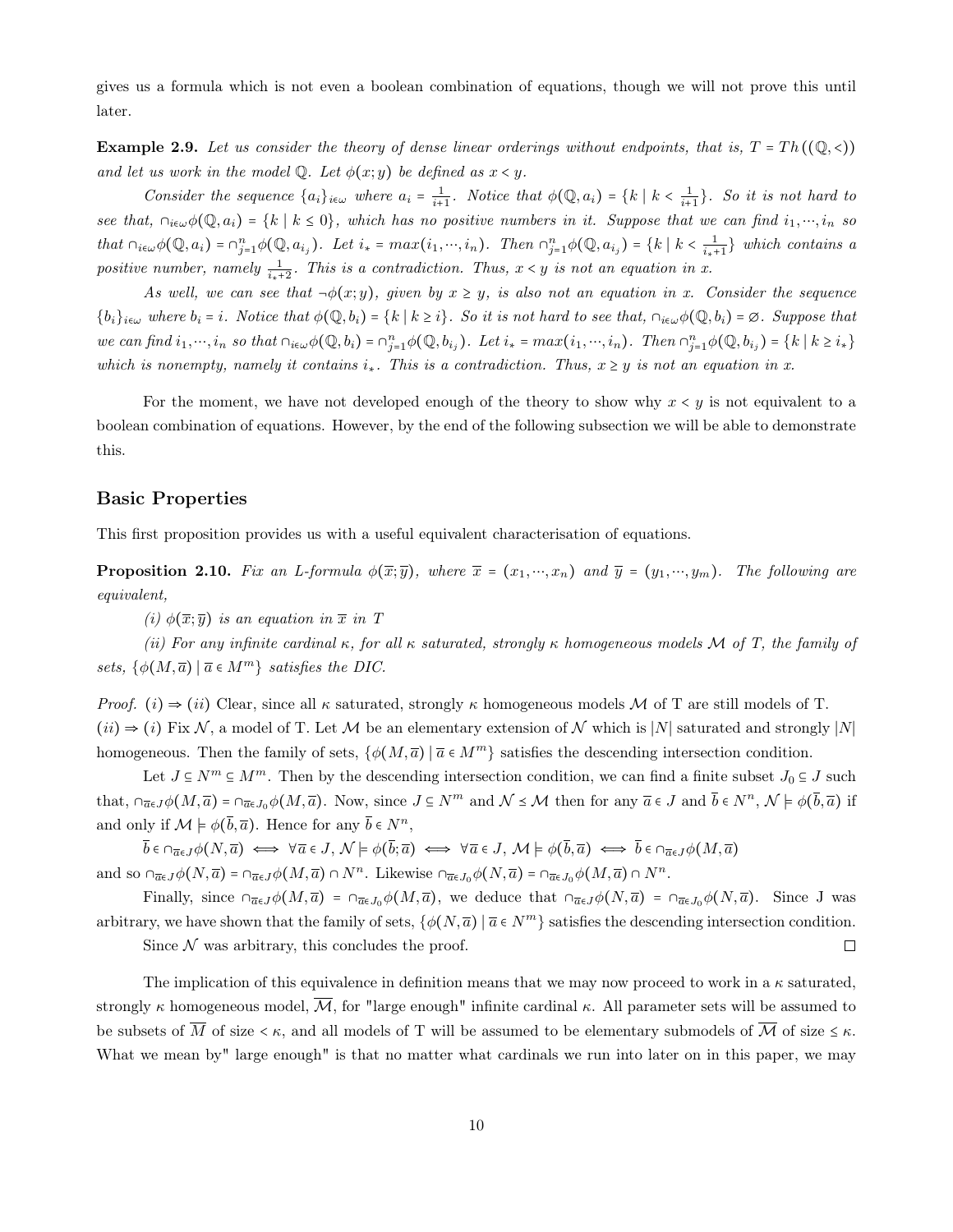just assume that  $\kappa$  is larger. (Recall that, since T is complete, a  $\kappa$  saturated and strongly  $\kappa$  homogenous model contains elementary embeddings of all models of T whose domains are of size less than or equal to  $\kappa$ .)

The next property shows the advantage of working in a  $\kappa$  saturated and strongly  $\kappa$  homogenous model.

#### **Proposition 2.11.** Let  $\phi(\overline{x}; \overline{y})$  be an equation.

(i)  $\{\phi(M,\overline{a}) \mid \overline{a} \in M^m\}$  satisfies the DIC if and only if for some  $n \in \omega$ ,  $\{\phi(M,\overline{a}) \mid \overline{a} \in M^m\}$  satisfies the n-DIC. (ii) cl  $(\{\phi(M,\overline{a}) \mid \overline{a} \in M^m \})$  satisfies the DCC if and only if for some  $n \in \omega$ , cl  $(\{\phi(M,\overline{a}) \mid \overline{a} \in M^m \})$  satisfies the n-DCC.

*Proof.* We have previously demonstrated the  $(\Leftarrow)$  direction, and so we only need to show the  $(\Rightarrow)$  direction.

(i) Since  $\{\phi(M,\overline{a}) \mid \overline{a} \in M^m\}$  satisfies the DIC if and only if  $cl(\{\phi(M,\overline{a}) \mid \overline{a} \in M^m\})$  satisfies the DCC, and we know that  $n - DCC \Rightarrow n - DIC \Rightarrow DIC$ , it suffices to prove (ii).

(ii) Since  $n - DCC \Rightarrow DCC$  we just need to show that  $DCC \Rightarrow n - DCC$  for some  $n \in \omega$ . Suppose that for all  $n \in \omega$ ,  $cl$   $(\{\phi(M, \overline{a}) \mid \overline{a} \in M^m\})$  does not satisfy the n-DCC. Then we can find a sequence  $\{\overline{a}_{n,i}\}_{i=0}^n$ , so that,  $\phi(\overline{M}, \overline{a}_{n,0}) \ncong \phi(\overline{M}, \overline{a}_{n,0}) \cap \phi(\overline{M}, \overline{a}_{n,1}) \ncong \cdots \ncong \bigcap_{i=0}^{n} \phi(\overline{M}, \overline{a}_{n,i})$  is a descending chain of length n+1.

Consider, for any  $k \in \omega$ , the formula,

$$
\psi_{0,k}(\overline{y}_0) = \exists y_1 \cdots \exists y_k \bigwedge_{i=0}^{k-1} \neg \forall \overline{u} \left( \wedge_{\underline{j}=0}^{i} \phi(\overline{u}, \overline{y}_j) \rightarrow \wedge_{\underline{j}=0}^{i+1} \phi(\overline{u}, \overline{y}_j) \right)
$$

For  $\psi_{0,k}$  to be satisfied  $\bar{y}_0$  must be some element  $b_0$  in some sequence  $\{b_i\}_{i\leq k}$  with the property that  $\phi(\overline{M}, \overline{b}_0) \ncong \phi(\overline{M}, \overline{b}_0) \cap \phi(\overline{M}, \overline{b}_1) \ncong \cdots \ncong \bigcap_{i=0}^n \phi(\overline{M}, \overline{b}_i)$ . Observe that if we let  $\overline{b}_i = \overline{a}_{k,i}$  then  $\psi_{0,k}$  can be satisfied. What's more is that if  $\psi_{0,k}$  is satisfied by  $\bar{b}_0$  then we can see that  $\psi_{0,\ell}$  is also satisfied by  $\bar{b}_0$  for any  $\ell \leq k$ .

Let us consider the collection of formulas,  $p_0(\overline{y}_0) = \{\psi_{0,0}(\overline{y}_0), \psi_{0,1}(\overline{y}_0), \psi_{0,2}(\overline{y}_0), \psi_{0,3}(\overline{y}_0), \psi_{0,4}(\overline{y}_0), \cdots\}$ . As we just explained any finite subset of formulas of  $p_0$  is satisfiable, so  $p_0$  is a type over  $\varnothing$ . By sufficient saturation of  $\overline{\mathcal{M}}$  we can find  $\overline{c}_0$  so that  $\overline{\mathcal{M}} \models p_0(\overline{c}_0)$ . In this way we begin to construct our sequence  $\{\overline{c}_i\}_{i\in\omega}$  to make a descending chain.

Suppose now that we have defined the first m terms in the sequence, ie  $\{\bar{c}_i\}_{i \leq m}$ . Let us consider the formula,

$$
\psi_{m,k}(\overline{y}_m) = \exists \overline{y}_{m+1} \cdots \exists \overline{y}_{m+k} \land_{i=0}^{m+k-1} \neg \forall \overline{u} \left( \land_{j=0}^{min(m,i)} \phi(\overline{u}, \overline{c}_j) \land \land_{j=m}^{i} \phi(\overline{u}, \overline{y}_j) \right) \\
\rightarrow \left( \land_{j=0}^{min(m,i+1)} \phi(\overline{u}, \overline{c}_j) \land \land_{j=m}^{i+1} \phi(\overline{u}, \overline{y}_j) \right)
$$

which is a formula over  $\{\bar{c}_i\}_{i \le m}$ . First notice that, like before,  $\psi_{m,k}$  being satisfied means that  $\psi_{m,\ell}$  is also satisfied for any  $\ell \leq k$ . In order to satisfy  $\psi_{m,k}, \overline{y}_m$  must be an element  $\overline{b}_m$  in some sequences  $\{\overline{b}_i\}_{i\leq m+k}$  where  $\phi(\overline{M}, \overline{b}_0) \ncong \phi(\overline{M}, \overline{b}_0) \cap \phi(\overline{M}, \overline{b}_1) \ncong \cdots \ncong \cap_{i=0}^{m+k} \phi(\overline{M}, \overline{b}_i)$  and  $\overline{b}_i = \overline{c}_i$  for all  $i < m$ . But we know such a sequence exists, since by assumption  $\bar{c}_{m-1}$  satisfies  $\psi_{m-1,k+1}$ .

Consider the set of fomulas,  $p_m(\overline{y}_m) = {\psi_{m,0}(\overline{y}_m), \psi_{m,1}(\overline{y}_m), \psi_{m,2}(\overline{y}_m), \psi_{m,3}(\overline{y}_m), \psi_{m,4}(\overline{y}_m), \cdots}.$  Since  $\psi_{m,k} \Rightarrow \psi_{m,k-1}$ , any finite subset of formulas of  $p_m$  is satisfiable, so  $p_m$  is a type over  $\{\bar{c}_i\}_{i\leq m}$ . By sufficient saturation of  $\overline{\mathcal{M}}$  we can find  $\overline{c}_m$  so that  $\overline{\mathcal{M}} \models p_m(\overline{c}_m)$ .

By induction, we can find a sequence  $\{\bar{c}_i\}_{i\in\omega}$  so that for each  $k \in \omega$ ,  $\cap_{i=0}^k \phi(\overline{M}, \bar{c}_i) \supsetneq \cap_{i=0}^{k+1} \phi(\overline{M}, \bar{c}_i)$ . Thus,  $cl(\{\phi(M,\overline{a}) \mid \overline{a} \in M^m\})$  does not satisfy the DCC. But this is a contradiction! So we can see that if  $cl$  ({ $\phi(M,\overline{a})$  |  $\overline{a} \in M^m$ }) satisfies the DCC, then is satisfies the n-DCC for some  $n \in \omega$ .  $\Box$ 

#### **Proposition 2.12.** A formula  $\phi(\overline{x}; \overline{y})$  is an equation in  $\overline{x}$  if and only if it is an equation in  $\overline{y}$ .

*Proof.* First let  $n = |\overline{x}|$  and  $m = |\overline{y}|$ . By the symmetry of this statement, it suffices to prove that if  $\phi(\overline{x}; \overline{y})$  is not an equation in  $\overline{y}$ , then it is not an equation in  $\overline{x}$ . If  $\phi(\overline{x}; \overline{y})$  is not an equation in  $\overline{y}$ , then, by Propositions 1.8 and 2.11, we can find an infinite sequence of n-tuples  $\{\overline{a}_i\}_{i\in\omega}$  in  $\overline{M}^n$  so that,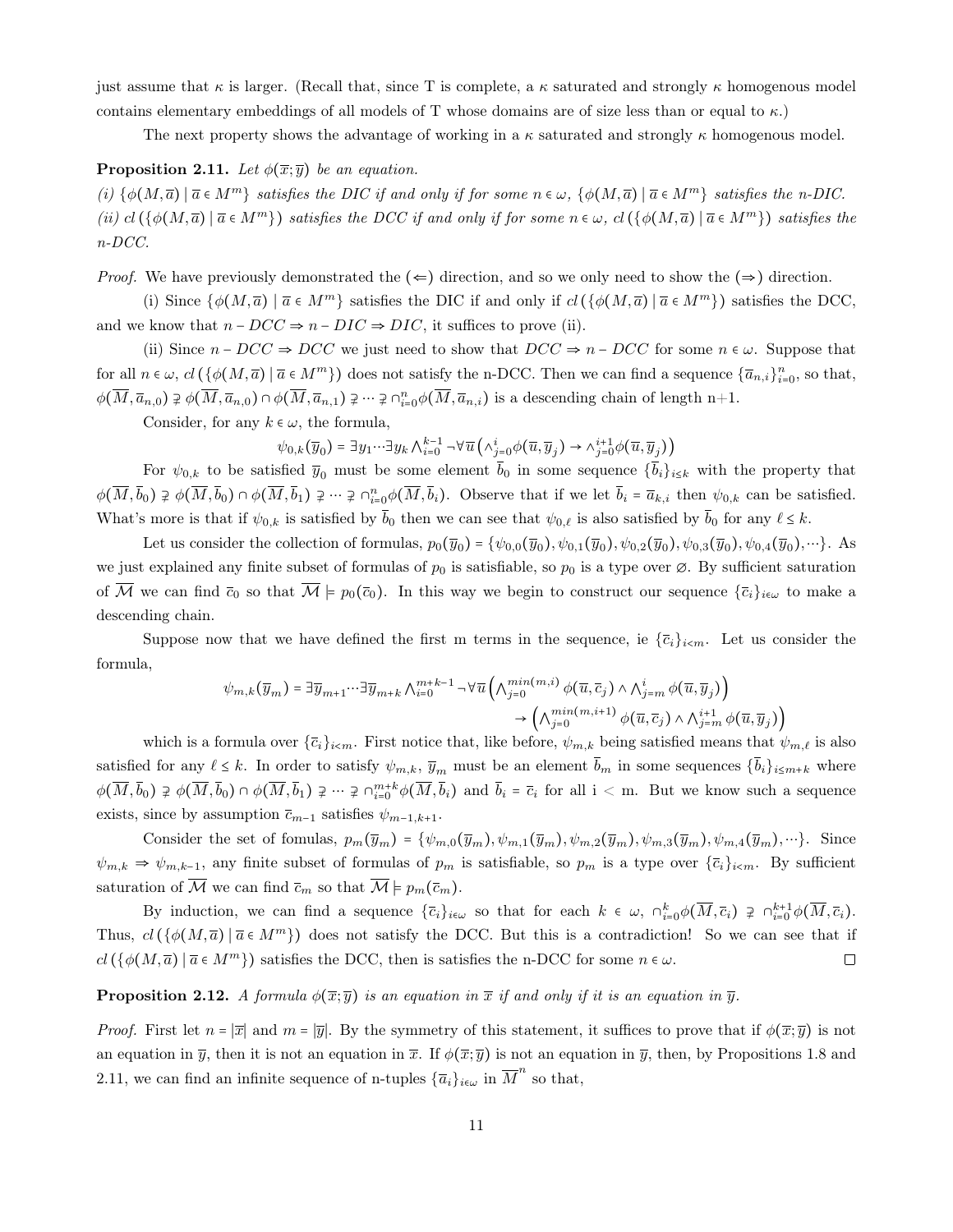$\phi(\overline{a}_0,\overline{M})\nsupseteq \phi(\overline{a}_0,\overline{M})\cap \phi(\overline{a}_1,\overline{M})\nsupseteq \phi(\overline{a}_0,\overline{M})\cap \phi(\overline{a}_1,\overline{M})\cap \phi(\overline{a}_2,\overline{M})\nsupseteq \cdots$ 

So we can find a set of m-tuples  $\{\bar{b}_i\}_{i\in\omega}$  in  $\overline{M}^m$  such that for each  $i \in \omega$ ,  $\bar{b}_i \in (\cap_{j=0}^i \phi(\overline{a}_j, \overline{M})) \setminus (\cap_{j=0}^{i+1} \phi(\overline{a}_j, \overline{M}))$ . It follows that  $\overline{a}_j \in \phi(\overline{M}, \overline{b}_i)$  for all  $j < i$ , and  $\overline{a}_{i+1} \notin \phi(\overline{M}, \overline{b}_i)$ . So for each  $i \in \omega$ , we can construct a descending chain of length i,

φ(M, bi) ⊋ φ(M, bi) ∩ φ(M, bi−<sup>1</sup>) ⊋ φ(M, bi) ∩ φ(M, bi−<sup>1</sup>) ∩ φ(M, bi−<sup>2</sup>) ⊋ ⋯ ⊋ ∩ i <sup>j</sup>=0φ(M, <sup>b</sup><sup>j</sup> )

Since  $\overline{\mathcal{M}}$  models arbitrarily long descending chains, it follows that for any  $k \in \omega$ ,  $cl(\{\phi(\overline{M}, \overline{b}) \mid \overline{b} \in \overline{M}^m\})$  cannot satisfy the k-DCC. But then, by Proposition 2.11 this means that  $cl(\{\phi(\overline{M},\overline{b})\mid \overline{b}\in \overline{M}^m\})$  cannot satisfy the DCC. So, by Proposition 1.8,  $\{\phi(\overline{M}, \overline{b}) \mid \overline{b} \in \overline{M}^m\}$  cannot satisfy the DIC. Hence  $\phi$  is not an equation in  $\overline{x}$ .  $\Box$ 

What this shows us is that the property of a formula being an equation has only to do with the partition of our variables, not our choice of  $\bar{x}$  over  $\bar{y}$ . In the same vein, the following proposition also deals with the presentation of an equation in terms of its variables. Specifically, an equation is still an equation if you add dummy variables to its presentation.

**Proposition 2.13.** Suppose that  $\phi(\overline{x}; \overline{y})$  is an equation in  $\overline{x}$ . Suppose that  $\overline{x}'$  and  $\overline{y}'$  are tuples such that  $\overline{x} \in \overline{x}'$ and  $\overline{y} \subseteq \overline{y}'$ . Then considering  $\phi$  as a formula in  $\overline{x}'$ ,  $\overline{y}'$ ,  $\phi(\overline{x}'; \overline{y}')$  is an equation in  $\overline{x}'$ .

*Proof.* To make this proof easier, let us invent a notation where  $\bar{a}' \upharpoonright_{\bar{x}}$  means the restriction of the tuple to only those elements corresponding to variables in  $\overline{x}$ . That is, if  $\overline{x} = (x_2)$  and  $\overline{x}' = (x_1, x_2, x_3)$ , then  $(a_1, a_2, a_3) \upharpoonright_{\overline{x}} = (a_2)$ . Without loss of generality we will assume that  $\bar{x}$  is an initial segment of  $\bar{x}'$ .

Take any collection of tuples  $\{\bar{b}_i\}_{i\in I}$  in  $\overline{M}^{|\overline{y}'|}$ . Look at  $\cap_{i\in I}\phi(\overline{M}, \overline{b}_i)$ . Since the extra variables in  $\overline{x}'$  have no affect on  $\phi$  it is not hard to see that  $\phi(\overline{M}, \overline{b}_i) = \phi(\overline{M}, \overline{b}_i \upharpoonright_{\overline{y}}) \times \overline{M}^{|\overline{x}'| - |\overline{x}|}$ . It follows that,  $\cap_{i\in I}\phi(\overline{M}, \overline{b}_{i}) = \cap_{i\in I}\phi(\overline{M}, \overline{b}_{i}\restriction_{\overline{y}})\times\overline{M}^{|\overline{x}'| - |\overline{\widetilde{x}}|} = \left(\cap_{i\in I}\phi(\overline{M}, \overline{b}_{i}\restriction_{\overline{y}})\right)\times\overline{M}^{|\overline{x}'| - |\overline{x}|}$ 

And since  $\phi$  is an equation in  $\overline{x}$  we can find a finite subset J so that  $\cap_{i\in I}\phi(\overline{M}, \overline{b}_i\upharpoonright_{\overline{y}}) = \cap_{i\in J}\phi(\overline{M}, \overline{b}_i\upharpoonright_{\overline{y}})$ . But then,  $\left(\cap_{i\in I}\phi(\overline{M}, \overline{b}_i\restriction_{\overline{y}})\right)\times\overline{M}^{|\overline{x}'| - |\overline{x}|} = \left(\cap_{i\in J}\phi(\overline{M}, \overline{b}_i\restriction_{\overline{y}})\right)\times\overline{M}^{|\overline{x}'| - |\overline{x}|} = \cap_{i\in J}\phi(\overline{M}, \overline{b}_i\restriction_{\overline{y}})\times\overline{M}^{|\overline{x}'| - |\overline{x}|} = \cap_{i\in J}\phi(\overline{M}, \overline{b}_i)$ 

And so we have found a finite subset J, so that  $\cap_{i\in I}\phi(M,b_i) = \cap_{i\in J}\phi(M,b_i)$ . Hence,  $\phi$  is an equation in  $\overline{x}'$ .  $\Box$ 

We now show that equations do not have the "order property", which we first define.

**Definition 2.14.** Let  $\psi(\overline{x}; \overline{y})$  be an L-formula. We say that  $\psi$  satisfies the order property if there exists  $\mathcal{M} \models T$ and sequences  $\{\overline{a}_i\}_{i\in\omega}$ ,  $\{b_i\}_{i\in\omega}$  so that  $\mathcal{M} \models \psi(\overline{a}_i, b_j)$  if and only if  $i > j$ .

**Proposition 2.15.** Suppose that  $\phi(\overline{x}; \overline{y})$  is an equation. Then  $\phi$  does not satisfy the order property.

*Proof.* Suppose, for a contradiction, that  $\phi(\overline{x}; \overline{y})$  satisfies the order property. This means that we can find sequences  $\{\overline{a}_i\}_{i\in\omega}$  and  $\{b_i\}_{i\in\omega}$  so that  $\mathcal{M} \models \phi(\overline{a}_i, b_j)$  if and only if  $i > j$ . We can see that  $a_i \in \phi(M, b_j)$  if and only if i > j. Let  $J \subseteq \omega$  be a finite subset, then  $a_i \in \cap_{j \in J} \phi(\overline{M}, b_j)$  if and only if  $i > max(J)$ .

Since  $\phi$  is an equation in  $\overline{x}$  we can find a finite subset  $J \subseteq \omega$  so that  $\cap_{i\in\omega}\phi(\overline{M}, b_i) = \cap_{j\in J}\phi(\overline{M}, b_j)$ . Let  $ax(J) + 1$ . Then  $a_i \in \cap_{i\in J}\phi(\overline{M}, b_i) \setminus \cap_{i\in\omega}\phi(\overline{M}, b_i)$  which is a contradiction.  $i_* = max(J) + 1$ . Then  $a_{i_*} \in \bigcap_{j \in J} \phi(M, b_j) \setminus \bigcap_{i \in \omega} \phi(M, b_i)$  which is a contradiction.

Not only do equations not satisfy the order property, but no boolean combination of equations does either. Indeed this follows from Proposition 2.15 once we know the following fact (see Lemma 2.1 of [6]).

Fact 2.16. If  $\psi(\overline{x}; \overline{y})$  and  $\chi(\overline{x}; \overline{z})$  don't satisfy the order property, then neither do  $\psi \wedge \chi(\overline{x}; \overline{yz})$ ,  $\psi \vee \chi(\overline{x}; \overline{yz})$ , and  $\neg\psi(\overline{x};\overline{y}).$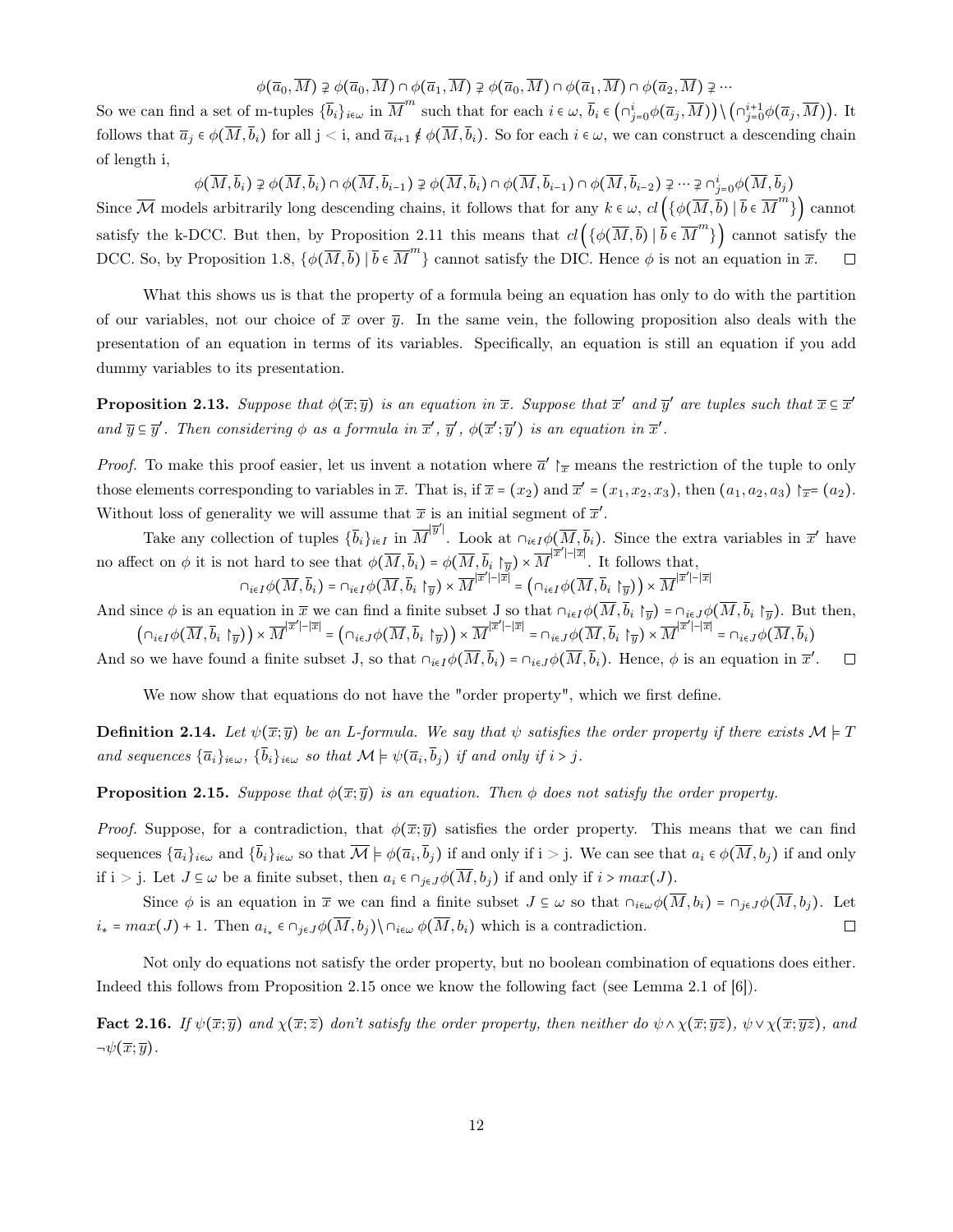This allows us to conclude Example 2.9; that  $x < y$  in DLO is not equivalent to a boolean combination of equations. Indeed any model of  $Th((\mathbb{Q},\leq))$  must contain a copy of  $(\mathbb{Q},\leq)$  and so it is not hard to see by taking  $a_i = b_i = i$ , that the formula  $x \leq y$  satisfies the order property.

However, not all formulas which aren't boolean combinations of formulas satisfy the order property. The best example of which can be found in [2], where O. Beyersdorff demonstrates a theory which is stable but not equational (to be defined later).

The last property we will exhibit in this subsection we will make use of later.

**Proposition 2.17.** Suppose that  $\phi(x_1, x_2, \dots, x_n; \overline{y})$  is an equation. Then  $\phi(x_2, x_2, \dots, x_n; \overline{y})$  is also an equation.

*Proof.* By Proposition 2.12 it suffices to prove that  $\phi(x_2, x_2, ..., x_n; \overline{y})$  is an equation in  $\overline{y}$ . Likewise we know that  $\phi(x_1, x_2, \dots, x_n; \overline{y})$  is an equation in  $\overline{y}$ . So then  $\{\phi(a_1, a_2, \dots, a_n, \overline{M}) \mid \overline{a} \in \overline{M}^n\}$  satisfies the DIC.

But since  $\{\phi(b_1, b_1, \dots, b_{n-1}, \overline{M}) \mid \overline{b} \in \overline{M}^{n-1}\}\subseteq \{\phi(a_1, a_2, \dots, a_n, \overline{M}) \mid \overline{a} \in \overline{M}^n\}$ , it immediately follows that  $\{\phi(b_1, b_1, \dots, b_{n-1}, \overline{M}) \mid \overline{b} \in \overline{M}^{n-1}\}\$  must also satisfy the DIC. Thus  $\phi(x_2, x_2, \dots, x_n; \overline{y})$  is an equation in  $\overline{y}$ .  $\Box$ 

#### Equationality for Sets of Formulas

Now we take the time to generalise the notion of equationality from a property of a single formula, to a property over a collection of formulas. To do this, we will go back to the basic definition involving the descending intersection condition.

We begin by defining closures on collections of formulas. Just as cl was a closure of sets with respect to the ∩ operation, the following three closures will be based on operations on formulas. Our first closure,  $cl^{\wedge}$  will be the analog of cl to formulas. From there we will build up two other closures, each encompassing the previous one(s).

**Definition 2.18.** Let  $F = \{\phi_i(\overline{x}, \overline{y}_i) | i \in I\}$  be a collection of L-formulas which have exactly the tuple of variables  $\overline{x}$  in common.

We define the closure of  $F$  under finite conjunctions to be exactly what the name suggests,

 $cl^{\wedge}(F) = \{ \phi_{i_1}(\overline{x}, \overline{y}_{i_1}) \wedge \cdots \wedge \phi_{i_n}(\overline{x}, \overline{y}_{i_n}) \mid n \in \omega, i_j \in I, \phi_{i_j} \in F \}$ 

We define the closure of F under finite positive boolean combinations to be the set of all formulas that can be formed from F using conjunctions and disjunctions,

 $cl^+(F) = \{ \vee_{j=1}^m \left( \wedge_{k=1}^{n_j} \right) \}$  $\left\{ \begin{matrix} n_j \\ k=1 \end{matrix} \phi_{i_{j,k}}(\overline{x}, \overline{y}_{i_{j,k}})\right\} | m, n_j \in \omega, i_{j,k} \in I, \phi_{i_{j,k}} \in F \}$ 

cl+ gets its name because it doesn't allow negation, only "positive" boolean operations. We can go further, extending these boolean combinations to those that use any of the three operations,  $\wedge, \vee$  and  $\neg$ . We define the closure of F under finite boolean combinations to be,

$$
cl^{\mathcal{B}}(F) = \{ \vee_{j=1}^{m} \left( \wedge_{k=1}^{n_j} \phi_{i_{j,k}}(\overline{x}, \overline{y}_{i_{j,k}}) \wedge \wedge_{k=1}^{n'_j} \neg \phi_{i'_{j,k}}(\overline{x}, \overline{y}_{i'_{j,k}}) \right) \mid m, n_j, n'_j \in \omega, i_{j,k}, i'_{j,k} \in I, \phi_{i_{j,k}}, \phi_{i'_{j,k}} \in F \}
$$

Like cl from the first section, we can see from the definitions above that  $cl^{\wedge}$ ,  $cl^+$  and  $cl^B$  are closure operators.

**Fact 2.19.** Let F be any collection of formulas in a common tuple of variables,  $\bar{x}$ .  $(i)$   $cl^{\wedge}(cl^{\wedge}(F)) = cl^{\wedge}(F)$ ,  $cl^+(cl^+(F)) = cl^+(F)$  and  $cl^{\mathcal{B}}(cl^{\mathcal{B}}(F)) = cl^{\mathcal{B}}(F)$ (ii) Suppose that  $G \subseteq F$ . Then  $cl^{\wedge}(G) \subseteq cl^{\wedge}(F)$ ,  $cl^+(G) \subseteq cl^+(F)$  and  $cl^{\mathcal{B}}(G) \subseteq cl^{\mathcal{B}}(F)$ .

(iii) Suppose that  $\phi \in cl^{\wedge}(F)$  (respectively  $\in cl^+(F)$ ,  $\in cl^{\mathcal{B}}(F)$ ), then there exists a finite subset  $G \subset F$  so that  $\phi \in cl^{\wedge}(G)$  (respectively  $\in cl^+(G)$ ,  $\in cl^{\mathcal{B}}(G)$ ).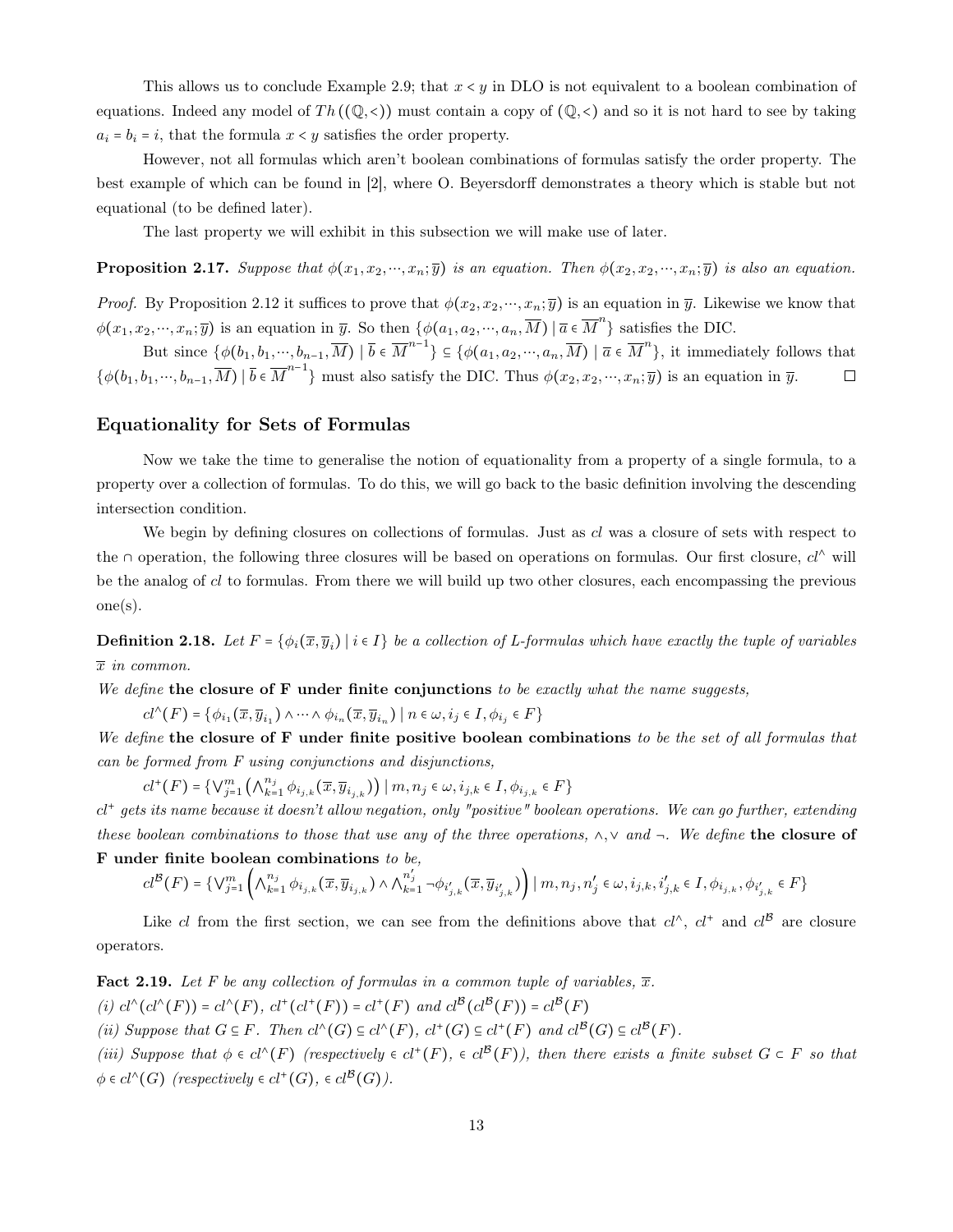Additionally, we can observe that  $F \subseteq cl^{\wedge}(F) \subseteq cl^{\neq}(F) \subseteq cl^{\beta}(F)$ . We can relate these new closures to our previous cl and the chain conditions in the natural way, by extending these conditions to formulas, based on the instances of those formulas.

**Definition 2.20.** Let  $F = \{\phi_i(\overline{x}, \overline{y}_i) \mid i \in I\}$  be a set of formulas with a  $\overline{x}$  common to each formula. F is said to satisfy the descending intersection condition (respectively descending chain condition, descending intersection condition with an upper bound of n, descending chain condition with an upper bound  ${\bf of~n}$ ) if the set  $\{\phi_i(\overline{M},\overline{b}_i)\ |\ i\in I,\overline{b}_i\in\overline{M}^{|\overline{y}_i|}\}$  satisfies the descending intersection condition (respectively descending chain condition, descending intersection condition with an upper bound of n, descending chain condition with an upper bound of n). As usual, we may choose to abbreviate to DIC (respectively DCC, n-DIC, n-DCC).

We now define the notion of a set of formulas behaving "like an equation".

**Definition 2.21.** A set of L-formulas, E, is said to be equational if E satisfies the DIC.

It is plain to see that "equational" is not a misnomer. Indeed,  $\{\phi(\bar{x}; \bar{y})\}$  is equational as a set of formulas in  $\bar{x}$  if and only if  $\phi(\bar{x}; \bar{y})$  is an equation in  $\bar{x}$ . This next proposition is the analogue of Proposition 1.8.

**Proposition 2.22.** Let F be a collection of formulas in  $\overline{x}$ . F is equational if and only if  $cl^{\wedge}(F)$  satisfies the DCC.

*Proof.* F is equational if and only if  $\{\phi(\overline{M}, \overline{b}) \mid \phi(\overline{x}; \overline{y}) \in F, \overline{b} \in \overline{M}^{|\overline{y}|}\}$  satisfies the DIC.

We know by Proposition 1.8 that  $\{\phi(\overline{M},\overline{b}) \mid \phi(\overline{x};\overline{y}) \in F, \overline{b} \in \overline{M}^{|\overline{y}|}\}$  satisfies the DIC if and only if  $cl\left(\{\phi(\overline{M},\overline{b})\mid \phi(\overline{x};\overline{y})\in F,\overline{b}\in \overline{M}^{|\overline{y}|}\}\right)$  satisfies the DCC. Expanding this out, we see that F is equational if and only if  $\{\cap_{i=0}^{n} \phi_i(\overline{M}, \overline{b}_i) \mid n \in \omega, \phi_i(\overline{x}; \overline{y}_i) \in F, \overline{b}_i \in \overline{M}^{|\overline{y}_i|} \}$  for  $0 \leq i \leq n\}$  satisfies the DCC. But this is just the definition of  $cl^{\wedge}(F)$  satisfying the DCC.

So F is equational if and only if  $cl^{\wedge}(F)$  satisfies the DCC.

**Proposition 2.23.** Suppose that E is an equational set of L-formulas, then each element in E is an equation.

*Proof.* For any  $\phi \in E$ , notice that  $\{\phi\} \subseteq E$ . Since E has the DIC, then it follows that  $\{\phi\}$  also has the DIC (since any infinite intersection of instances from  $\{\phi\}$  is also contained in E. As we noted before,  $\{\phi\}$  satisfies the DIC if and only if  $\phi$  is an equation. Thus,  $\phi$  must be an equation.  $\Box$ 

The converse is not true, in general, but it is true for a finite sets of formulas.

**Proposition 2.24.** Suppose that E is a finite collection of equations in  $\bar{x}$ . Then E is equational.

*Proof.* Since E is finite, we have  $E = \{\phi_1(\overline{x}; \overline{y}_1), \dots, \phi_n(\overline{x}; \overline{y}_n)\}\.$  Let us take a collection  $\{\phi_i(M, \overline{a}_i)\}_{i \in I}$  of instances. Each  $\phi_i$  is one of the  $\phi_j$  for some  $1 \leq j \leq n$ . So let us partition our collection into n disjoint subcollections,  $\{\phi_j(\overline{M}, \overline{a}_i)\}_{i \in I_j}$  where  $i \in I_j$  if  $\phi_i = \phi_j$ .

We see that  $\cap_{i\in I}\phi_i(\overline{M}, \overline{a}_i) = \cap_{j=1}^n \cap_{i\in I_j} \phi_j(\overline{M}, \overline{a}_i)$ . Now, since each  $\phi_j$  is an equation, we can find a finite subset  $J_j \subseteq I_j$  so that  $\cap_{i \in I_j} \phi_j(\overline{M}, \overline{a}_i) = \cap_{i \in J_j} \phi_j(\overline{M}, \overline{a}_i)$ .

So then  $\cap_{i\in I}\phi_i(\overline{M}, \overline{a}_i) = \cap_{j=1}^n \cap_{i\in I_j} \phi_j(\overline{M}, \overline{a}_i) = \cap_{j=1}^n \cap_{i\in J_j} \phi_j(\overline{M}, \overline{a}_i) = \cap_{i\in \bigcup_{j=1}^n J_j} \phi_i(\overline{M}, \overline{a}_i)$ . And since  $\cup_{j=1}^n J_j$ is finite and I was arbitrary we can see that E satisfies the DIC. Thus, E is equational.

Hence, for a finite set of formulas, E, E is equational if and only if each formula in E is an equation. Here we exhibit a counterexample where E is infinite.

 $\Box$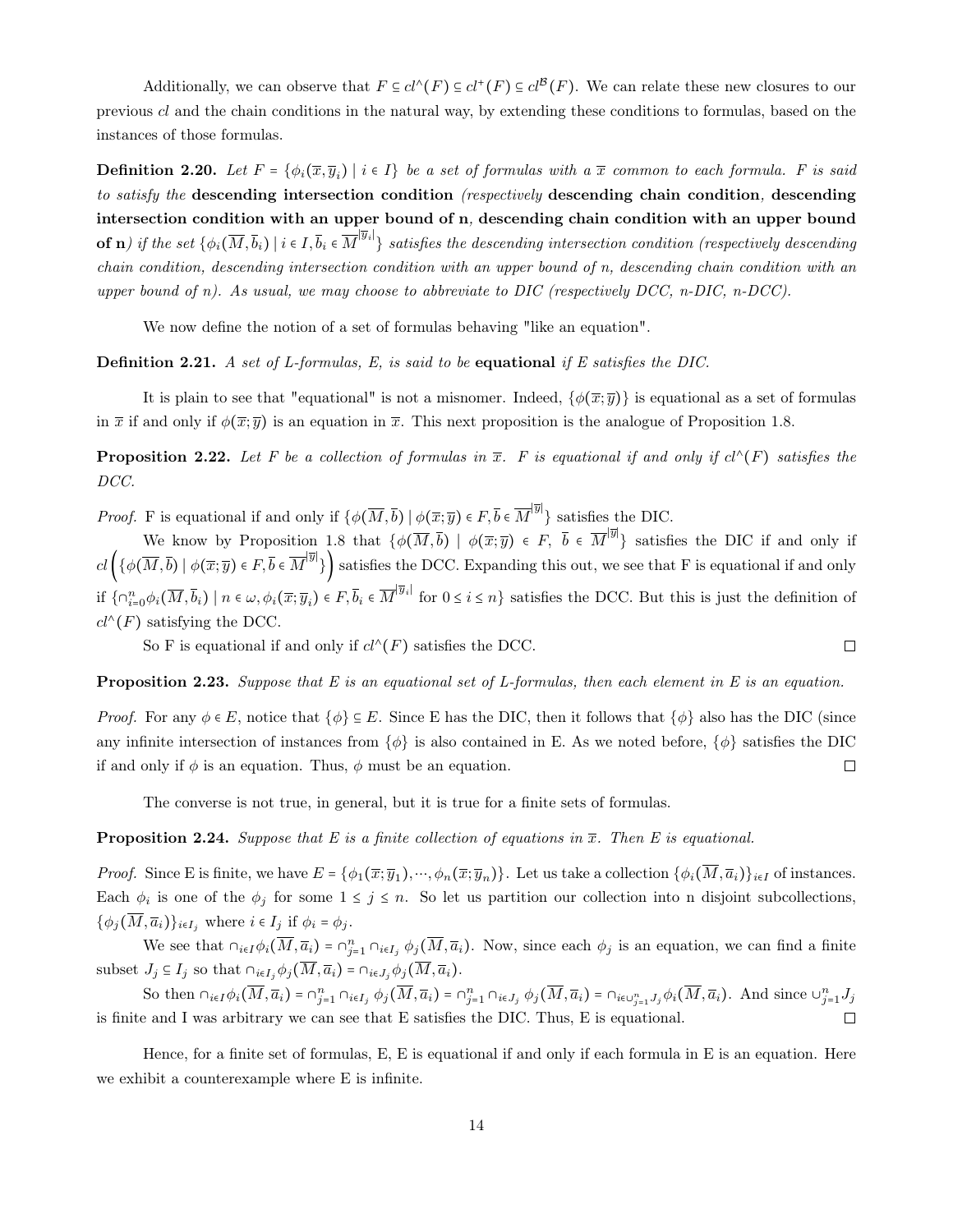**Example 2.25.** Let  $L = \{R_n \mid n \in \omega\}$  and let T be the L-theory that says " $R_n$  is an equivalence relation with infinitely many equivalence classes, each of infinite size" and that " $R_j$  splits each equivalence class of  $R_i$  into two distinct equivalence classes of infinite size each whenever  $j > i$ ". By Example 2.3 we know that each  $R_i$  is an equation. We claim that  ${R_i(x, y_i)}_{i \in \omega}$  is not equational.

Pick an element  $a \in \overline{M}$ . Consider the sequence of sets  $\{R_i(\overline{M},a)\}_{i\in\omega}$ . Since each  $R_j$  strictly refines  $R_i$  for j > i, and a is constant, we can see that  $R_i(\overline{M},a) \nsubseteq R_j(\overline{M},a)$  for all j > i. Thus we see that this is an infinite descending chain. So  ${R_i(x; y_i)}_{i \in \omega}$  does not satisfy the DCC.

Since  $\{R_i(x; y_i)\}_{i\in\omega} \subseteq cl \setminus (\{R_i(x; y_i)\}_{i\in\omega})$  we conclude that  $cl \setminus (\{R_i(x; y_i)\}_{i\in\omega})$  does not satisfy the DCC and hence, by Proposition 2.22,  $\{R_i(x; y_i)\}_{i\in\omega}$  cannot be equational.

**Proposition 2.26.** Suppose that E is an equational set of L-formulas, then  $cl^+(E)$  is also equational.

*Proof.* It is clear from the definitions of  $cl^{\wedge}$  and  $cl^+$  that  $cl^{\wedge} (cl^+(E)) = cl^+(E)$ . So we just need to show that  $cl^+(E)$  satisfies the DCC. Suppose not, then we can find a sequence  $\{\phi_i(\overline{x}; \overline{y}_i)\}_{i \in \omega}$  of equations in  $cl^+(E)$  and  ${\overline{a_i}}_{i\in\omega}$  so that  $\phi_0(\overline{M}, \overline{a}_0) \ncong \phi_1(\overline{M}, \overline{a}_1) \ncong \phi_2(\overline{M}, \overline{a}_2) \ncong \cdots$  Our goal is now to construct an infinite descending chain of  $cl^{\wedge}(E)$ -definable sets.

To make this proof easier, let us recall our notation where  $\bar{a} \uparrow_{\bar{x}}$  means the restriction of the tuple to only those elements corresponding to variables in  $\bar{x}$  (see Proposition 2.13).

Since  $\phi_0 \in cl^+(E)$  we can write it as a disjunction of equations in  $cl^{\wedge}(E)$ . So we can express  $\phi_0$  as,  $\phi_0(\overline{x}; \overline{y}_0) = \psi_0(\overline{x}; \overline{y}_{00}) \vee \cdots \vee \psi_{n_0}(\overline{x}; \overline{y}_{0n_0}),$  where each  $\psi_k(\overline{x}; \overline{y}_{0k}) \in cl^{\wedge}(E)$ .

It is not hard to see that we can find  $0 \le j \le n_0$  so that there exists a sequence,  $\{i_0 < i_1 < i_2 < \cdots\} \subseteq \omega$ with  $\psi_j(M, \overline{a}_{0j}) \ncong \psi_j(M, \overline{a}_{0j}) \cap \phi_{i_0}(M, \overline{a}_{i_0}) \ncong \psi_j(M, \overline{a}_{0j}) \cap \phi_{i_1}(M, \overline{a}_{i_1}) \ncong \psi_j(M, \overline{a}_{0j}) \cap \phi_{i_2}(M, \overline{a}_{i_2}) \ncong \cdots$ , where  $\overline{a}_{0j} = \overline{a}_{0} \upharpoonright_{\overline{y}_{0j}}$ . Observe, also, that each  $\psi_{j}(\overline{x}; \overline{y}_{0j}) \wedge \phi_{i_k}(\overline{x}; \overline{y}_{i_k})$  belongs to  $cl^+(E)$ .

Define new equations,  $\phi'_k(\overline{x}; \overline{y}'_k) = \psi_j(\overline{x}; \overline{y}_{0j}) \wedge \phi_{i_k}(\overline{x}; \overline{y}_{i_k})$  (which are in  $cl^+(E)$ ), where  $\overline{y}'_k = \overline{y}_{0j} \overline{y}_{i_k}$ . We can see that  $\phi'_0(M, \overline{a}_{0j}\overline{a}_{i_0}) \ncong \phi'_1(M, \overline{a}_{0j}\overline{a}_{i_1}) \ncong \phi'_2(M, \overline{a}_{0j}\overline{a}_{i_2}) \ncong \cdots$ , forms an infinite descending chain.

Since  $\phi'_0 \in cl^+(E)$  we can write it as a disjunction of equations in  $cl^{\wedge}(E)$ . So we can express  $\phi'_0$  as,  $\phi'_0(\overline{x}; \overline{y}'_0) = \psi'_0(\overline{x}; \overline{y}'_{00}) \vee \cdots \vee \psi'_{n'_0}(\overline{x}; \overline{y}'_{0n'_0}),$  where each  $\psi'_k(\overline{x}; \overline{y}'_{0k}) \in cl^{\wedge}(E)$ .

It is not hard to see that we can find  $0 \leq j' \leq n_0'$  so that there exist  $\{i'_0 \leq i'_1 \leq i'_2 \leq \cdots\} \subseteq \{i_k\}_{k \in \omega}$  with  $\psi'_{j'}(M, \overline{a}_{0j'}) \ncong \psi'_{j'}(M, \overline{a}_{0j'}) \cap \phi'_{i'_0}(M, \overline{a}_{0j} \overline{a}_{i'_0}) \ncong \psi'_{j'}(M, \overline{a}_{0j'}) \cap \phi'_{i'_1}(M, \overline{a}_{0j} \overline{a}_{i'_1}) \ncong \psi'_{j'}(M, \overline{a}_{0j'}) \cap \phi'_{i'_2}(M, \overline{a}_{0j} \overline{a}_{i'_2}) \ncong \cdots,$ where  $\overline{a}_{0j'} = (\overline{a}_0 \overline{a}_{i_0}) \upharpoonright_{\overline{y}'_{0j'}}$ . Observe, also, that each  $\psi_{j'}(\overline{x}; \overline{y}'_{0j'}) \wedge \phi'_{i'_k}(\overline{x}; \overline{y}'_{i'_k})$  belongs to  $cl^+(E)$ .

Define new equations,  $\phi''_k(\overline{x}; \overline{y}'_k) = \psi'_{j'}(\overline{x}; \overline{y}'_{0j'}) \wedge \phi_{i'_k}(\overline{x}; \overline{y}'_{i'_k})$  (which are in  $cl^+(E)$ ). We can repeat this process indefinitely. In the end what we'll get is a descending chain of sets defined by formulas which belong to  $cl^{\wedge}(E).$ 

$$
\psi_j(\overline{M},\overline{a}_{0j})\supsetneq\psi'_{j'}(\overline{M},\overline{a}_{0j'})\supsetneq\psi''_{j''}(\overline{M},\overline{a}_{0j''})\supsetneq\cdots
$$

Which of course is a contradiction, since E is equational. Thus  $cl^+(E)$  is equational.

#### **Corollary 2.27.** Suppose that E is a collection of equations, then each formula in  $cl^+(E)$  is an equation.

*Proof.* Let  $\phi(\bar{x}; \bar{y}) \in cl^+(E)$  be arbitrary. By Fact 2.19 (iii) we can find finitely many equations in E,  $\{\phi_1, \dots, \phi_n\}$ so that  $\phi \in cl^+(\{\phi_1,\dots,\phi_n\})$ . By Proposition 2.24,  $\{\phi_1,\dots,\phi_n\}$  is equational. By Proposition 2.26 it follows that  $cl^+(\{\phi_1,\dots,\phi_n\})$  is equational. By Proposition 2.23 it follows that each element of  $cl^+(\{\phi_1,\dots,\phi_n\})$  is an equation in  $\bar{x}$ . Thus  $\phi$  is an equation in  $\bar{x}$ .  $\Box$ 

Let us look at few examples of equational sets of equations.

 $\Box$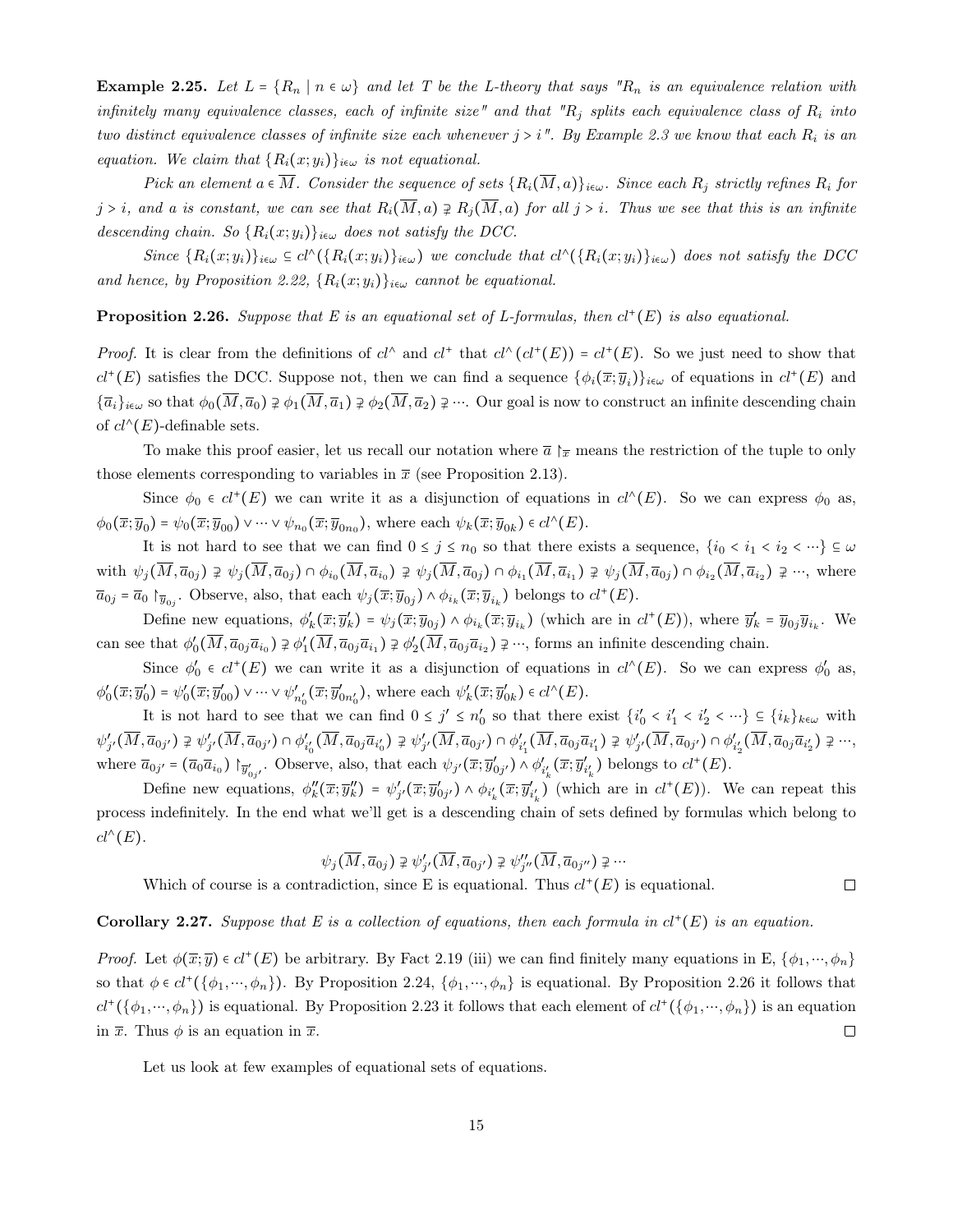**Example 2.28.** In ACF<sub>p</sub> (p=0 or a prime), the collection of all polynomial equations is equational. Indeed, in Example 2.5 we have shown that for any collection of polynomials, S, by Hilbert's Basis Theorem, we can find a finite subcollection  $S_0 \subseteq S$  so that  $V(S) = V(S_0)$ . That is, every intersection of solution sets of polynomials can be expressed by a finite subintersection.

So the set of all polynomials satisfies the DIC, and hence is equational.

Example 2.29. Fix a ring R (with identity) and let T be any complete theory extending the theory of R-modules. Let us consider E the set of all positive primilitve formulas. Since a conjunction of positive primitive formulas is again positive primitive, this boils down to whether  $E$  satisfies the DCC. That is, can we find a descending chain of cosets of subgroups defined by positive primitive formulas?

Suppose that we have such an infinite descending chain. Notice that the subgroups of which they are cosets must also form an infinite descending chain. So now we just need to determine whether or not there is an infinite descending sequence of subgroups which are defined by positive primitive formulas.

As remarked by Ziegler, there is no infinite descending sequence of positive primitive definable subgroups if and only if T is totally transcendental. (Theorem 2.1 in  $(11)$ ). (Recall that a totally transcendental theory is one in which every definable set has bounded Morley rank; see  $[4]$ .) So the set of all positive primite formulas is equational if and only if T is totally transcendental.

## 3 Srour Closed Sets

As before, we work with a fixed language, L, a complete L-theory, T, and a sufficiently  $\kappa$  saturated, strongly  $\kappa$  homogeneous model,  $\mathcal{M} \models T$ .

**Definition 3.1.** Let  $E$  be a collection of equations. We say that a definable set,  $X$ , is **E-closed** if it is definable by an instance of an equation in E. That is, there exists  $\phi(\overline{x};\overline{y}) \in E$ , and  $\overline{a} \in \overline{M}^{|\overline{y}|}$  so that  $X = \phi(\overline{M},\overline{a})$ . When E is the set of all equations we will call these sets Srour closed.

We say that a set is **E-constructible** if it can be written as a boolean combination of E-closed sets. Again, if  $E$  is the set of all equations, we will say **Srour-constructible**.

Note that every  $\varnothing$ -definable set is, vaccuously, Srour-closed.

**Proposition 3.2.** Let E be a collection of equations. Fix a natural number,  $n \in \omega$ . The topology on  $\overline{M}^n$  generated by the E-closed sets is the same as the topology generated by the  $cl^+(E)$ -closed sets.

*Proof.* To prove this, it suffices to show that every  $cl^+(E)$ -closed set is closed in the topology given by E. Let X be an  $cl^+(E)$ -closed set. Then we can find an equation  $\phi \in cl^+(E)$  and  $\overline{a}$ , so that  $X = \phi(M, \overline{a})$ .

Now, since  $\phi \in cl^+(E)$  we can express it as a positive boolean combination of equations in E. That is, we can find  $\{\psi_{ij}(\overline{x}; \overline{y}_{ij})\}_{i=1, j=1}^{n, n_i}$  in E so that  $\phi(\overline{x}; \overline{y}) = \bigvee_{i=1}^{n} (\wedge_{j=1}^{n_i} \psi_{ij}(\overline{x}; \overline{y}_{ij}))$ . Hence, we can find tuples,  $\overline{a}_{ij}$  so that  $X = \bigvee_{i=1}^{n} \left( \wedge_{j=1}^{n_i} \psi_{ij} \left( \overline{M}, \overline{a}_{ij} \right) \right) = \bigcup_{i=1}^{n} \left( \cap_{j=1}^{n_i} \psi_{ij} \left( \overline{M}, \overline{a}_{ij} \right) \right).$ 

Now, each  $\psi_{ij}(\overline{M}, \overline{a}_{ij})$  is closed set in the topology given by E. Since a finite intersection of closed sets is still closed, then  $\cap_{j=1}^{n_i} \psi_{ij}(\overline{M}, \overline{a}_{ij})$  is also closed. Since a finite union of closed sets is still closed, then  $\bigcup_{i=1}^n \left( \bigcap_{j=1}^{n_i} \psi_{ij}(\overline{M}, \overline{a}_{ij}) \right)$  is also closed. So it follows that X is closed.

Since X was arbitrary, we see the topology on  $\overline{M}^n$  given by E is the same as the one made by  $cl^+(E)$ .

**Proposition 3.3.** Let E be equational. A nonempty definable set  $X \subsetneq \overline{M}^n$  is closed in the topology generated by the E-closed sets if and only if X is  $cl^+(E)$ -closed.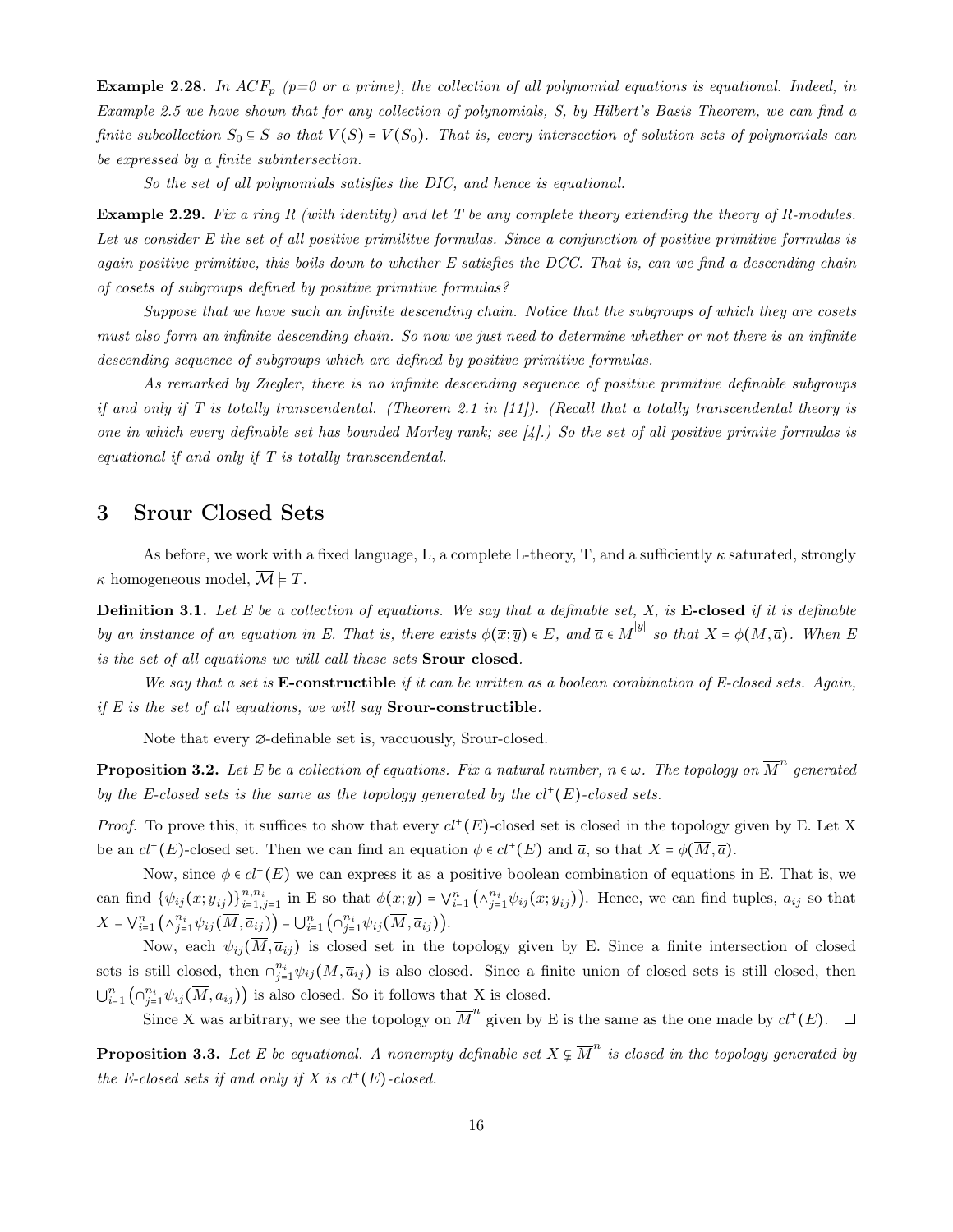*Proof.* By Proposition 3.2 and the fact that  $cl^+(E)$  is closed under finite disjunctions, it suffices to show that any intersection of  $cl^+(E)$ -closed sets is also  $cl^+(E)$ -closed.

Let us take an intersection of  $cl^+(E)$ -closed sets,  $\cap_{i\in I}\phi_i(M,\overline{a}_i)$ . Since E is equational then  $cl^+(E)$  is also equational, so we know that  $\{\phi_i(\overline{M}, \overline{a}_i) \mid i \in I\}$  must satisfy the DIC. That is, we can find  $\phi_1, \dots, \phi_n$  so that  $\cap_{i\in I}\phi_i(\overline{M},\overline{a}_i)=\cap_{i=1}^n\phi_i(\overline{M},\overline{a}_i).$ 

But we can see that  $\phi_1 \wedge \cdots \wedge \phi_n \in cl^+(E)$ , so  $\cap_{i=1}^n \phi_i(\overline{M}, \overline{a}_i)$  is  $cl^+(E)$ -closed. Hence  $\cap_{i \in I} \phi_i(\overline{M}, \overline{a}_i)$  is  $cl^+(E)$ -closed.

Now, let us exhibit a few examples of these topologies. To start off, let us look at the topology which  $x = y$ generates, as it is the bare minimum topology we can generate.

**Example 3.4.** Let  $E = cl^+(\{x = y\})$ . Take any  $\phi(x_1, \dots, x_n; y_1, \dots, y_m)$ . We can view it in disjuntive normal form,  $\phi(x_1,...x_n;y_1,...,y_m) = \bigvee_{j=1}^k (x_{i_{j,1}} - y_{\ell_{j,1}} \wedge \cdots \wedge x_{i_{j,k_j}} - y_{\ell_{j,k_j}}).$  Now, given a tuple,  $\overline{a} \in \overline{M}^{|\overline{y}|}$  we can see that each clause  $(x_{i_{j,1}} = a_{\ell_{j,1}} \wedge \cdots \wedge x_{i_{j,k_j}} = a_{\ell_{j,k_j}})$  defines a fibre of a coordinate projection on  $\overline{M}^{|\overline{x}|}$ . So  $\phi(\overline{M}, \overline{a})$  is a finite union of such coordinate subspaces.

It is not hard to see that each coordinate subspace can be defined by an instance of some formula in E. So the topology generated by " $x = y''$  is just the topology whose closed sets are finite unions of fibres of coordinate projections.

The "= topology" is actually a subtopology of the following, Zariski topology, from algebraic geometry. The Zariski topology is the topology generated by polynomial equations.

**Example 3.5.** Let T be  $ACF_p$  ( $p = 0$  or prime). Let E be the set of all polynomial equations as described in Example 2.5. As we remarked in Example 2.28, E is equational. Applying Proposition 3.3 we see that the closed sets in the topology generated by the E-closed sets are exactly the  $cl^+(E)$ -closed sets. Since  $E = cl^+(E)$  we see that these are exactly the Zariski closed sets.

**Example 3.6.** Let T be any complete theory extending the theory of R-modules, for a fixed ring R (with identity). Let E be the set of all positive primitive formulas. As we have noted previously (in Example 2.6), the solution sets of a positive primitive formula are just cosets of the subgroup of  $\overline{M}^n$  defined by that same positive primitive formula ( $\phi(\overline{M},0)$ ). So rather obviously, the topology generated by the positive primitive formulas on  $\overline{M}^n$  is just the topology generated by all the cosets of the positive primitive subgroups of  $\overline{M}^n$ .

As we noted in Example 2.29, we know that there exists no infinite descending chain of positive primitive definable cosets if and only if T is totally transcendental. So we can conclude that the topology on  $\overline{M}^n$  is Noetherian if and only if T is totally transcendental.

The following is a rather remarkable proposition, which says that if a set is  $\bar{a}$ -definable and is defined by an instance of an equation, then it can be defined as a  $\bar{a}$ -instance of an equation.

**Proposition 3.7.** Let  $\psi(\overline{x}, \overline{y})$  be an arbitrary formula, and  $\overline{a}$  be an arbitrary tuple with  $|\overline{a}| = |\overline{y}|$ . Suppose that  $X = \psi(\overline{M}, \overline{a})$  and  $\{f(X) \mid f \in Aut(\overline{M})\}$  satisfies the DIC. Then we can find an equation,  $\phi(\overline{x}, \overline{y})$ , so that  $X = \phi(\overline{M}, \overline{a})$ . In particular, any A-definable Srour-closed set is an A-instance of an equation.

*Proof.* Since we know that  $\{f(X) | f \in Aut(\overline{M})\}$  satisfies the DIC we can find some  $n \in \omega$  so that  $cl(\{f(X) | f \in Aut(\overline{M})\}$ satisfies the n-DCC. Observe, by saturation, that  $Y = \psi(\overline{M}, \overline{b})$  is a conjugate of X if and only if  $\overline{b}$  and  $\overline{a}$  have the same type over ∅.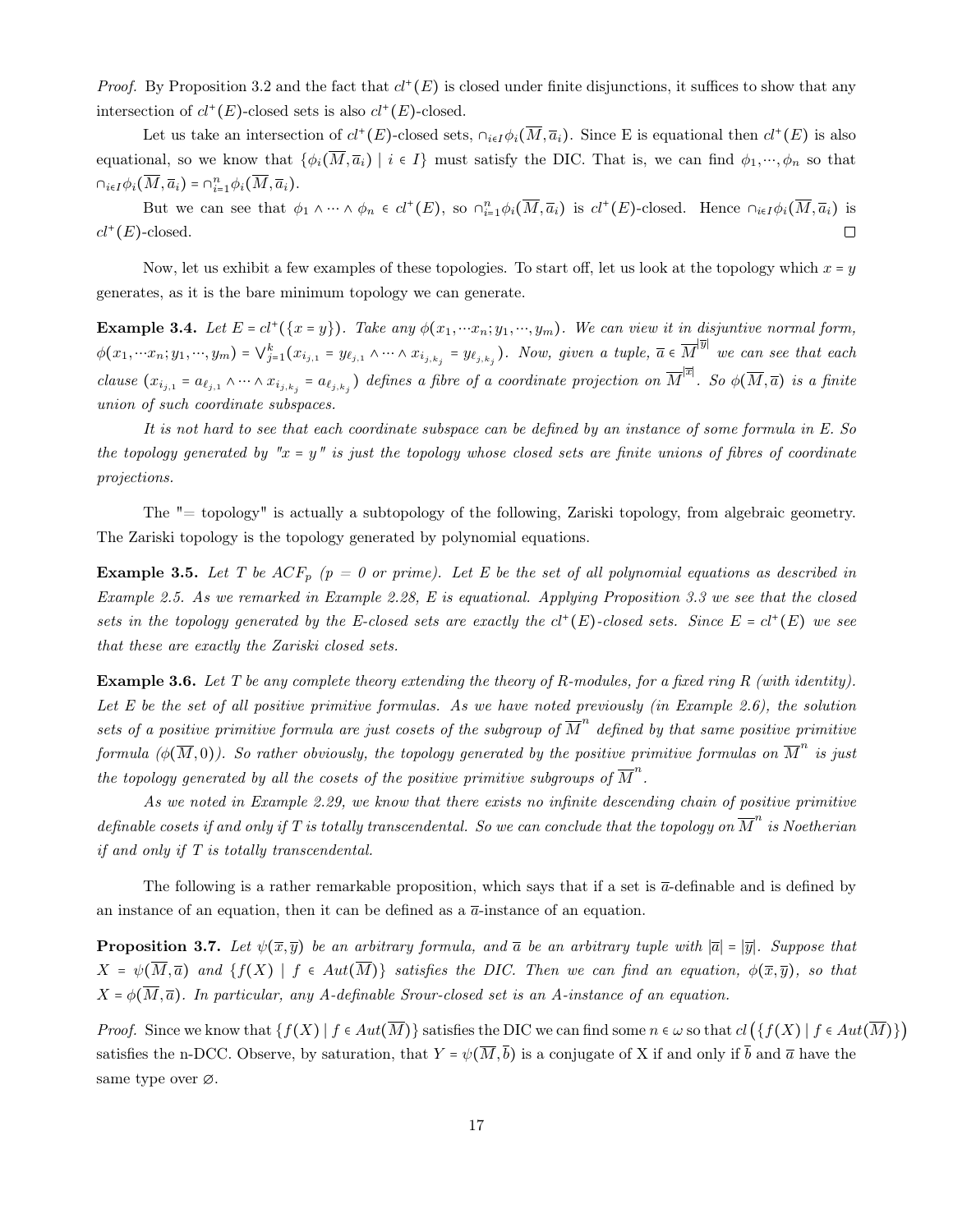Let  $p(\bar{y}) = tp(\bar{a})$ . Since we cannot have a descending chain of intersections of conjugates of length n+1, we see the set,

$$
p(\overline{y}_0) \cup p(\overline{y}_1) \cup \dots \cup p(\overline{y}_n) \cup \{ \neg (\forall \overline{u} \land_{j=0}^{i-1} \psi(\overline{u}, \overline{y}_j) \to \land_{j=0}^i \psi(\overline{u}, \overline{y}_j)) \mid 0 < i \le n \}
$$

is inconsistent. So it follows that we can find a finite subset  $\Phi(\overline{y})$  of  $p(\overline{y})$  such that  $\Phi(\overline{y}_0) \cup \cdots \cup \Phi(\overline{y}_n) \models \neg \Lambda_{i=1}^n (\neg (\forall \overline{u} \wedge_{j=0}^{i-1} \psi(\overline{u}, \overline{y}_j) \rightarrow \wedge_{j=0}^i \psi(\overline{u}, \overline{y}_j))).$  Since  $\Phi(\overline{y})$  is finite we can define the L-formula,  $\delta(\overline{y}) = \Lambda\{\chi(\overline{y}) \mid \chi(\overline{y}) \in \Phi(\overline{y})\}.$  We claim that  $\phi(\overline{x}, \overline{y}) = \psi(\overline{x}, \overline{y}) \wedge \delta(\overline{y})$  has the desired properties.

Observe that since  $\delta(\overline{y}) \in tp(\overline{a}), X = \phi(\overline{M}, \overline{a})$ . Indeed, for any  $\overline{b}$  with  $\overline{M} \models \delta(\overline{b})$ , then  $\phi(\overline{M}, \overline{b}) = \psi(\overline{M}, \overline{b})$ . For the rest,  $\phi(\overline{M}, \overline{b}) = \emptyset$ . So it remains to show that  $\phi$  is an equation in  $\overline{x}$ . If not, then we could find  $\overline{b}_0, \dots, \overline{b}_n$  so that  $\phi(\overline{M}, \overline{b}_0) \ncong \phi(\overline{M}, \overline{b}_0) \cap \phi(\overline{M}, \overline{b}_1) \ncong \dots \ncong \bigcap_{i=0}^n \phi(\overline{M}, \overline{b}_i) \neq \emptyset$ . Note that  $\overline{M} \models \delta(\overline{b}_i)$  for each  $0 \leq i \leq n$ , so this can also be seen as a descending chain of  $\psi$ -definable sets,  $\psi(\overline{M}, \overline{b}_0) \ncong \psi(\overline{M}, \overline{b}_0) \cap \psi(\overline{M}, \overline{b}_1) \ncong \dots \ncong \bigcap_{i=0}^n \psi(\overline{M}, \overline{b}_i) \neq \emptyset$ . By construction, though,  $\{\delta(\overline{y}_i)\}_{i=0}^n \models \neg \bigwedge_{i=1}^n \left(\neg \left(\forall \overline{u} \wedge_{j=0}^{i-1} \psi(\overline{u}, \overline{y}_j) \rightarrow \wedge_{j=0}^i \psi(\overline{u}, \overline{y}_j)\right)\right),$  which is a contradiction.

So we conclude that  $\phi$  is indeed an equation, and this finishes our proof.

 $\Box$ 

**Corollary 3.8.** A definable set  $X \subseteq \overline{M}^n$  is Srour-closed if and only if  $\{f(X) \mid f \in Aut(\overline{M})\}$  satisfies the descending intersection condition.

*Proof.* (⇒) Since X is Srour-closed, we can find an equation  $\phi(\overline{x}; \overline{y})$  in  $\overline{x}$ , with  $|\overline{x}| = n$ , and  $\overline{a} \in \overline{M}^{|\overline{y}|}$  so that  $X = \phi(\overline{M}, \overline{a})$ . Let  $f \in Aut(\overline{\mathcal{M}})$ . Then  $f(X) = \phi(\overline{M}, f(\overline{a}))$ . We see that  $f(\overline{a}) \in M^{|\overline{y}|}$  and so  $\{f(X) \mid f \in Aut(\overline{\mathcal{M}})\}$ is a subset of  $\{\phi(\overline{M}, \overline{b}) \mid \overline{b} \in M^{|\overline{y}|}\}$ . It follows that since  $\phi$  is an equation in  $\overline{x}$  then  $\{f(X) \mid f \in Aut(\overline{\mathcal{M}})\}$  satisfies the DIC.

(←) Suppose that  $\{f(X) | f \in Aut(\overline{\mathcal{M}})\}$  satisfies the DIC. Since X is definable we can find a formula  $\psi(\overline{x};\overline{y})$ , with  $|\overline{x}| = n$ , and  $\overline{a} \in \overline{M}^{|\overline{y}|}$  so that  $X = \psi(\overline{M}, \overline{a})$ . By Proposition 3.7 it follows that we can find an equation  $\phi(\overline{x}, \overline{y})$  in  $\overline{x}$ , so that  $X = \phi(\overline{M}, \overline{a})$ . Thus X is Srour closed.  $\Box$ 

We conclude this section with a useful lemma on E-constructible sets.

**Lemma 3.9.** Fix a set of equations, E, such that  $cl^+(E)$ . Let P be a property of definable sets satisfying: (i) If  $X \subseteq Y$  are definable sets satisfying property P, then  $Y \backslash X$  satisfies P as well.

(ii) If  $X \subseteq Y$  are definable sets, with X satisfying P and Y is an E-closed set, then there is an E-closed set Z satisfying P so that  $X \subseteq Z \subseteq Y$ .

Then any E-constructible set with property P is a boolean combination of E-closed sets that also satisfy property P.

Proof. We will make use of the following fact, a proof of which can be found in [3],

- (i) A difference chain is a sequence of sets  $C_0, C_1, ..., C_h$  written as  $C_0 \setminus C_1 \setminus ... \setminus C_h$ , which abbbreviates the set defined as  $C_0 \setminus (C_1 \setminus (\cdots \setminus (C_{h-1} \setminus C_h)))$ . We call the number h the length of the difference chain.
- (ii) Let  $\mathcal F$  be a collection of sets which is closed under finite unions and finite intersections. Then any boolean combination of sets in  $\mathcal F$  can be expressed as a difference chain of sets in  $\mathcal{F}.$

Suppose that X is an E-constructible set satisfying P. Since  $E = cl^+(E)$  then it is not hard to see that the collection of all E-closed sets is closed under finite unions and finite intersections. So we can represent X by a difference chain. Let  $X = C_0 \backslash C_1 \backslash \cdots \backslash C_h$  for E-closed sets  $C_0, \dots, C_h$ . We prove by induction on h that X can be written as a boolean combination of E-closed sets satisfying P. Notice that  $X \subseteq C_0$ , so by condition (ii) we can find an E-closed set  $C'_0$  which satisfies property P and  $X \subseteq C'_0 \subseteq C_0$ .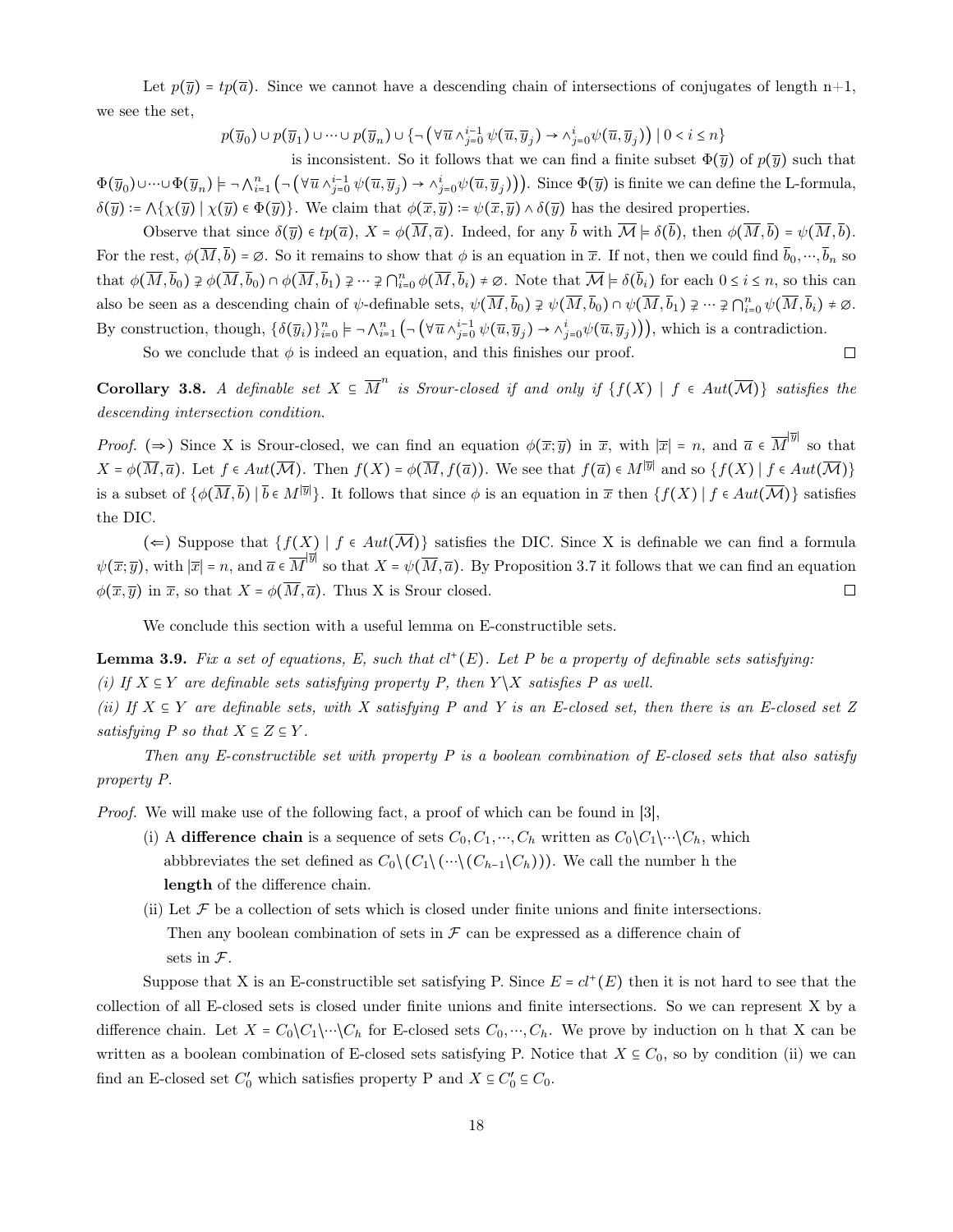If  $h = 0$ , then we see by squeezing that  $X = C'_0$  and so X can be written as a boolean combination of E-closed sets satisfying P.

If  $h > 0$ , then by letting  $C_i' = C_0' \cap C_i$  we can see that  $X = C_0' \setminus C_1' \setminus \dots \setminus C_h'$ . Since X and  $C_0'$  satisfy P we can see by condition (i) that  $C'_0 \setminus X = C'_1 \setminus \cdots \setminus C'_h$  satisfies P.  $C'_1 \setminus \cdots \setminus C'_h$  is an E-constructible set satisfying P, so by induction we can write  $C'_1 \backslash \cdots \backslash C'_h$  as a boolean combination of E-closed sets satisfying P, and hence we can write X as a boolean combination of E-closed sets satisfying P.  $\Box$ 

Incidently, one might expect a more natural second condition, like,

 $(ii)'$  If X is a definable set satisfying P, then the E-closure of X satisfies P.

where the E-closure of X is the intersection of all the E-closed sets containing X. The problem with this, however, is that the "E-closure" of X, may not be an E-closed set!

That said, when E is equational and  $E = cl^+(E)$  then it is not hard to see that the intersection of a collection E-closed sets is also E-closed. In that case,  $(ii)$  and  $(ii)'$  are now equivalent statements. Indeed, if we have  $(ii)'$ , then for any E-closed Y containing X, we know that the E-closure of X lies between X and Y and satisfies P. So  $(ii)' \Rightarrow (ii)$ . Conversely, since E is equational, the E-closure of X is E-closed. So then  $(ii)$  tell us there is an E-closed set between X and the E-closure of X which satisfies P. But the only E-closed set between X and its E-closure is the E-closure of X. Thus the E-closure of X must satisfy P. Hence  $(ii) \Rightarrow (ii)'$ .

The main use of the previous lemma will be in the following subsection. However, we take the time now to illustrate another use of Lemma 3.9. This result deals with ∅-definable equivalence relations.

**Proposition 3.10.** Let R be a  $\emptyset$ -definable equivalence relation on  $\overline{M}^n$ . Any R-saturated Srour-constructible set in  $\overline{M}^n$  can be written as a boolean combination of R-saturated Srour-closed sets in  $\overline{M}^n$ .

Proof. Recall that a set is **R-saturated** if it is a union of R-equivalence classes.

Once we apply Lemma 3.9 we are done. So it remains to show that the property  $P = "is R-saturated"$ satisfies conditions (i) and (ii) of the lemma.

(i) If  $X \subseteq Y$  are definable sets and both are R-saturated, then it is fairly evident that  $Y \setminus X$  is also R-saturated. Indeed,  $Y \backslash X$  must be the union of the R-equivalence classes that are in Y but not in X.

(ii) Suppose that X is R-saturated. Let Y be a Srour-closed set containing X. Let Z be the union of all the R-equivalence classes which are fully contained in Y. Clearly  $X \subseteq Z \subseteq Y$ , so it remains to show that Z is Srour-closed. By Corollary 3.8 it suffices to show that the conjugates of Z satisfy the descending intersection condition.

First, let us define a new function,  $^R$ , on definable sets, where  $W^R$  is the union of all the R-equivalence classes which are fully contained in W. Thus,  $Z = Y<sup>R</sup>$ . It is not difficult to see that  $R$  commutes with automorphisms and intersections, just by definition.

Look at  $\{f_i\}_{i\in I}$  with each  $f_i \in Aut(\overline{\mathcal{M}})$ . Then,  $\cap_{i\in I} f_i(Z) = \cap_{i\in I} f_i(Y^R) = \cap_{i\in I} f_i(Y)^R = (\cap_{i\in I} f_i(Y))^R$ . Since Y is Srour-closed we know that we can find a finite subset J of I so that  $\bigcap_{i\in I} f_i(Y) = \bigcap_{i\in J} f_i(Y)$ . Thus  $(\bigcap_{i\in I}f_i(Y))^R = (\bigcap_{i\in J}f_i(Y))^R = \bigcap_{i\in J}f_i(Y)^R = \bigcap_{i\in J}f_i(Y^R)$ . So we can see that  $\bigcap_{i\in I}f_i(Z) = \bigcap_{i\in J}f_i(Z)$  and Z is Srour-closed.

This concludes the proof.

 $\Box$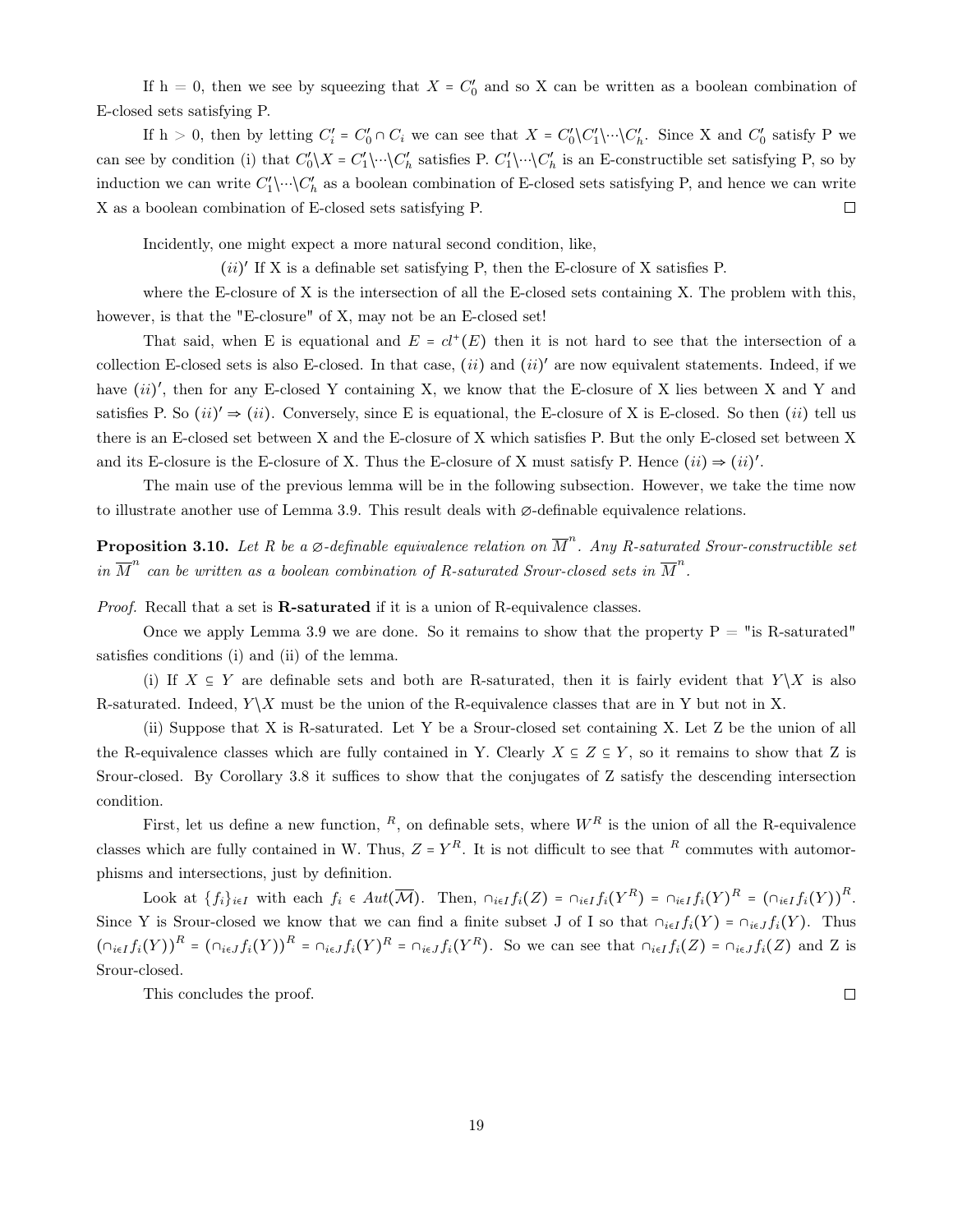## 4 Equational Theories

#### Equational Theories

**Definition 4.1.** For a set of equations, E, we say that T is **n-E-equational** if every L-formula  $\psi(\bar{x}; \bar{y})$  with  $|\overline{x}| = n$  is equivalent, in T, to a boolean combination of equations in  $\overline{x}$  from E. That is, for each  $\psi(\overline{x}; \overline{y})$  we can find collections  $\{\phi_{ij}(\overline{x};\overline{y})\}_{i=1,j=1}^{n,n_i}$  and  $\{\phi'_{ij}(\overline{x};\overline{y})\}_{i=1,j=1}^{n,n'_i}$ , of equations in  $\overline{x}$  belonging to E, so that

 $\overline{\mathcal{M}} \models \forall \overline{x} \forall \overline{y} \Big( \psi(\overline{x}; \overline{y}) \leftrightarrow \vee_{i=1}^{n} \Big( \wedge_{j=1}^{n_i} \phi_{ij}(\overline{x}; \overline{y}) \wedge \wedge_{j=1}^{n_i'} \neg \phi'_{ij}(\overline{x}; \overline{y}) \Big) \Big)$ 

We say T is **E-equational** if it is n-E-equational for all  $n \in \omega$ . When E is the set of all equations in T, we drop the prefix and just say **n-equational** and **equational**.

Notice that vaccuously every theory is 0-equational. That is because every formula  $\phi(\overline{x}; \overline{y})$  with  $|\overline{x}| = 0$  is an equation. Let us take some time now to illustrate examples of theories that are equational. Our first example takes us back to equivalence relations.

**Example 4.2.** Let  $L = \{E\}$  and let T be any complete L-theory that says E is an equivalence relation with infinitely many equivalence classes and infinitely many elements in each class. We claim that this theory is equational.

It is well-known that T admits quantifier elimination. As such, every formula is equivalent, modulo T, to a boolean combination of formulas of the form  $E(x, y)$  and  $x = y$ .

We have previously shown (Example 2.2 and 2.3) that each of these atomic formulas are equations, so we conclude that any formula is equivalent to a boolean combination of equations. Thus T is equational.

The next example shows that the theory of R-modules is equational. To make our lives easier and to avoid a very lengthy side proof, we now quote the positive primitive elimination of quantifiers result, proven by W. Baur in [1].

Fact 4.3. Fix a ring R (with identity). Every formula in the language of R-modules is equivalent, relative to the theory of R-modules, to a boolean combination of positive primitive formulas.

**Example 4.4.** Fix a ring R (with identity), and let T be any complete theory extending the theory of R-modules. Then T is equational.

Let  $\phi(\bar{x}; \bar{y})$  be an arbitrary formula in the language of R-modules. By Baur's positive primitive elimination of quantifiers we can find a finite number of positive primitive formulas so that  $\phi(\bar{x}; \bar{y})$  is logically equivalent to a boolean combination of them. But we showed in Example 2.6 that positive primitive formulas are all equations. Since  $\phi$  was arbitrary we conclude that T is equational.

There are several other examples of equational theories. In [8], G. Srour shows that the theory of algebraically closed fields (for a fixed characteristic) as well as differentially closed fields of characteristic 0 are both equational. For a prime, p, Srour goes on to show that the theory of radical differentially closed fields of characteristic p is also equational.

As before, we can use the theory of dense linear orderings without endpoints as a counterexample. In this case, we can see that  $Th(Q, \langle)$  is not equational.

**Example 4.5.** Let  $T = Th(\mathbb{Q}, \langle)$  and let n be a fixed positive natural number. Consider the formula  $\phi(\overline{x}; \overline{y})$  where  $|\overline{x}| = n$  and  $|\overline{y}| = 1$ , defined as  $x_1 < y_1$ . By taking sequences  $\{\overline{a}_i\}_{i\in\omega}$  and  $\{\overline{b}_i\}_{i\in\omega}$ , given by  $\overline{a}_i = (i, 0, 0, \dots, 0)$ , and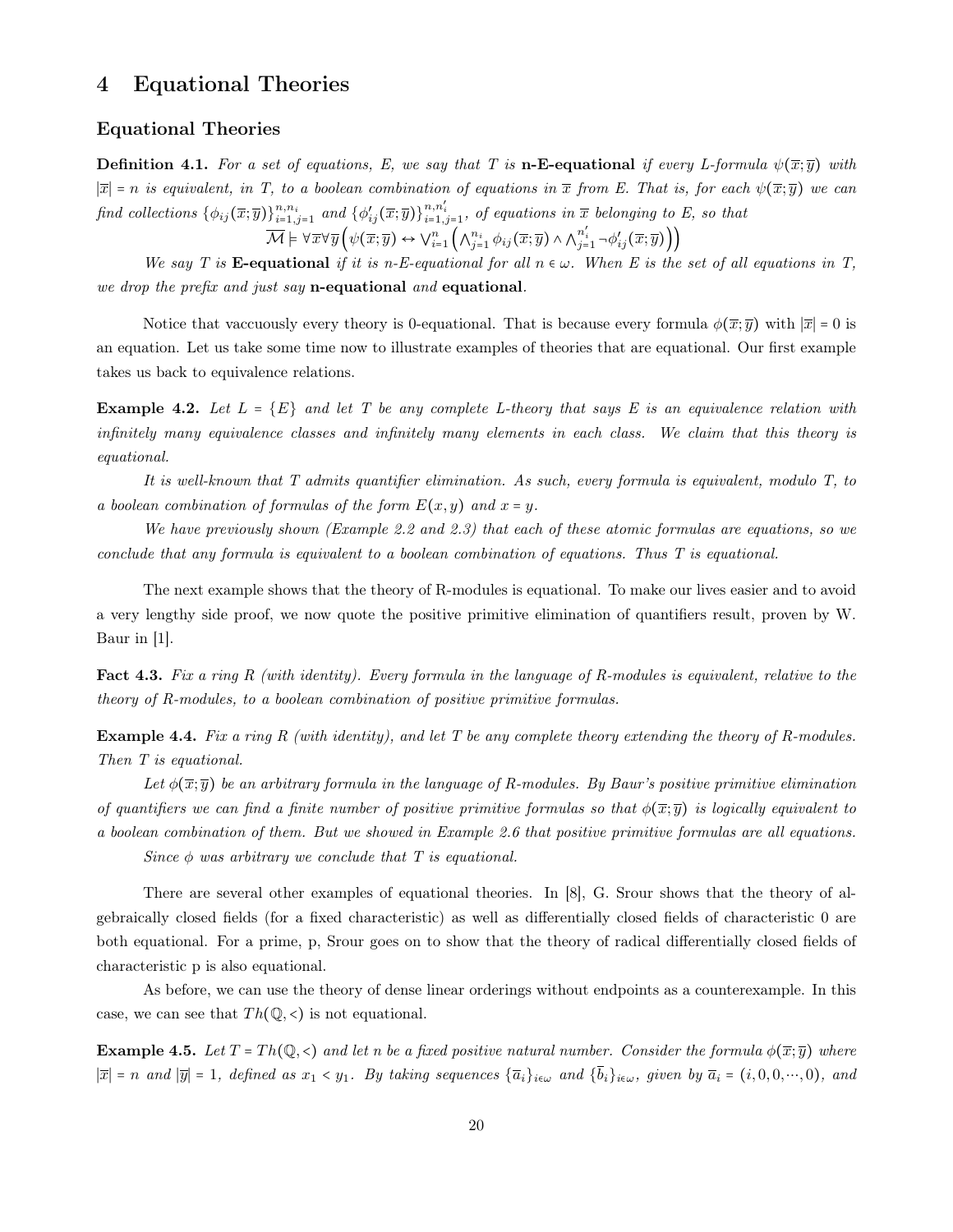$\bar{b}_i = (i)$ , we can see that  $\phi$  satisfies the order property. But then we know that  $\phi$  cannot be expressed as a boolean combination of equations.

Since n was arbitrary, we can see that  $T$  is not n-equational for any positive n.

From the definition we can immediately note two things. If T is n-E-equational and  $E \subseteq E'$ , then T is n-E′ -equational. As well, by simply applying Proposition 2.17 we see that if T is n-equational for some natural number  $n \in \omega$ , then for any natural number  $m \leq n$ , T is m-equational.

Many properties in model theory, like saturation and stability, while appearing to be a property concerning n-tuples, can actually be checked by only considering 1-tuples. One would expect equationality to have this property. However, this is currently an open question: for  $0 < m < n$  does m-equational imply n-equational?

This next theorem, which appears as Proposition 2.9 in [3], restates equationality in terms of Srour-closed sets.

**Theorem 4.6.** Fix  $n \in \omega$ . Then T is n-equational if and only if every definable set in  $\overline{M}^n$  is Srour constructible. *Proof.* ( $\Rightarrow$ ) Suppose T is n-equational. Let X be a definable set in  $\overline{M}^n$ . Then we can find an L-formula  $\psi(\overline{x}; \overline{y})$ , with  $|\overline{x}| = n$  and  $\overline{a}$  so that  $X = \phi(\overline{M}, \overline{a})$ . But since T is n-equational, we can find equations,  $\{\phi_{ij}(\overline{x}; \overline{y})\}_{i=1, j=1}^{n,n_i}$  and  $\{\phi'_{ij}(\overline{x};\overline{y})\}_{i=1,j=1}^{n,n'_i}$ , in  $\overline{x}$  so that  $\psi(\overline{x};\overline{y})$  is logically equivalent, in T, to  $\bigvee_{i=1}^n \left(\bigwedge_{j=1}^{n_i} \phi_{ij}(\overline{x},\overline{y}) \wedge \bigwedge_{j=1}^{n'_i} \neg \phi'_{ij}(\overline{x},\overline{y})\right)$ .

It follows that,

$$
X=\displaystyle\bigcup_{i=1}^n\left(\bigcap_{j=1}^{n_i}\phi_{ij}(\overline{M},\overline{a})\cap\bigcap_{j=1}^{n_i'}\left(\overline{M}\backslash\phi_{ij}'(\overline{M},\overline{a})\right)\right)
$$

But we observe that each of the  $\phi_{**}^*(M, \overline{a})$  sets is Srour-closed, hence X is Srour-constructible as desired.  $(\Leftarrow)$  First, fix a tuple,  $\overline{a}$  in  $\overline{\mathcal{M}}$ , and let us consider the property P = "to be an  $\overline{a}$ -definable set". A definable set, X, has this property if we can find an L-formula,  $\psi(\overline{x};\overline{y})$  so that  $X = \psi(\overline{M},\overline{a})$ . We claim that P satisfies the conditions of Lemma 3.9. Suppose the Y and X are both  $\bar{a}$ -definable, by, say, formulas  $\psi$  and  $\chi$  respectively. Then we can see that  $Y\setminus X$  is  $\overline{a}$ -defined by the formula  $\phi(\overline{x}; \overline{y}) := \psi(\overline{x}; \overline{y}) \wedge \neg \chi(\overline{x}; \overline{y}).$ 

Next suppose that X is  $\overline{a}$ -definable and  $X \subseteq Y$ , with Y a Srour-closed set, say defined by an instance of equation  $\phi(\overline{x}; \overline{y})$ . Let  $Z = \bigcap \{\phi(\overline{M}, \overline{b}) \mid X \subseteq \phi(\overline{M}, \overline{b})\}$ . Observe that  $X \subseteq Z \subseteq Y$ . By the DIC, we can see that Z is defined by a conjunction of instances of  $\phi$ . By Proposition 2.23, this conjunction must be an equation, and so Z is Srour-closed. In addition, we can see that Z is  $\bar{a}$ -invariant. That is, X, and hence Z by definition, is fixed by any automorphism that fixes  $\overline{a}$ , and so, by saturation, Z is  $\overline{a}$ -definable.

So by Lemma 3.9 it follows that if X is  $\bar{a}$ -definable and Srour-constructible then X can be written as a boolean combination of  $\overline{a}$ -definable Srour-closed sets. Furthermore, by Proposition 3.7, we may assume that these sets are given by  $\bar{a}$ -instances of equations (that is, of the form  $\phi(\overline{M}, \overline{a})$  for some equation  $\phi$ ).

It follows from our assumption that all definable sets are Srour-closed, if  $\phi(\bar{x}; \bar{y})$  is an arbitrary L-formula with  $|\overline{x}| = n$  then for each  $\overline{a} \in \overline{M}^{|\overline{y}|}$  we can find an L-formula,  $\beta_{\overline{a}}(\overline{x}; \overline{y})$ , which is a boolean combination of equations, and  $\phi(\overline{M}, \overline{a}) = \beta_{\overline{a}}(\overline{M}, \overline{a}).$ 

Let us consider the collection of L-formulas,  $p(\overline{z}) = \{\neg (\forall \overline{x} \phi(\overline{x}, \overline{z}) \leftrightarrow \beta_{\overline{\alpha}}(\overline{x}, \overline{z})) | \overline{a} \in \overline{M}^{|\overline{y}|} \}$ . Suppose that it were satisfiable. Then we could find  $\bar{b} \in \overline{M}^{|\overline{y}|}$  so that for all  $\bar{a} \in \overline{M}^{|\overline{y}|}$ ,  $\phi(\overline{M}, \overline{b}) \neq \beta_{\overline{a}}(\overline{M}, \overline{b})$ . But by definition,  $\phi(M, b) = \beta_{\overline{b}}(M, b)$ ! This is a contradiction, so it follows that we can find some finite collection of the  $\{\beta_{\overline{a}}\}_{\overline{a}\in\overline{M}}|_{\overline{v}}$ , which we rename,  $\beta_1, \beta_2, \dots, \beta_m$ , such that for all  $\overline{a}, \phi(\overline{M}, \overline{a})$  is equal to one of the  $\beta_i(\overline{M}, \overline{a})$ .

Consider the formulas,  $\delta_i(\overline{x}; \overline{y}) \coloneqq \forall \overline{u} (\phi(\overline{u}; \overline{y}) \leftrightarrow \beta_i(\overline{u}; \overline{y}))$ . We can see that  $\delta_i(\overline{x}; \overline{y})$  is trivially an equation in  $\overline{x}$ . One can easily see that  $\overline{\mathcal{M}} \models \forall \overline{x} \forall \overline{y} (\phi(\overline{x}; \overline{y}) \leftrightarrow (\forall_{i=1}^{m} (\beta_i(\overline{x}; \overline{y}) \land \delta_i(\overline{x}; \overline{y})))$ . So  $\phi$  is logically equivalent to a boolean combination of equations.

Since  $\phi$  was arbitrary this concludes the proof.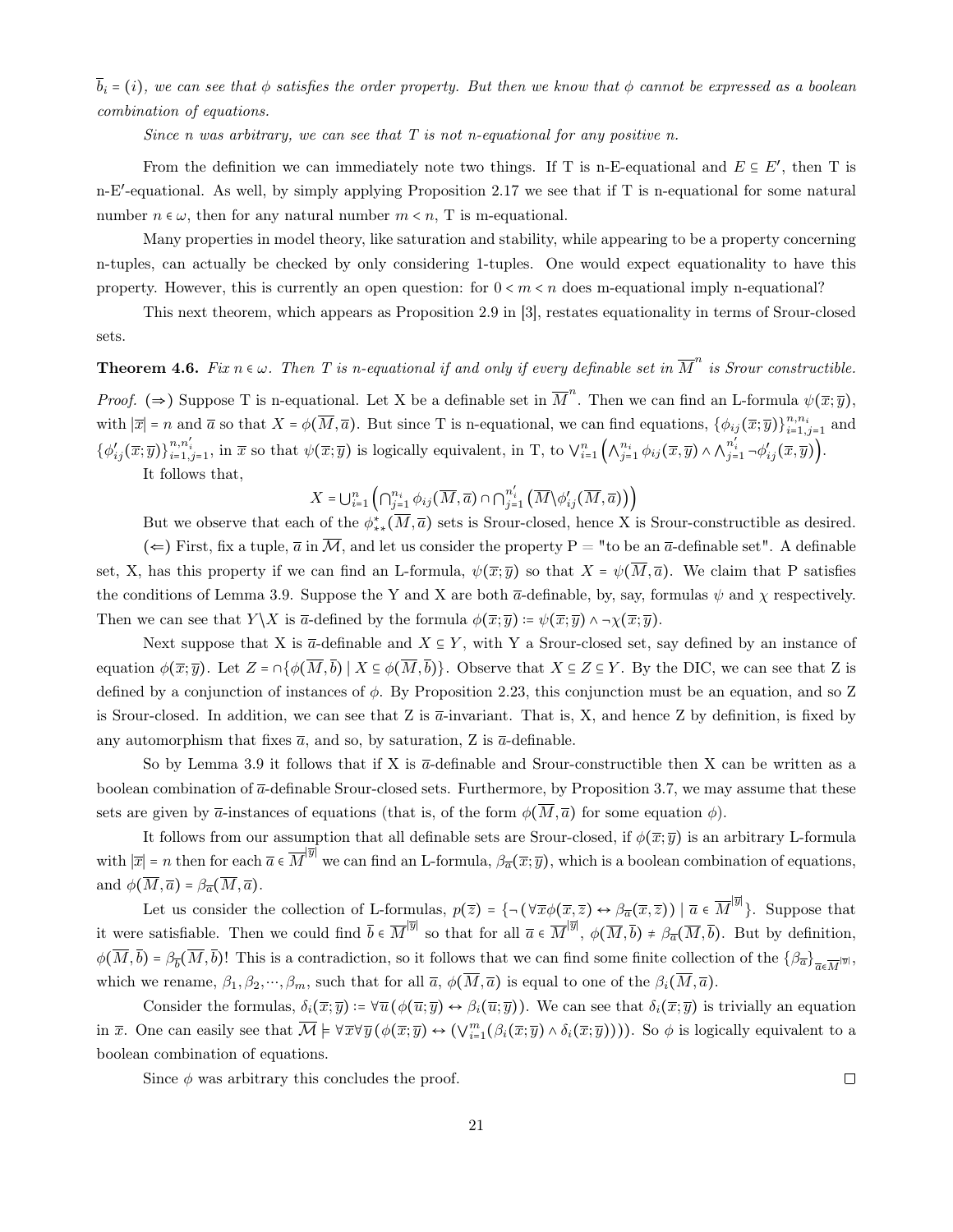Corollary 4.7. T is equational if and only if every definable set is Srour constructible.

**Definition 4.8.** Let E be a set of equations. Let  $p(\bar{x})$  be a type over A. We define the **E-part** of p to be the type over A defined,  $p^E(\overline{x}) = \{ \psi(\overline{x}, \overline{a}) \in p \mid \text{ for some } \phi(\overline{x}; \overline{y}) \in E \text{, and } \overline{m} \text{ from } \overline{M}, \overline{M} \models \forall \overline{x} \phi(\overline{x}, \overline{m}) \leftrightarrow \psi(\overline{x}, \overline{a}) \}.$  That is, it is the collection of all formulas in p that are equivalent (modulo T) to an instance of an equation in E.

If  $p = tp(\overline{a}/A)$  we may choose to write  $tp^E(\overline{a}/A)$  instead of  $p^E(\overline{x})$ .

It is not hard to see some immediate facts from this definition, such as  $E$  commutes with automorphisms  $(f(p)^E = f(p^E))$  and E commutes with restrictions  $((q \restriction A)^E = q^E \restriction A)$ . Also,  $p^E = \bigcup_{\phi \in E} p^{\{\phi\}}$ .

**Proposition 4.9.** If E is the set of all equations, then  $\{\phi(\overline{x}, \overline{a}) \in p \mid \phi(\overline{x}; \overline{y}) \in E\} \models p^E(\overline{x})$ .

Proof. Let  $\psi(\overline{x}, \overline{a}) \in p^E(\overline{x})$ . Then we can find some equation  $\phi(\overline{x}; \overline{z})$  and some  $\overline{m}$  so that  $\psi(\overline{M}, \overline{a}) = \phi(\overline{M}, \overline{m})$ . We can see that  $\psi(M,\overline{a})$  is Srour-closed, and so by applying Proposition 3.7 we can find an equation  $\phi'(\overline{x};\overline{y}) \in E$  so that  $\psi(M,\overline{a}) = \phi'(M,\overline{a})$ . Thus  $\phi'(\overline{x};\overline{a}) \in p$  and  $\phi'(\overline{x};\overline{a}) \models \psi(\overline{x},\overline{a})$ . Moreover,  $\{\phi(\overline{x},\overline{a}) \in p \mid \phi(\overline{x};\overline{y}) \in E\} \models \psi(\overline{x},\overline{a})$ Since  $\psi(\overline{x}, \overline{a})$  was arbitrary, we conclude that  $\{\phi(\overline{x}, \overline{a}) \in p \mid \phi(\overline{x}; \overline{y}) \in E\} \models p^E(\overline{x})$ .  $\Box$ 

**Proposition 4.10.** Suppose that E is equational and  $E = cl^{\wedge}(E)$ . Then for any complete type p there is a formula  $\psi_p(\overline{x}) \in p^E(\overline{x})$  such that  $\psi_p(\overline{x}) \models p^E(\overline{x})$ 

Proof. Since E is equational, E satisfies the DIC. By Definition 2.20 we know that E satisfies the DIC if and only if  $\{\phi(\overline{M}, \overline{a}) \mid \phi(\overline{x}; \overline{y}) \in E, \overline{a} \in \overline{M}^{|\overline{y}|}\}\)$  satisfies the DIC.

By definition of  $p^E$ , for each  $\psi(\overline{x}) \in p^E$  we can an equation  $\phi_{\psi}(\overline{x}, \overline{y}_{\psi}) \in E$  and  $\overline{m}_{\psi}$  so that  $\psi(\overline{x})$  is equivalent in  $\overline{\mathcal{M}}$  to  $\phi_{\psi}(\overline{x}, \overline{m}_{\psi}).$ 

So let us consider  $\cap_{\psi}\phi_{\psi}(\overline{M}, \overline{m}_{\psi})$ . By the descending intersection condition, we can find  $\psi_1, \dots, \psi_k$  so that  $\cap_{\psi}\phi_{\psi}(\overline{M},\overline{m}_{\psi})\circ \cap_{j=1}^k \phi_{\psi_j}(\overline{M},\overline{m}_{\psi_j}).$ 

It follows that for any  $\overline{a} \in \overline{M}^n$ ,  $\overline{\mathcal{M}} \models \wedge_{j=1}^k \phi_{\psi_j}(\overline{a}, \overline{m}_{\psi_j})$  if and only if  $\overline{\mathcal{M}} \models \phi_{\psi}(\overline{a}, \overline{m}_{\psi})$  for all  $\psi \in p^E$ .

Let  $\psi_p(\overline{x}) = \psi_1(\overline{x}) \wedge \cdots \wedge \psi_k(\overline{x})$ . By completeness of p,  $\psi_p(\overline{x}) \in p$ . We can see that  $\psi_p(\overline{x})$  is equivalent in  $\overline{\mathcal{M}}$  to  $\wedge_{j=1}^k \phi_{\psi_j}(\overline{x}, \overline{m}_{\psi_j})$ . So by the definition of each  $\phi_{\psi}$ , for any  $\overline{a} \in \overline{M}^n$ ,  $\overline{\mathcal{M}} \models \psi_p(\overline{a})$  if and only if  $\overline{\mathcal{M}} \models \psi(\overline{a})$  for all  $\psi \in p^E$ .

Since  $\psi_p(\overline{x})$  is equivalent in  $\overline{\mathcal{M}}$  to  $\wedge_{j=1}^k \phi_{\psi_j}(\overline{x}, \overline{m}_{\psi_j})$  and  $\wedge_{j=1}^k \phi_{\psi_j}(\overline{x}, \overline{y}_{\psi_j}) \in E$  (since  $E = cl^{\wedge}(E)$ ) it follows that  $\psi_p(\overline{x}) \in p^E(\overline{x})$ .  $\Box$ 

**Proposition 4.11.** Suppose that our theory, T, is E-equational. Then for any two complete types  $p, q \in S(A)$ ,  $p^E = q^E$  if and only if  $p = q$ .

*Proof.* ( $\Leftarrow$ ) Is clear.

(⇒) By symmetry it suffices to show that  $p \subseteq q$ . Take  $\psi(\overline{x}, \overline{a}) \in p$ , where  $\overline{a} \in A$ . Since T is equational we can find equations  $\{\phi_{ij}(\overline{x};\overline{y})\}_{i=1,j=1}^{n,n_i}$  and  $\{\phi'_{ij}(\overline{x};\overline{y})\}_{i=1,j=1}^{n,n_i'}$ , in  $\overline{x}$  in E so that  $\psi(\overline{x};\overline{y})$  is logically equivalent in T to  $\bigvee_{i=1}^{n} \left( \bigwedge_{j=1}^{n_i} \phi_{ij}(\overline{x}, \overline{y}) \wedge \bigwedge_{j=1}^{n'_i} \neg \phi'_{ij}(\overline{x}, \overline{y}) \right).$ 

Since  $\psi(\overline{x}, \overline{a}) \in p$  by completeness of p we have that for some i and all j,  $\phi_{ij}(\overline{x}, \overline{a}) \in p$  and  $\phi'_{ij}(\overline{x}, \overline{a}) \notin p$ . As  $\phi_{ij}(\overline{x}, \overline{a})$  is an A-instance of an equation,  $\phi_{ij}(\overline{x}, \overline{a}) \in p^E = q^E \subseteq q$ .

Suppose that for some j,  $\phi'_{ij}(\bar{x}, \bar{a}) \in q$ . Then, since it is equivalent to an instance of an equation in E (namely itself), it follows that  $\phi'_{ij}(\overline{x}, \overline{a}) \in q^E$ . But  $\phi'_{ij}(\overline{x}, \overline{a}) \notin p \supseteq p^E = q^E$ . Contradiction! So  $\phi'_{ij}(\overline{x}, \overline{a}) \notin q$ .

Then we can see that  $\bigwedge_{j=1}^{n_i} \phi_{ij}(\overline{x}, \overline{a}) \wedge \bigwedge_{j=1}^{n'_i} \neg \phi'_{ij}(\overline{x}, \overline{a}) \in q$  and so  $\bigvee_{i=1}^{n} \left( \bigwedge_{j=1}^{n_i} \phi_{ij}(\overline{x}, \overline{a}) \wedge \bigwedge_{j=1}^{n'_i} \neg \phi'_{ij}(\overline{x}, \overline{a}) \right) \in q$ . By completeness of q we conclude that  $\psi(\overline{x}, \overline{a}) \in q$ .  $\Box$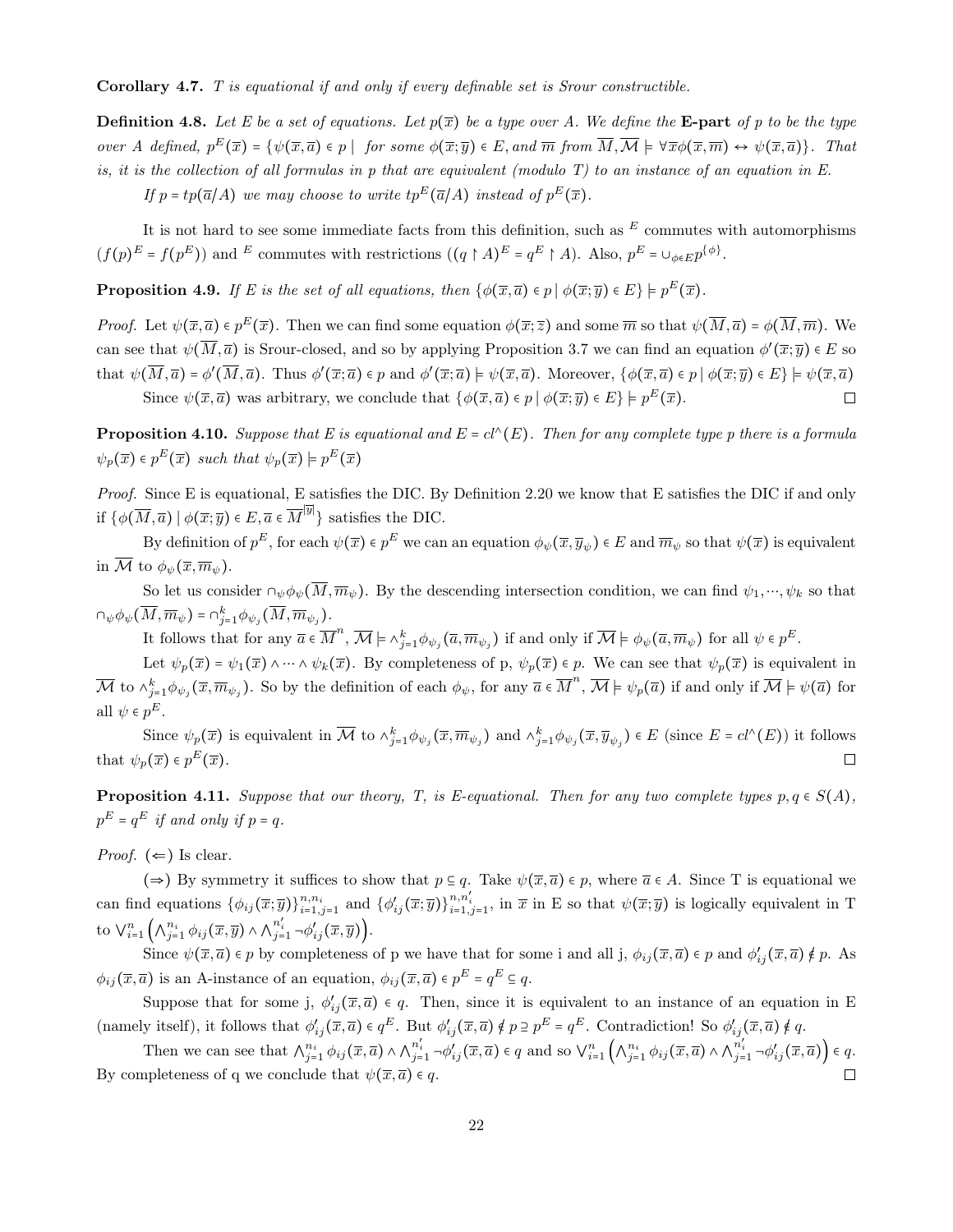#### Equationally Free Extensions

The bulk of these next two subsections is due to G. Srour in his papers, [9], [10]. While Srour's papers take the viewpoint of categories and universal algebra, many of his proofs and concepts become much simpler in the realm of first order model theory. Readers are urged to read Srour's paper if they wish to see the broadest possible exploration of what an equation is.

**Definition 4.12.** Let E be a set of equations and  $A \subseteq B$ . Let  $p \in S(A)$  and  $q \in S(B)$  with  $p \subseteq q$ . Then q is an E-equationally free extension of p to B if for any  $q' \in S(B)$  extending p,  $q^E \supseteq (q')^E$  implies  $q^E = (q')^E$ .

E-equationally free extensions are extensions which have a minimal E-part.

**Theorem 4.13.** Suppose that  $E = cl^+(E)$  is a set of equations. Let p be a complete type over A. Let  $B \supseteq A$  and let q be a complete type over B with  $q^E \supseteq p^E$ . Then we can find an E-equationally free extension  $q'$  of p to B, so that  $q^E \supseteq (q')^E$ .

*Proof.* The first step is to find an extension of p to B, r', so that  $q^E \supseteq (r')^E$ . Let us consider the set,

 $r_* \coloneqq p \cup \{\neg \psi(\overline{x}, \overline{b}) \mid \psi(\overline{x}; \overline{y}) \text{ L-formula}, \overline{b} \in B, \psi(\overline{x}, \overline{b}) \notin q^E, \text{ but equivalent to an instance of an equation in E}\}\$ Suppose  $r_*$  is inconsistent. Then we can find  $\psi_1(\overline{x}, \overline{b}_1), \dots, \psi_n(\overline{x}, \overline{b}_n) \notin q^E$  so that  $p \models \bigvee_{i=1}^n \psi_i(\overline{x}, \overline{b}_i)$ . We

have  $\phi_{\psi_i}(\overline{x}, \overline{y}_{\psi_i}) \in E$  and  $\overline{m}_{\psi_i}$  so that  $\psi_i(\overline{x}, \overline{b}_i)$  is equivalent in  $\overline{\mathcal{M}}$  to  $\phi_{\psi_i}(\overline{x}, \overline{m}_{\psi_i})$ . Then  $\bigvee_{i=1}^n \phi_{\psi_i}(\overline{x}, \overline{y}_{\psi_i})$  is an equation in  $\bar{x}$  belonging to E.

For any automorphism  $f \in Aut_A(\overline{M})$ ,  $p \models \bigvee_{i=1}^n \phi_{\psi_i}(\overline{x}, f(\overline{m}_{\psi_i}))$ . Since  $\bigvee_{i=1}^n \phi_{\psi_i}(\overline{x}, \overline{y}_{\psi_i})$  is an equation, we can find a finite set  $\{\overline{m}_{i,j}\}_{i=1,j=1}^{n,k}$  so that  $\bigcap_{j=1}^k (\bigcup_{i=1}^n \phi_{\psi_i}(\overline{M}, \overline{m}_{i,j})) = \bigcap_{f \in Aut_A(\overline{M})} (\bigcup_{i=1}^n \phi_{\psi_i}(\overline{M}, f(\overline{m}_{\psi_i})))$ . In particular,  $\bigcap_{j=1}^k (\bigcup_{i=1}^n \phi_{\psi_i}(\overline{M}, \overline{m}_{i,j}))$  is invariant under any automorphism that fixes A.

By the saturation of our model,  $\overline{\mathcal{M}}$ , we can find an L-formula  $\psi(\overline{x}; \overline{y})$  and a tuple  $\overline{a}$  from A so that  $\bigcap_{j=1}^k \left(\bigcup_{i=1}^n \phi_{\psi_i}(\overline{M}, \overline{m}_{i,j})\right) = \psi(\overline{M}, \overline{a})$ . By completeness of p,  $\psi(\overline{x}, \overline{a}) \in p$ , and hence  $\psi(\overline{x}, \overline{a}) \in p^E \subseteq q^E \subseteq q$ . So then we see that  $q \nvert \nabla_{i=1}^n \psi_i(\overline{x}, \overline{b}_i)$  and by completeness of q, we can find k so that  $\psi_k(\overline{x}, \overline{b}_k) \in q$ . But this contradicts our assumption that  $\psi_k(\overline{x}, \overline{b}_k) \notin q^E$ .

Thus  $r_*$  is consistent, and we can extend it to some  $r' \in S(B)$ . Note that by construction,  $r' \supseteq p$  and  $q^E \supseteq (r')^E$ .

Next, let us consider the set  $R = \{r \in S(B) \mid r \supseteq p, q^E \supseteq r^E\}$ . R contains r', so we know it is nonempty. We can put a natural partial order on R by saying  $r_1 \leq_R r_2$  if and only if  $r_1^E \subseteq r_2^E$ . Let  $\{r_\beta\}_{\beta < \alpha}$  be a descending chain in  $(R, \leq_R)$  (where  $\alpha$  is an ordinal). That is, for all  $\gamma < \beta < \alpha$  we have  $r_{\gamma}^E \leq_R r_{\beta}^E$ . Define the collection of formulas,

 $r_{**} := p \cup \{\neg \psi(\overline{x}, \overline{b}) \mid \psi \text{ an L-formula}, \overline{b} \in B, \psi(\overline{x}, \overline{b}) \notin \cap_{\beta \leq \alpha} r_{\beta}^E$ , but equivalent to an instance of an equation in E} We claim that  $r_{**}$  is consistent. It suffices to show for any finite set  $\{\neg \psi_1(\overline{x}, \overline{b}_1), \cdots, \neg \psi_n(\overline{x}, \overline{b}_n)\},\$ that

 $p \cup {\neg \psi_1(\overline{x}, \overline{b}_1), \dots, \neg \psi_n(\overline{x}, \overline{b}_n)}$  is consistent.

Since there are only finitely many of the  $\psi_i$ s, we can find  $\beta < \alpha$  so that each  $\psi_i(\bar{x}, \bar{b}_i) \notin r_\beta$ . But by completeness of  $r_\beta$  is follows that  $\neg\psi_i(\overline{x}, \overline{b}_i) \in r_\beta$ . And since each of the  $r_\gamma$  extends p it follows that  $p \cup$  $\{\neg \psi_1(\overline{x}, \overline{b}_1), \cdots, \neg \psi_n(\overline{x}, \overline{b}_n)\}\$ is consistent. So  $r_{**}$  is consistent.

Extend  $r_{**}$  to a complete type over B, say r. We claim that  $r \leq_R r_\beta$  for any  $\beta < \alpha$ . Indeed, suppose that  $\psi(\overline{x}, \overline{b}) \notin r_{\beta}^{E}$ . Then  $\neg \psi(\overline{x}, \overline{b}) \in r_{**} \subseteq r$ . Since r is consistent, we can see that  $\psi(\overline{x}, \overline{b}) \notin r$  and hence  $\psi(\overline{x}, \overline{b}) \notin r^{E}$ . Thus r is a lower bound of  $\{r_\beta\}_{\beta < \alpha}$ .

Since every descending chain has a lower bound in R, by Zorn's Lemma, R contains a minimal element, say q'. Since  $(q')^E$  is a minimal E-part then q' is an equationally free extension of p, and  $q^E \supseteq (q')^E$  as desired.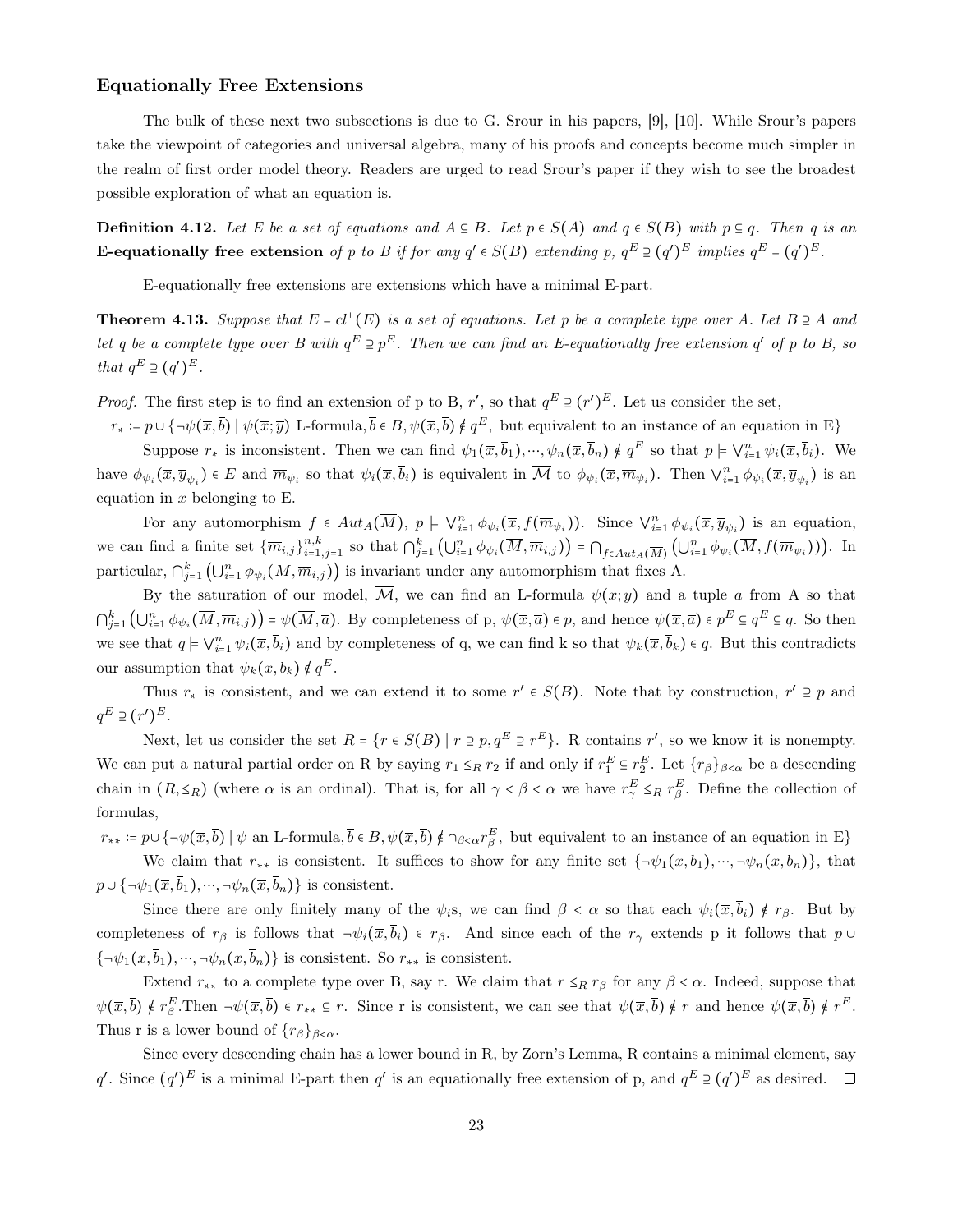We now move on to a very important result. The following theorem shows that E-equationally freeness is transitive.

**Theorem 4.14.** Suppose  $E = cl^+(E)$  is a set of equations. Let  $A \subseteq B \subseteq C$ . Suppose  $p \in S(A)$ ,  $q \in S(B)$  and  $r \in S(C)$  and  $p \subseteq q \subseteq r$ . Then r is an E-equationally free extension of p if and only if q is an E-equationally free extension of p and r is an E-equationally free extension of q.

*Proof.* ( $\Leftarrow$ ) Suppose that there is  $r_1 \in S(C)$  where  $r_1 \supseteq p$  and  $r^E \supseteq r_1^E$ . We can see  $q^E = (r \upharpoonright B)^E \supseteq (r_1 \upharpoonright B)^E$ . Since  $r_1 \geq p$  we can see that  $r_1 \upharpoonright B \supseteq p$ . Since q is an E-equationally free extension of p it follows that  $q^E = (r_1 \upharpoonright B)^E.$ 

Now, since  $r_1^E \supseteq q^E$ , by Theorem 4.13, we can find  $r_2 \in S(C)$  so that  $r_2 \supseteq q$  and  $r_1^E \supseteq r_2^E$ . But then  $r^E \ni r_1^E \ni r_2^E$ , and by minimality of  $r^E$  with regards to  $q^E$  it follows that  $r^E = r_2^E$ . So by squeezing, we conclude that  $r^E = r_1^E$ .

 $(⇒)$  First we show that r is an E-equationally free extension of q. Suppose that there is a complete type  $r_1 \in S(C)$  so that  $r_1 \supseteq q$  and  $r^E \supseteq r_1^E$ . Then  $r_1 \supseteq p$  and so by E-equational freeness of r we can see that  $r_1^E = r^E$ . So r is an E-equationally free extension of q.

Now we demonstrate that q is an E-equationally free extension of p. Suppose that there is a complete type  $q_1 \in S(B)$  so that  $q_1 \supseteq p$  and  $q^E \supseteq q_1^E$ . Now, since  $r^E \supseteq q^E \supseteq q_1^E$ , by Theorem 4.13 we can find an E-equationally free extension,  $r_1$ , of  $q_1$  to C such that  $r^E \supseteq r_1^E$ . Since,  $p \in q_1 \subseteq r_1$ , by minimality of  $r^E$  we can see that  $r^E = r_1^E$ . Then  $q^E = (r \upharpoonright B)^E = (r_1 \upharpoonright B)^E = q_1^E$ . So it follows that q is an E-equationally free extension of p.  $\Box$ 

We can define a notion of independence based on equationally free extensions.

**Definition 4.15.** Let E be a set of equations. Given a tuple,  $\bar{a}$  and sets A and B, we say that  $\bar{a}$  is **E-equationally** independent of B over A, if tp( $\overline{a}/A\cup B$ ) is an E-equationally free extension of tp( $\overline{a}/A$ ). We will use the notation,  $\overline{a} \mathcal{L}^E B$ , to denote E-equational independence. A

This next result summarizes some of the first properties of this notion of independence.

Theorem 4.16. Let E be a set of equations closed under finite conjunctions and disjunctions. Then E-equational independence,  $\mathcal{L}^E$  , satisfies the following five properties,

(i) (Existence) For any  $\overline{a}$ , A and B, there exists  $\overline{a}'$  such that  $tp(\overline{a}'/A) = tp(\overline{a}/A)$  and  $\overline{a}' \downarrow B$ .

(ii) (Transitivity) If  $A \subseteq B \subseteq C$  are sets, then  $\overline{a} \underset{A}{\downarrow}^E C$  if and only if  $\overline{a} \underset{A}{\downarrow}^E B$  and  $\overline{a} \underset{B}{\downarrow}^E C$ .

(iii) (Finite Character)  $\overline{a} \underset{A}{\downarrow}$   $\overline{E} B$  if and only if  $\overline{a} \underset{A}{\downarrow}$   $\overline{E} B_0$  for all finite subsets  $B_0 \subseteq B$ .

(iv) (Invariance) If 
$$
\overline{a} \underset{A}{\downarrow} B
$$
 then for any automorphism of  $\overline{M}$ , f,  $f(\overline{a}) \underset{f(A)}{\downarrow} \underset{f(A)}{\downarrow} f(B)$ .  
(v) (Local Character) For any  $\overline{a}$  and B, there exists  $A \subseteq B$  such that  $|A| \leq |T|$  and  $\overline{a} \underset{A}{\downarrow} B$ 

Proof of Existence. This is just Theorem 4.13.

Proof of Transitivity. This is just Theorem 4.14.

*Proof of Finite Character.* One direction is clear from Transitivity. So it remains to show that if  $\overline{a} \not\perp^E B_0$  for all A finite subsets  $B_0 \subseteq B$  then  $\overline{a} \underset{\sim}{\downarrow} B$ .

Suppose that p is a complete type over B extending  $tp(\overline{a}/A)$  such that  $tp^E(\overline{a}/B) \supseteq p^E$ . By definition, we need to show that  $tp^E(\overline{a}/B) = p^E$ . Take an arbitrary  $\psi(\overline{x}) \in tp^E(\overline{a}/B)$ .  $\psi(\overline{x})$  is an  $L_B$ -formula, and we can

 $\Box$ 

 $\Box$ 

A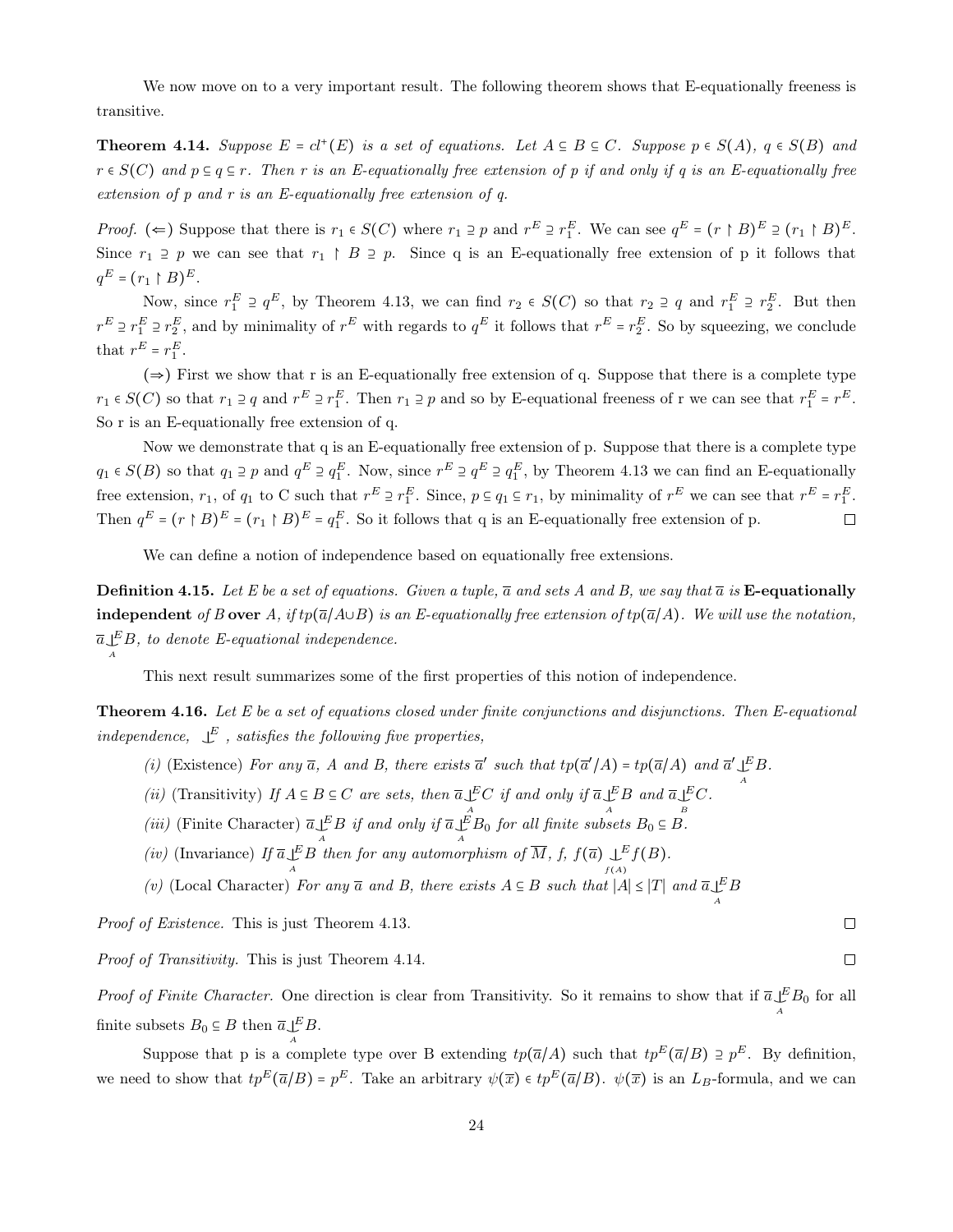see that  $\psi(\overline{x})$  must be an  $L_{B_0}$ -formula for some finite subset  $B_0 \subseteq B$ . We can restrict to  $A \cup B_0$  and see that  $tp^E(\overline{a}/A \cup B_0) \supseteq (p \upharpoonright A \cup B_0)^E$ . By our assumption that  $\overline{a} \bigcup_{\alpha}^E B_0$ , it follows that  $tp^E(\overline{a}/A \cup B_0) = (p \upharpoonright A \cup B_0)^E$ .

By definition of  $B_0$ ,  $\psi(\overline{x}) \in tp^E(\overline{a}/A \cup B_0) = (p \upharpoonright A \cup B_0)^E \stackrel{A}{\subseteq} p^E$ .

So it follows that  $tp^E(\overline{a}/B) \subseteq p^E$ . Thus  $tp^E(\overline{a}/B) = p^E$  and since p was arbitrary we conclude that  $\overline{a} \downarrow^E B$ .  $\Box$ A

*Proof of Invariance.* Suppose that  $\overline{a} \underset{A}{\downarrow} E B$ , but  $f(\overline{a}) \underset{f(A)}{\downarrow} E f(B)$  for some automorphism, f. Then we can find a complete type  $p \in S(f(A \cup B))$  with  $tp(f(\overline{a})/f(A)) \subseteq p$  and  $p^E \subseteq tp^E(f(\overline{a})/f(A \cup B))$ .

Since f is an automorphism,  $f^{-1}(p)$  is a complete type over  $A \cup B$  and  $f^{-1}(p)^E = f^{-1}(p^E) \varphi(p^E(\overline{a}/A \cup B))$ . But then  $tp(\overline{a}/A \cup B)$  is not an E-equationally free extension of  $tp(\overline{a}/A)$  (as its E-part is not minimal). This contradicts our assumption that  $\overline{a} \downarrow^E B$ .

Thus for any automorphism, f, we have  $f(\overline{a}) \underset{f(A)}{\downarrow} E f(B)$ .  $\Box$ 

Proof of Local Character. Let  $\phi(\overline{x}; \overline{y}) \in E$  be an arbitrary equation in  $\overline{x}$ . Let us consider  $tp^{cl^+(\{\phi\})}(\overline{a}/B)$ . For each  $\phi \in E$  we know that  $cl^+(\{\phi\})$  is equational, so we can apply Proposition 4.10. Thus, we can find an  $L_B$ -formula,  $\psi^{\phi}(\overline{x}) \in tp^{cl^+(\{\phi\})}(\overline{a}/B)$  so that  $\psi^{\phi}(\overline{x}) \models tp^{cl^+(\{\phi\})}(\overline{a}/B)$ .

Since  $\psi^{\phi}$  is an  $L_B$ -formula we can find a finite subset  $B_{\phi} \subseteq B$  so that  $\psi^{\phi}$  is an  $L_{B_{\phi}}$ -formula. Let  $A = \cup_{\phi \in E} B_{\phi}$ be our candidate for  $\overline{a} \downarrow^E B$ . We need to show that for any complete type over B, p, extending  $tp(\overline{a}/A)$ , with  $tp^E(\overline{a}/B) \supseteq p^E$ , that  $tp^{\stackrel{A}{E}}(\overline{a}/B) = p^E$ .

Let p be any complete type in B, extending  $tp(\overline{a}/A)$  with  $p^E \subseteq tp^E(\overline{a}/B)$ . By our construction of A, we know for each  $\phi \in E$ , that  $\psi^{\phi}(\overline{x}) \in tp(\overline{a}/A)$  and hence  $\psi^{\phi}(\overline{x}) \in p$ . We know that  $\psi^{\phi}(\overline{x}) \models tp^{cl^{\dagger}(\{\phi\})}(\overline{a}/B)$ , so by completeness,  $tp^{cl^+(\{\phi\})}(\overline{a}/B) \subseteq p$ . By definition of the E-part we can see that  $tp^E(\overline{a}/B) = \bigcup_{\phi \in E} tp^{cl^+(\{\phi\})}(\overline{a}/B) \subseteq p$ . So we conclude that  $tp^E(\overline{a}/B) \subseteq p^E$  and hence,  $tp^E(\overline{a}/B) = p^E$ . Thus  $tp(\overline{a}/B)$  is an E-equationally free extension of  $tp(\overline{a}/A)$ .

It remains to show that  $|A| \leq |T|$ . Note that T is infinite, and since T is complete we know that for each equation  $\phi \in E$  we can find either  $\exists \overline{x} \exists \overline{y} \phi(\overline{x}; \overline{y})$  or  $\neg \exists \overline{x} \exists \overline{y} \phi(\overline{x}; \overline{y})$  in T. Thus,  $|E| \leq |T|$ . Since  $A = \bigcup_{\phi \in E} B_{\phi}$  and each  $B_{\phi}$  was finite, we can see that  $|A| \leq |E| \times \aleph_0 \leq |T| \times \aleph_0 = |T|$ , as required.  $\Box$ 

If T is E-equational one can show that  $\downarrow^E$  satisfies these two additional properties:

(Symmetry) For all  $\overline{a}$ ,  $\overline{b}$ , A,  $\overline{a} \downarrow^E \overline{b} \Rightarrow \overline{b} \downarrow^E \overline{a}$ .

(Stationarity Over Models) If  $\mathcal{M} \models T$  and  $B \supseteq M$  then every type over M has a unique

E-equationally free extension to B.

These two properties are much harder to prove. One way to do so is to show that  $\downarrow^E$  agrees with Shelah's nonforking independence in stable theories [7]. This is the route taken by Pillay and Srour in their paper, [5], however such a proof is beyond the scope of this paper.

## 5 Finale and Acknowledgements

Equational theories still have several unanswered questions. One which we've mentioned before is "Does being 1-equational imply being equational?" Other questions that M. Junker asks in [3], which we have not covered are, "Is every theory interpretable in an equational theory itself equational?" and "Is the reduct of an